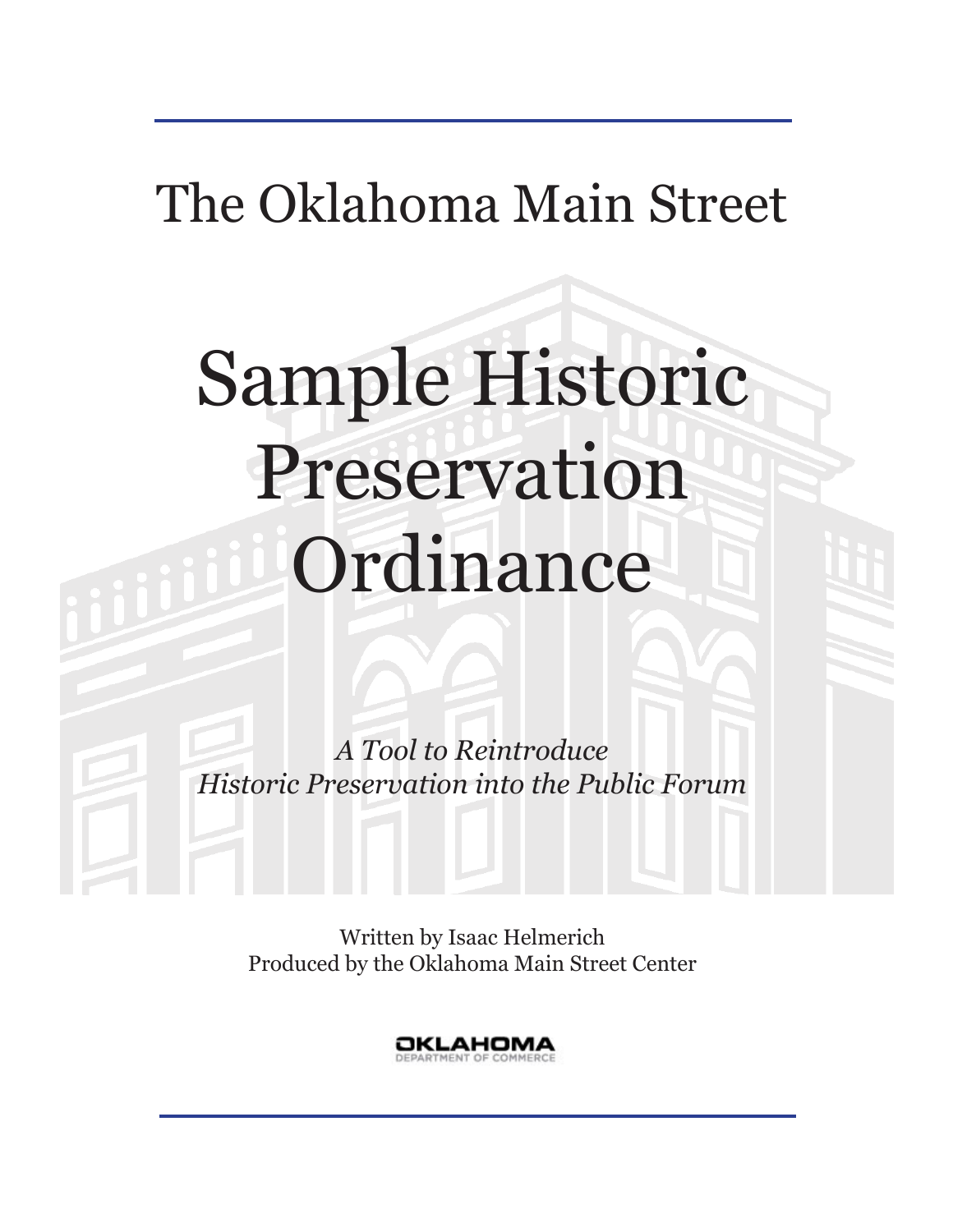### **Main Street Sample HPO with Commentary**

<span id="page-1-0"></span>

| § 13: Demolition of a Landmark, a Resource on a Landmark Site or Contributing Resource within a |  |
|-------------------------------------------------------------------------------------------------|--|
|                                                                                                 |  |
|                                                                                                 |  |
| § 16: Unusual and Compelling Circumstances and Demolition of a Landmark, a Resource on a        |  |
|                                                                                                 |  |
|                                                                                                 |  |
|                                                                                                 |  |
|                                                                                                 |  |
|                                                                                                 |  |
|                                                                                                 |  |
|                                                                                                 |  |
|                                                                                                 |  |
|                                                                                                 |  |
|                                                                                                 |  |
|                                                                                                 |  |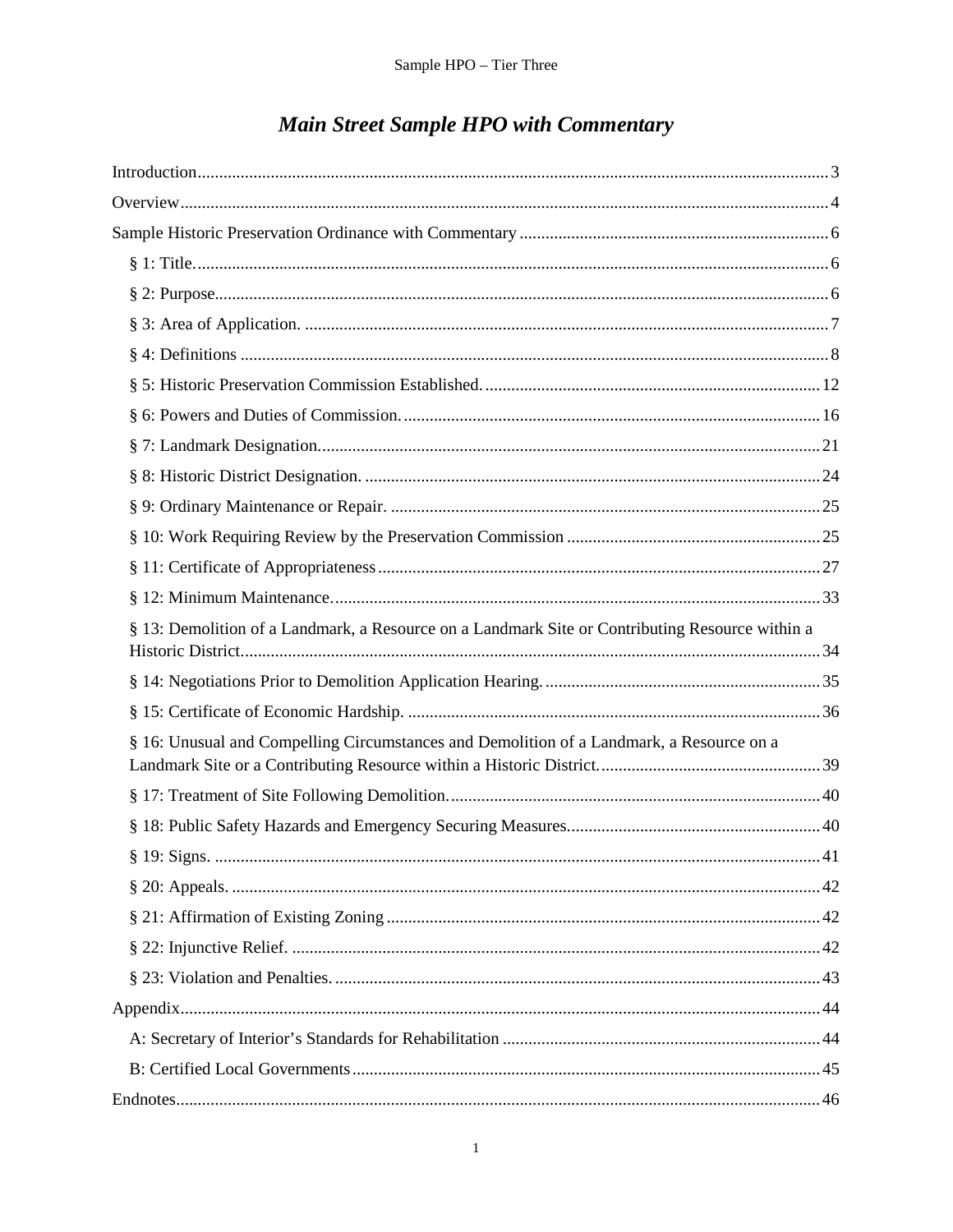Sample HPO – Tier Three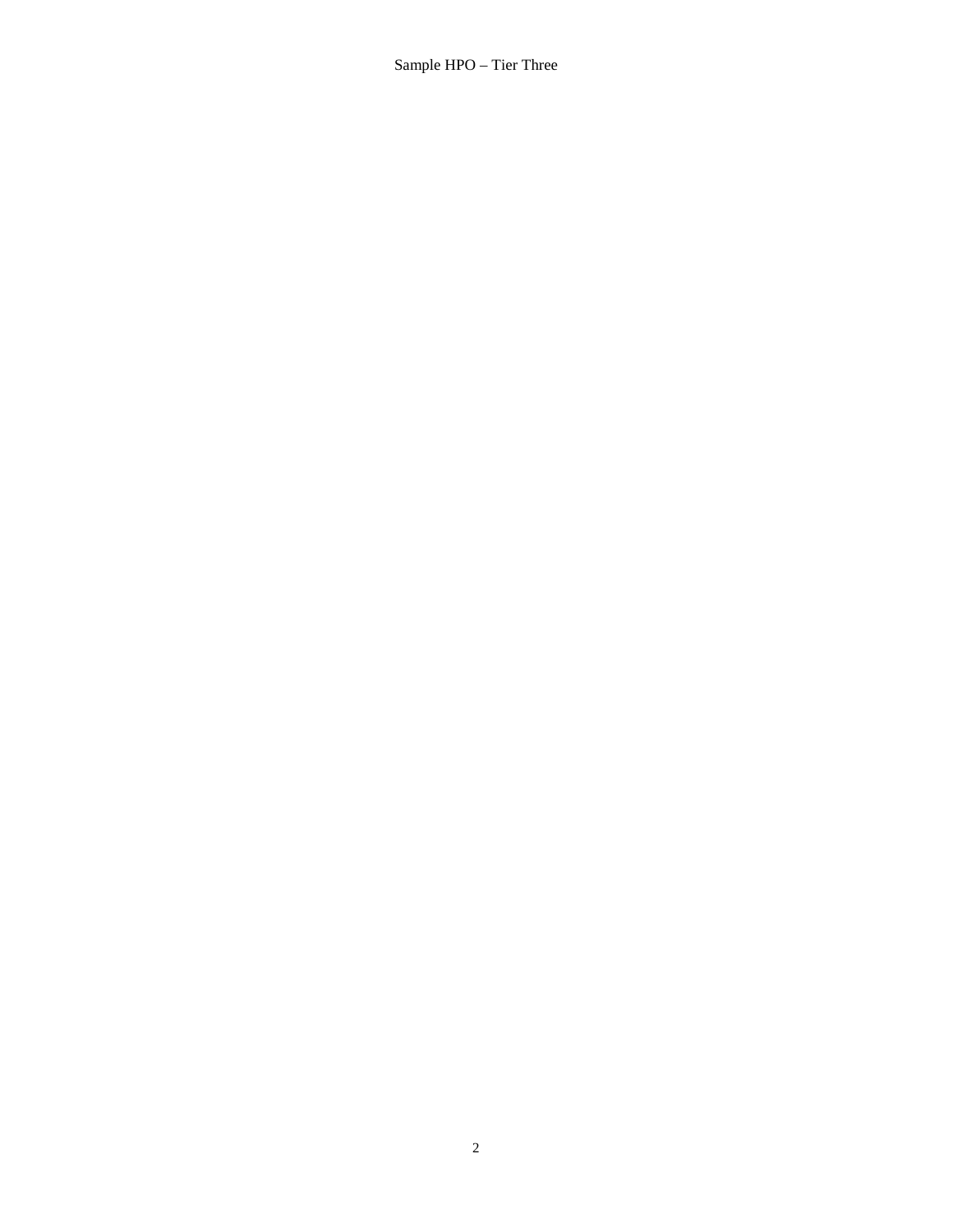#### <span id="page-3-0"></span>*Introduction*

The continued sustainability and vitality of Oklahoma Main Street communities rests upon their ability to successfully leverage their resources. One such resource is the unique historic fabric and character of a community's downtown commercial district—its Main Street. A community's historic fabric manifests itself in the buildings and structures that compose its Main Street.

Oklahoma has an uneven history with historic preservation. Many cities have some sort of HPO; others do not.<sup>[1](#page-46-1)</sup> Of those that do, a large number are not consistently enforced. Some communities have enacted an ordinance but failed to actually designate a district; others have procedural problems with their commission's conduct, exposing the local government to litigation and the possible invalidation of the HPO. The most significant threats to Oklahoma's historic resources are development and economic pressures, population decline, lack of state and local laws offering protection, misguided "green" initi[a](#page-1-0)tives<sup>a</sup>, and uninformed, apathetic communities.<sup>[2](#page-46-2)</sup>

Currently, there are little, if any, macro-economic forces that lead to large-scale reconstruction and redevelopment in many of the commercial districts in rural Oklahoma. But many of Oklahoma's communities possess highly attractive Main Streets. These resources must be safeguarded.

Each of these threats can be addressed by historic preservation efforts. Historic preservation is not a set of restrictions meant to limit growth and progress. To the contrary, preservation efforts are designed to encourage community revitalization and new development.<sup>[3](#page-46-3)</sup> An attractive, well-maintained historic commercial district attracts new businesses, customers, and tourists—all of which lead to increased profits, jobs and tax revenues within the community.[4](#page-46-4) Historic preservation often improves property values by providing prestige, protection from demolition, financial incentives via tax credits, and being a catalyst for or district-wide improvements.<sup>[5](#page-46-5)</sup> The State of Oklahoma offers a number of incentives and resources to local historic preservation efforts. For example, if a community passes an ordinance satisfying the requirements provided by the State Historic Preservation Office ("SPHO"), the community may become a Certified Local Government ("CLG") and be eligible to receive an annual matching grant from the SHPO to help strengthen the local preservation program and to take advantage of other [b](#page-3-1)enefits.<sup>b</sup>

Sustainable design is a pillar of the Main Street approach—accordingly, it is one point of the "Four Point Approach." Oklahoma Main Street's current Green Initiative provides a great opportunity for program managers to introduce historic preservation into each town's discussion. Contrary to popular conception, the greenest building is often the one already standing.<sup>[6](#page-46-6)</sup> "When you rehabilitate a historic building, you are reducing waste generation. When you reuse a historic building, you are increasing recycling. In fact, historic preservation is the ultimate in recycling."[7](#page-46-7)

A sample Historic Preservation Ordinance follows. Oklahoma Main Street's primarily goal is to provide a tool to help each Main Street Manager reintroduce historic preservation to the public forum. Commentary is included throughout in order to equip each Main Street Manager, city officials, and other stakeholders in each community with sufficient information to participate in an informed discussion.

<span id="page-3-2"></span><sup>&</sup>lt;sup>a</sup> Main Street Architect Larry Lucas will provide a thorough discussion of additional information and examples of successful and sustainable "green" techniques or approaches in the Oklahoma Main Street Design Guidelines. b The requirements for CLG status are provided in Appendix B.

<span id="page-3-1"></span>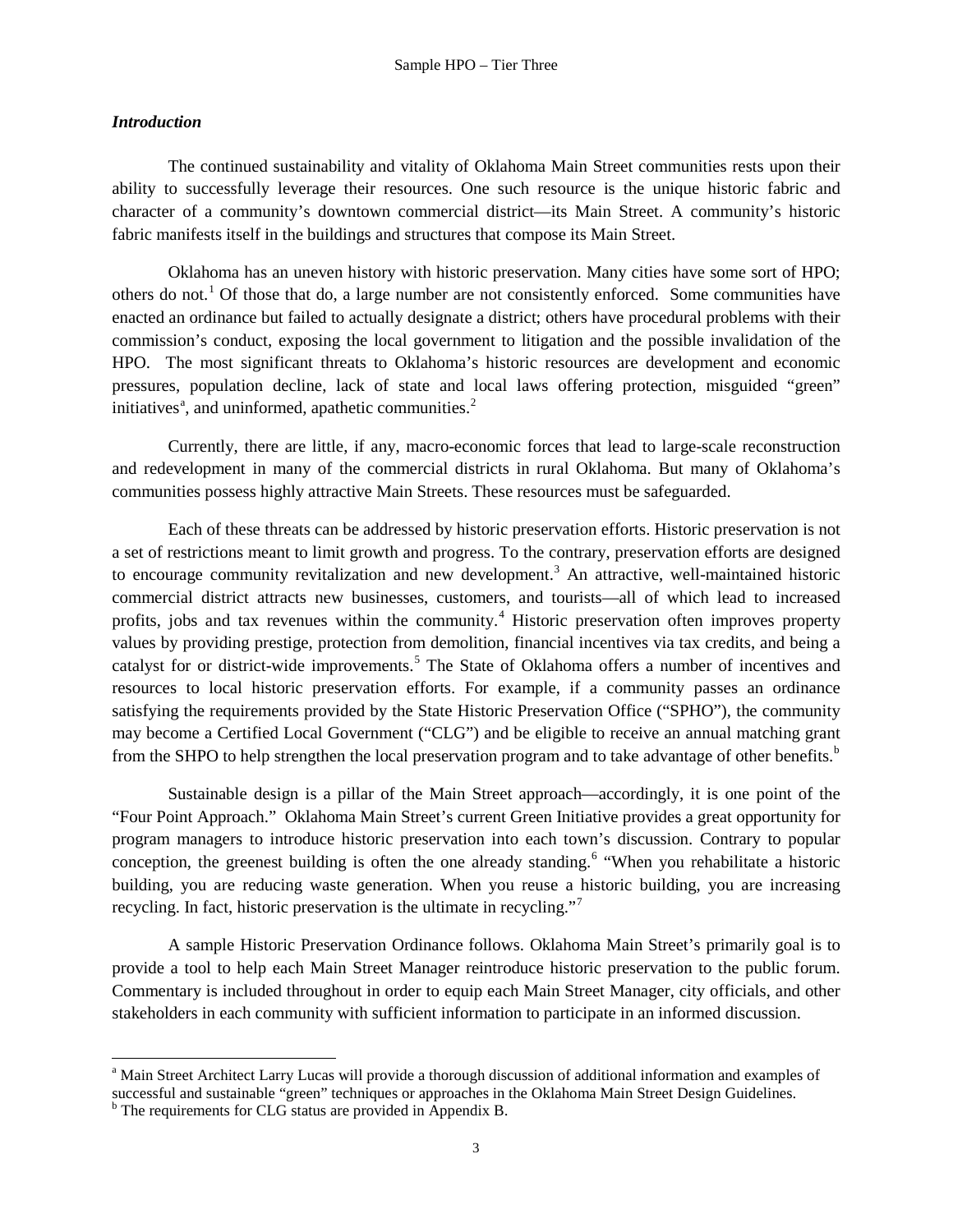Each community faces unique issues, has distinct needs, and operates within a political environment of its own. Accordingly, this sample HPO is presented in three tiers. Each tier, as discussed below, offers additional protection. At a minimum, each community should establish a historic preservation commission empowered to grant or deny demolition proposals (*Tier One*). Eliminating indiscriminate demolition within each Main Street community is vital. Ultimately, Main Street hopes that each community will establish a commission empowered to approve or deny demolitions, new construction, and any significant improvement or rehabilitation within a designated district through a specified review process. In addition, the commission should be empowered to impose enforceable affirmative maintenance requirements to address, among other things, issues presented by absentee ownership, unoccupied buildings, and/or instances of poor exterior maintenance. (*Tier Three*).

#### <span id="page-4-0"></span>*Overview*

As mentioned above, this sample histori[c](#page-3-2) preservation ordinance is broken down into three tiers.<sup>c</sup> The different tiers are composed as follows:

*Tier One*. Under Tier One, a community will adopt the Property Maintenance Code (IPMC) and establish a Demolition Review Board (the Commission). The IPMC addresses most of the aesthetic/maintenance issues facing Main St. districts—e.g., abandonment, neglect, and disrepair. In addition, the ordinance establishes the Commission, empowering it to designate historic districts and landmarks and regulate the demolition of such designated structures. Accordingly, the Commission has one primary duty—protect against, and provide alternatives to, demolition. The Oklahoma Main Street Center realizes that the political environments in some communities are very opposed to a far-reaching or[d](#page-4-1)inance and a Commission with wide-ranging powers.<sup>d</sup> While the long-term success of any preservation ordinance likely requires more than just demolition review, the adoption of Tier One is a step in the right direction. And it is far more beneficial than nothing. Accordingly, Oklahoma Main Street recommends Tier One as a bare minimum.

*Tier Two*. Tier two adds design review authority to Tier One. Under Tier Two, the Commission regulates any substantial work or improvements (new construction, rehabilitations, etc.) of designated structures through the outlined Certificate of Appropriateness process. Design review power is essential to a lasting and successful preservation effort, as it safeguards the district (or individual landmark) as a whole by protecting ensuring a compatible environment. Any Certificate of Appropriateness determination may be appealed to City Council. As in Tier One, the IPMC addresses abandonment, dilapidation and related issues caused by the neglect (intentional or otherwise) of property owners.

*Tier Three*. Tier Three creates a fully empowered Commission. In addition to the powers provided in Tiers One and Two, the ordinance also includes an affirmative maintenance provision. The Commission is empowered to regulate the maintenance of designated structures in order to protect structural soundness and aesthetic integrity of the district. The ordinance's affirmative maintenance

<sup>&</sup>lt;sup>c</sup> The Commission, like other local government bodies, will be subject to compliance with the Open Meetings Act. It is assumed that the local codes of each individual community will address this for all bodies, including the Commission.

<span id="page-4-2"></span><span id="page-4-1"></span><sup>&</sup>lt;sup>d</sup> Obviously, Oklahoma Main Street does not subscribe to or endorse such fears.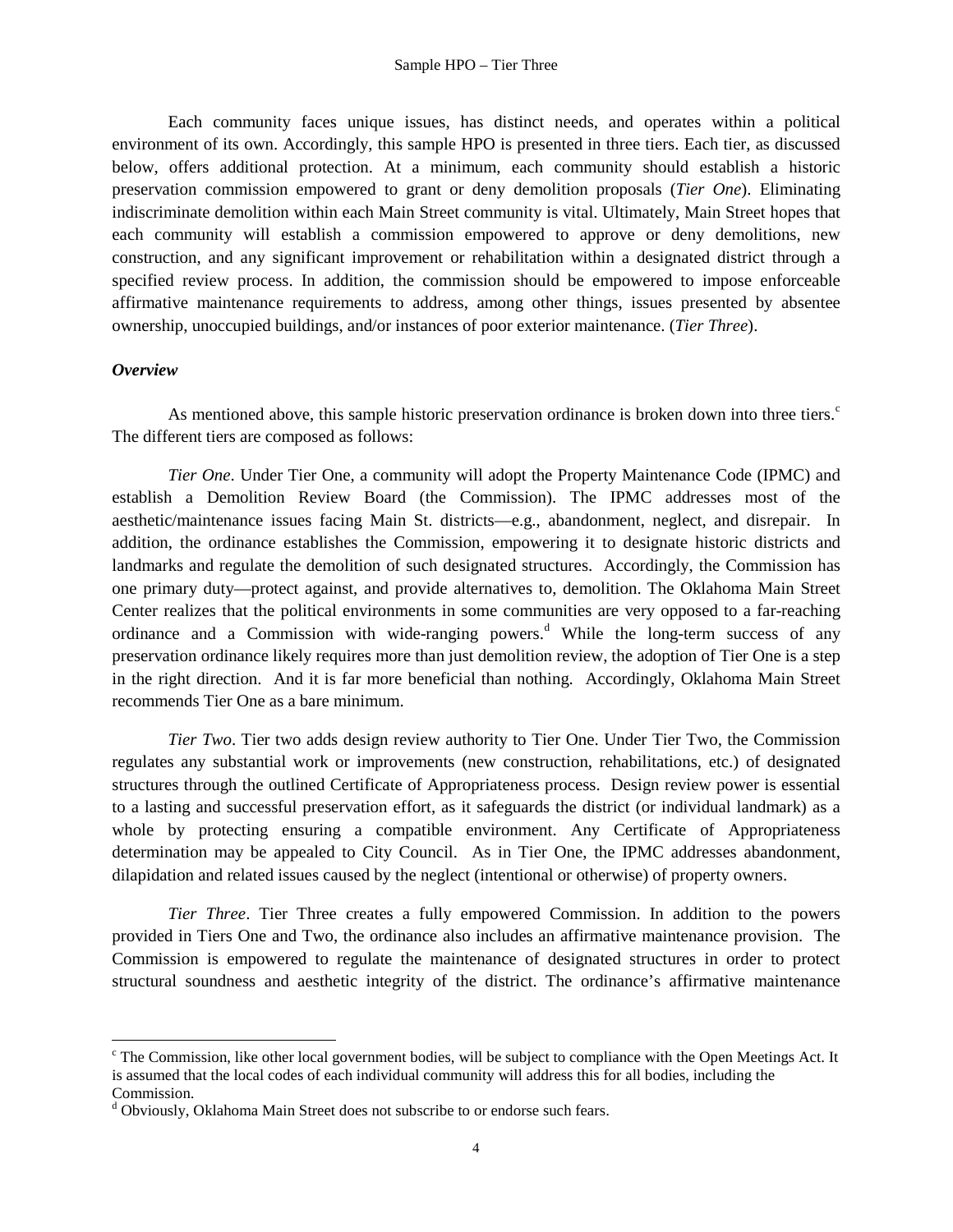provision will supersede the IPMC within a designated district. The Oklahoma Main Street Center recommends all communities adopt Tier Three.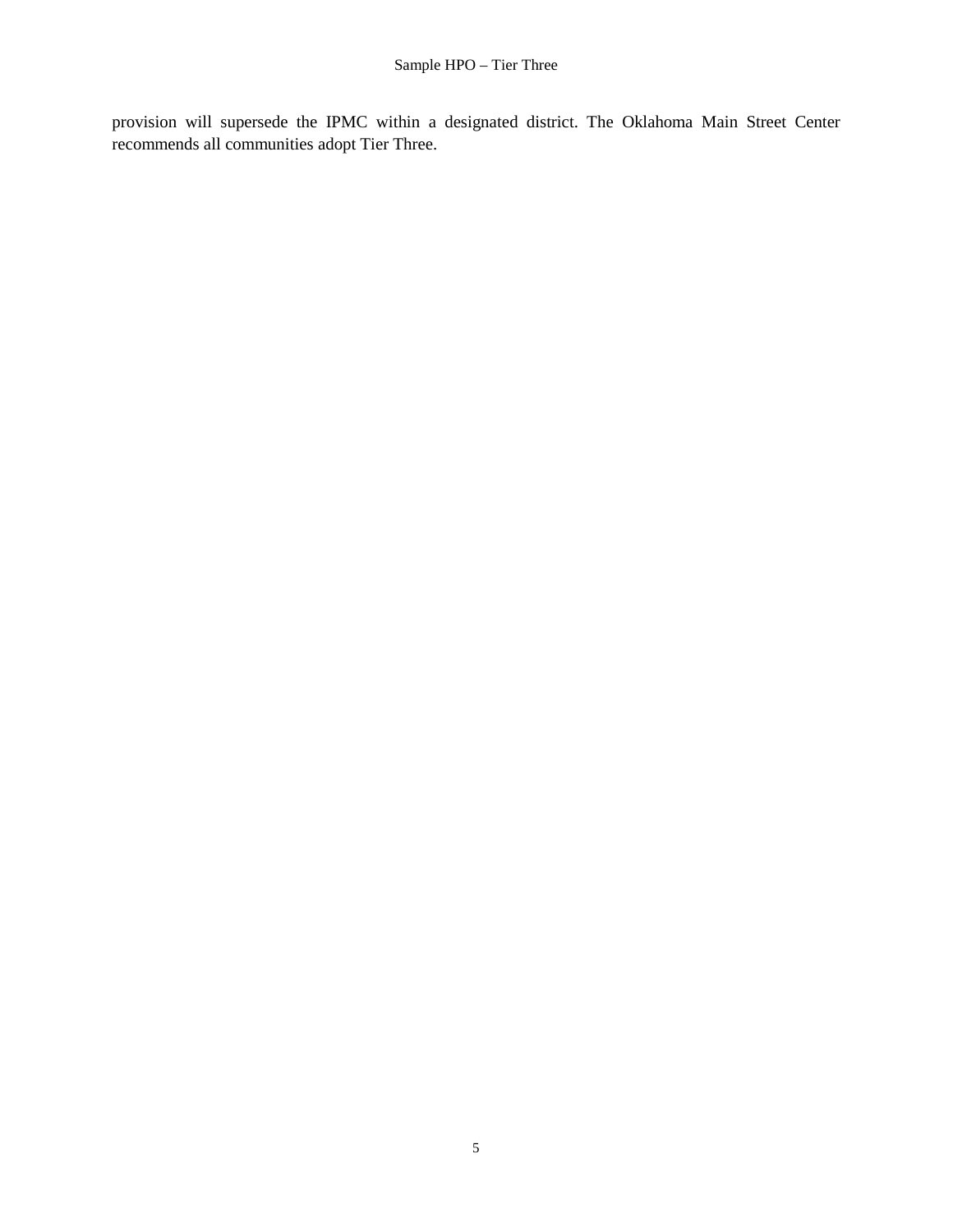#### <span id="page-6-0"></span>*Sample Historic Preservation Ordinance with Commentary*

#### **TIER THREE**

#### <span id="page-6-1"></span>**§ 1: Title.**

<span id="page-6-2"></span>This article shall be known, cited, and referred to as the Historic Preservation Ordinance.

#### **§ 2: Purpose.**

It is hereby declared as a matter of public policy that the protection, enhancement, perpetuation and use of structures and districts of historical, architectural, geographic, cultural and aesthetic significance is a public necessity and is required in the interest of the health, prosperity, safety and welfare of the people.

> *The Ordinance should contain a purpose clause clearly establishing the municipality's reasons for enacting the Ordinance.[8](#page-46-8) Improper recitation (either providing irrelevant purposes or purposes outside the scope of the municipality's power) could invite an attempt to invalidate the Ordinance.[9](#page-46-9) Acceptable reasons for adopting a Historic Preservation Ordinance generally fall into the following four categories: economic, educational or cultural, social, and aesthetic.[10](#page-46-10)*

The purpose of this chapter is to:

- 2.1 Preserve, protect, enhance and perpetuate certain resources which reflect elements of cultural, artistic, social, economic, political, architectural, engineering, historic or other heritage by reviewing the appropriateness of proposed alterations to existing resources, by controlling indiscriminate erection of new improvements and by fostering proper maintenance and repair of existing resources;
- 2.2 Promote the continuing use of such resources within the City, thereby serving as a stimulus and support to business and industry;
- 2.3 Promote and encourage continued private ownership and utilization of resources to the end that the objectives listed herein can be attained;
- 2.4 Safeguard the City's historic, aesthetic and cultural heritage, as embodied and reflected in such landmarks and districts;
- 2.5 Foster, preserve and encourage harmonious architectural styles and signage, reflecting the distinct history of the City;
- 2.6 Strengthen the economy of the City.

It is the sense of the council that the economic, cultural and aesthetic standing of this City cannot be maintained or enhanced by disregarding the historic, architectural and geographic heritage of the City and by ignoring the destruction or defacement of such cultural assets.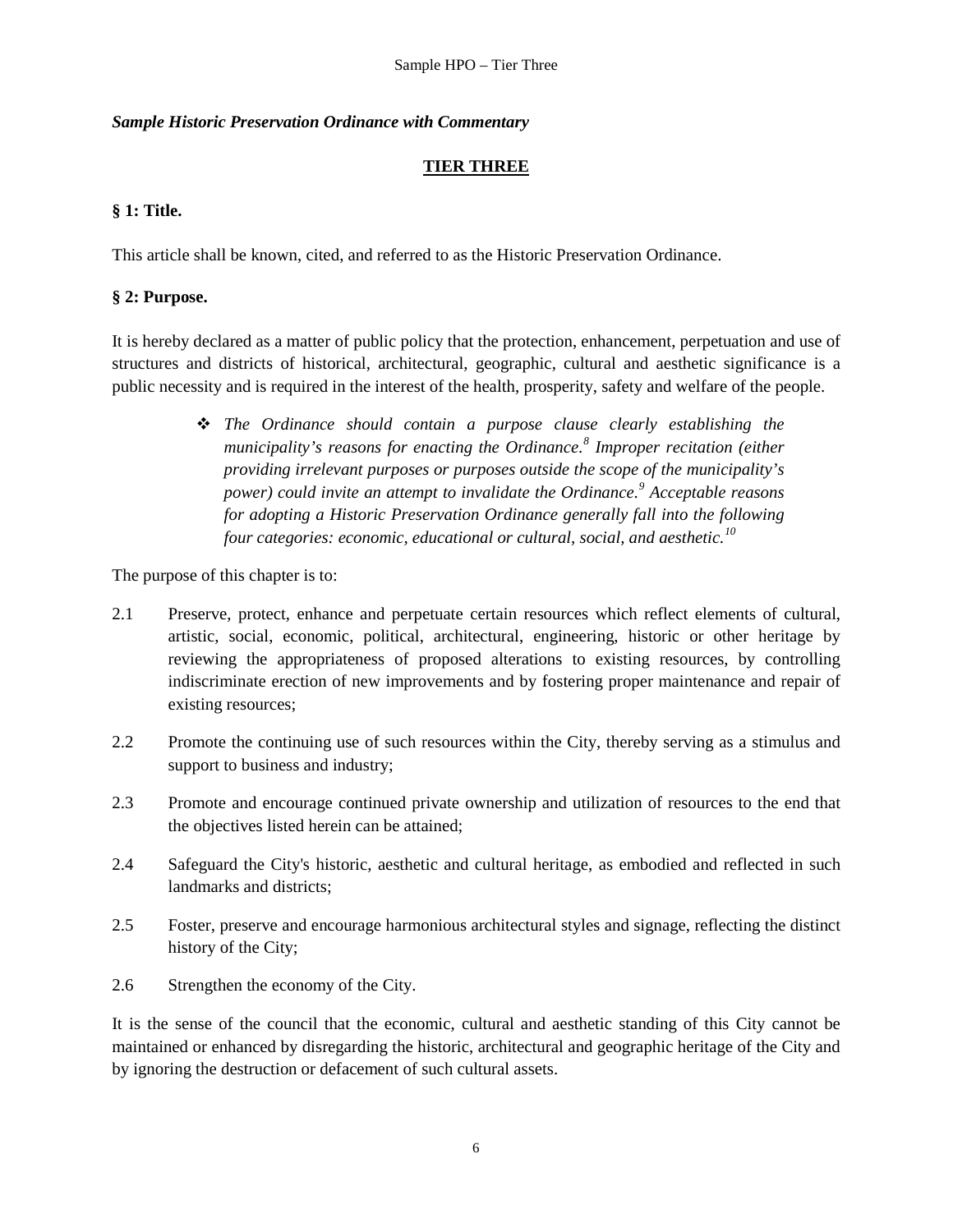- *Oklahoma law offers limited guidance in the field of historic preservation. However, Historic Preservation Ordinances have successfully been adopted and enforced in Oklahoma. Further, cases from other states and the federal court system provide guidance for what an Oklahoma court will likely approve.*
- *Historic preservation is a valid exercise of a municipality's police power for the general welfare.[11](#page-46-11) Historic preservation furthers an economic objective by creating or enhancing business and jobs through renovation activities, increased retail traffic and tourism.[12](#page-46-12) Preservation efforts also result in the improvement and stabilization of property values.[13](#page-46-13) In addition, historic preservation is culturally advantageous, increasing a community's understanding and appreciation of its history.[14](#page-47-0) Such appreciate is a requisite to passing the community's unique cultural and historic heritage to future generations.[15](#page-47-1) Historic preservation also results in the conservation and strengthening of the character of town's commercial districts and neighborhoods, increasing quality of life and social fabric of community.[16](#page-47-2) Finally, preservation efforts can be pursued for aesthetic reasons, as they safeguard and improve the community's beauty and livability.[17](#page-47-3)*
- *While it is unlikely that an Ordinance will be struck down solely because of a deficient statement of purpose, the purpose statement remains very important.[18](#page-47-4) A well-crafted purpose clause serves as an important guide for the effective implementation of the Ordinance.[19](#page-47-5) The purpose clause establishes the foundation upon which the entire Historic Preservation Ordinance rests.*

#### <span id="page-7-0"></span>**§ 3: Area of Application.**

- 3.1 This article shall apply to the following described property and the historic districts, landmarks, landmark sites and areas as may be added by the Historic Preservation Commission hereafter within the corporate limits of the City and subject to approval of the City Council. Boundaries of th[e](#page-4-2) [*Main Street*]<sup>e</sup> Historic District are indicated on the map identified as Exhibit A and on file in the Office of the City Clerk.
	- *The City Council may desire to designate a historic district simultaneously to adopting the Historic Preservation Ordinance. This may be a prudent and efficient course of action, as long as proper procedures ensuring due process are followed—all interested parties should be given adequate notice and an opportunity to be heard. Without designating a district, the Ordinance will be of no value.*
	- *Similarly, the City Council may adopt the Ordinance and subsequently designate a landmark or historic district. This may be the most practical course—without*

<span id="page-7-1"></span>e Each Main Street Community should select a name for their Historic District. The name could simply be "Main Street Historic District", or it could be customized or tailored to the specific community.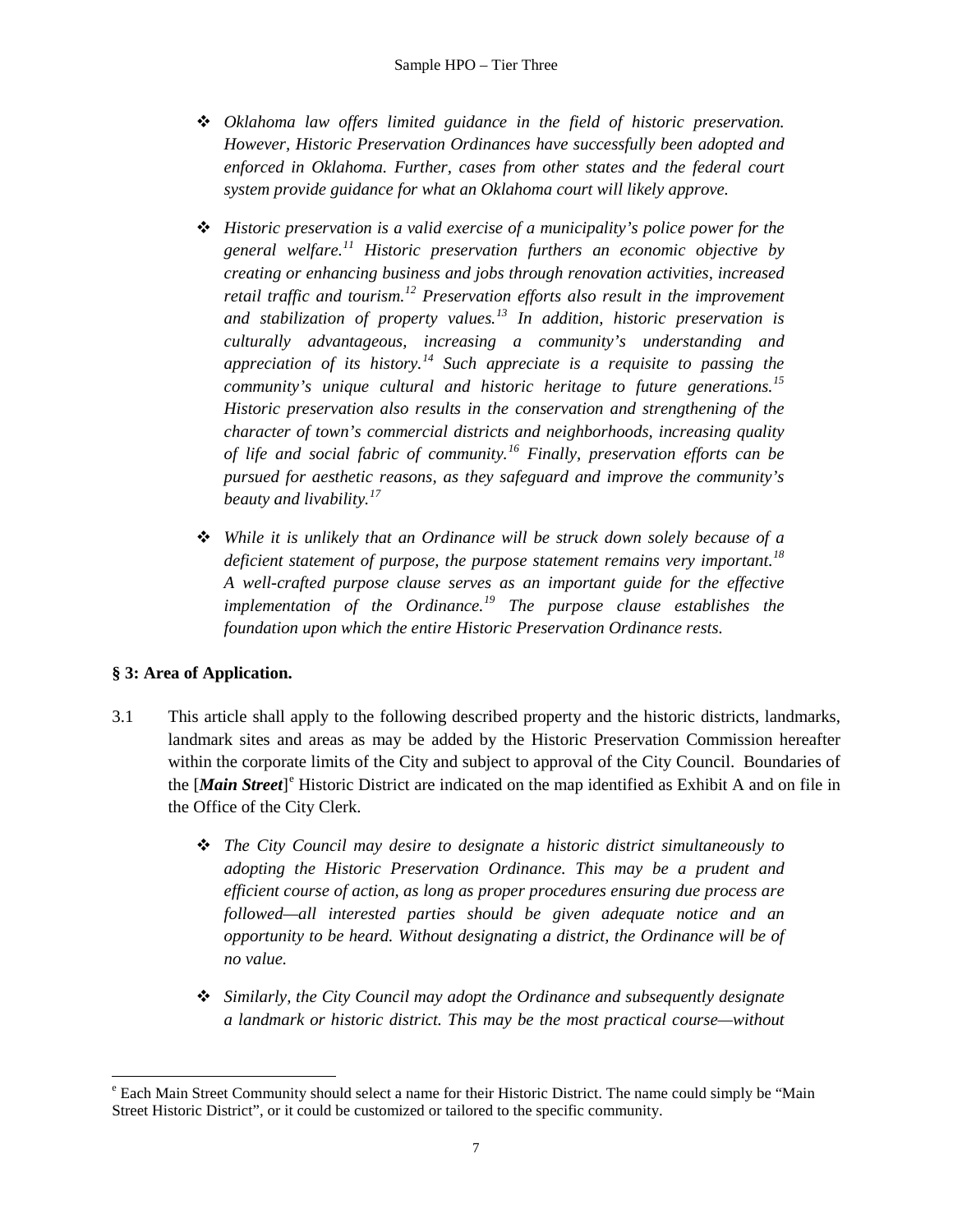*an established commission and designation procedures, it may be difficult to properly designate a district.* 

#### 3.2 [*Insert description of Main Street Historic District, if designated simultaneously*.]

 *A clear, definite description of the landmark or district should be included. Boundaries must be carefully specified—the actual boundaries must coincide with those provided in the required notice prior to public hearings on the district's designation.[20](#page-47-6) Courts have given municipalities considerable discretion in designating boundaries of historic districts.[21](#page-47-7)*

#### <span id="page-8-0"></span>**§ 4: Definitions**

*ADVERSELY AFFECT.* Negatively changing the quality of the historical, architectural, or cultural significance of a resource, or the characteristics that qualify the resource as historically important.

*ALTERATION.* Any construction or change of the exterior of a building, object, site, or structure. For buildings, objects, sites or structures, alteration shall include, but is not limited to, the changing of roofing or siding materials; changing, eliminating, or adding doors, door frames, windows, window frames, shutters, fences, railings, porches, balconies, signs, or other ornamentation; the changing of paint color; regrading; fill; imploding or other use of dynamite. *ALTERATION* shall not include ordinary repair and maintenance.

*ARCHITECTURAL RESOURCES.* Districts, structures, buildings, monuments, sites, and landscaping that possess local interest or artistic merit, or which are particularly representative of their class or period, or represent achievements in architecture, engineering technology, design, or scientific research and development.

*ARCHITECTURAL STYLE.* A type of architecture distinguished by special characteristics of structure and ornament and often related in time; also, a general quality of distinctive character.

*CERTIFIED LOCAL GOVERNMENTS PROGRAM.* The Certified Local Governments ("CLG") Program is designed to promote the participation of local governments in the nationwide historic preservation program. Under the CLG program, local governments that enforce appropriate historic preservation zoning ordinances are delegated certain SHPO responsibilities, receive federal matching funds for development of their local preservation program, and participate in the National Register of Historic Places nomination process.

*CERTIFICATE OF APPROPRIATENESS.* The official document issued by the Historic Preservation Commission approving any application for alteration, construction, reconstruction, relocation, or demolition of any structure or site designated under the authority of this article.

*CERTIFICATE OF COMPLETION.* The official document issued by the Historic Preservation Commission stating that the applicant has implemented a project in accordance with the issued Certificate of Appropriateness and any conditions thereof.

*CERTIFICATE OF ECONOMIC HARDSHIP.* The official document issued by the Historic Preservation Commission establishing unreasonable economic hardship for the applicant.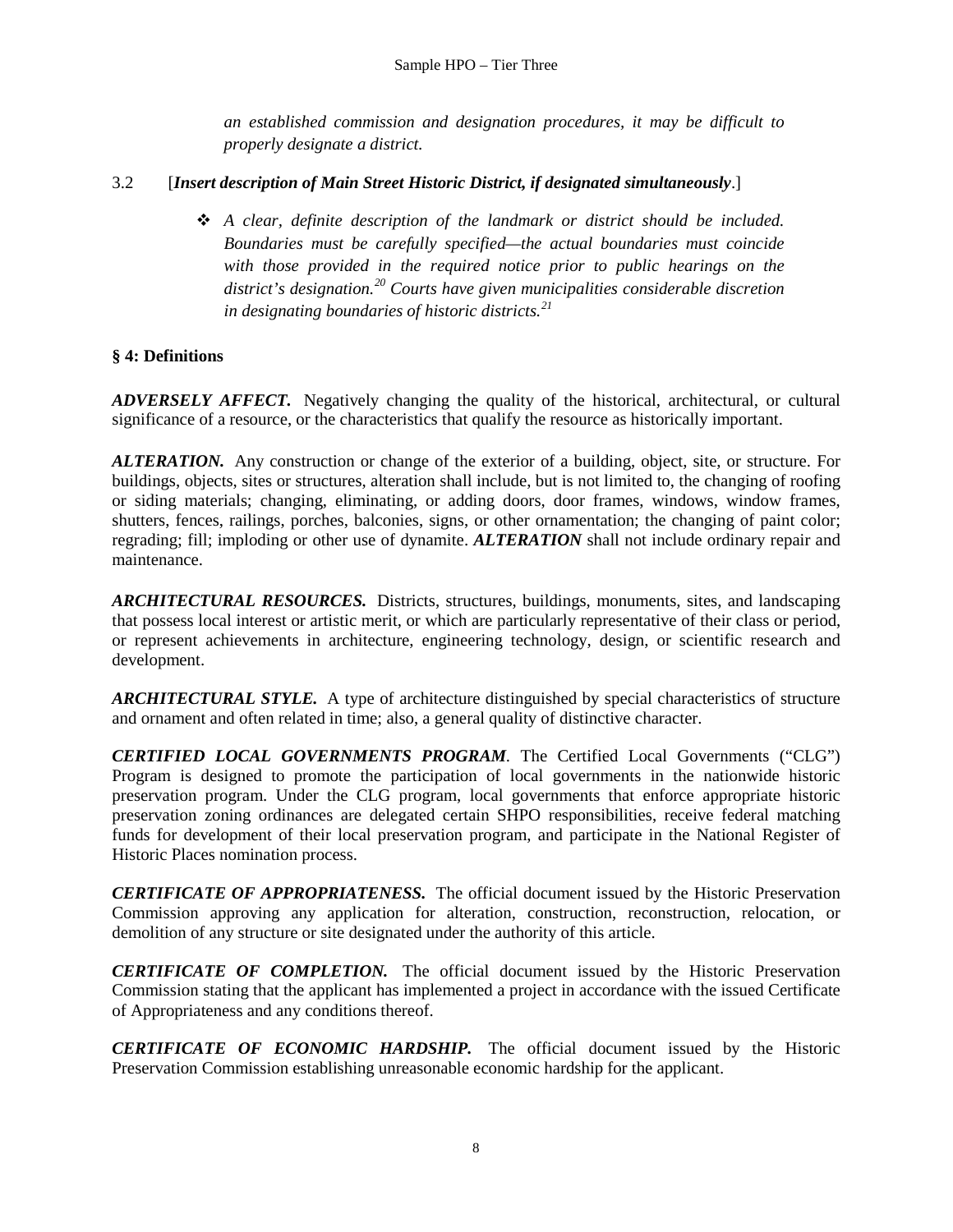*CLUSTER.* A group of cultural resources with compatible buildings, objects or structures geographically or thematically relating to and reinforcing one another through design, setting, materials, workmanship, congruency and association.

*COMPATIBILITY.* Capable of existing together in harmony.

*CONSTRUCTION.* The act of adding an addition to an existing building or structure or the erection of a new principal or accessory building or structure on a lot or property.

*CONTRIBUTING RESOURCE.* A resource in an historic district or cluster that contributes to the district's or cluster's historical significance through location, design, setting, materials, workmanship and association, and which shall be afforded the same considerations as landmarks.

*DEMOLITION.* Any act or process that destroys or razes in whole or in part a building, object, site, or structure, or permanently impairs its structural integrity.

*DESIGN GUIDELINES.* Standards adopted by the Historic Preservation Commission intended for use by the Commission, property owners and tenants to ensure that rehabilitation and new construction respect the character of designated properties or districts.

*ECONOMIC RETURN.* A profit or capital appreciation from use or ownership of a building, object, site or structure that accrues from investment or labor.

*ELEVATION.* A "head-on" drawing of a building facade or object, without any allowance for perspective. An *ELEVATION* drawing will be in a fixed proportion to the measurement on the actual building.

*EMERGENCY INSPECTION.* An on-site examination of work in progress conducted by City staff, the purpose of which is to ensure that work in progress is authorized and/or conforms to the conditions of an issued Certificate of Appropriateness.

*EXTERIOR.* All outside surfaces of any building.

*FACADE.* The face or exterior surface of a building.

*NONCONTRIBUTING RESOURCE.* A building, object, site or structure which does not add to a district's or cluster's sense of time and place and historic development but may contribute in other aspects, such as contributing to the street wall.

*GOOD REPAIR.* A condition which not only meets minimum standards of health and safety, but which also guarantees the continued aesthetic integrity, structural soundness, and usefulness of a structure. Aesthetic integrity, structural soundness, and usefulness should be determined, in part, by compatibility with the Design Guidelines.

**HISTORIC DISTRICT.** A geographically definable area as designated by ordinance which may contain one or more significant landmarks and which may have within its boundaries other properties or structures, while not of such historic and/or architectural significance to be designated as landmarks, nevertheless contribute to the overall visual characteristics of the district and which merits designation for its historical and architectural significance and value.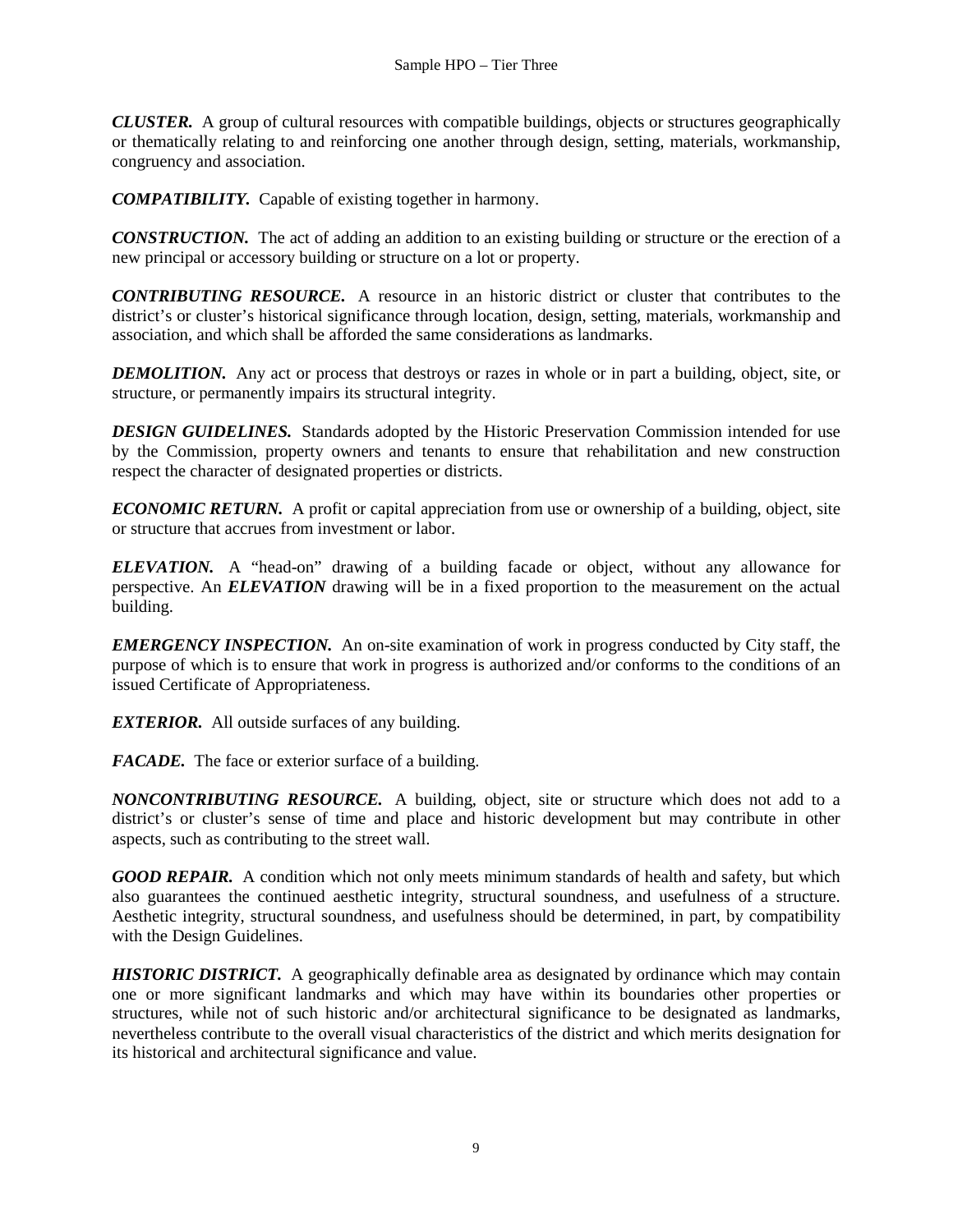*HISTORIC RESOURCES.* Sites, districts, structures, buildings, or monuments that represent facets of history in the locality, state or nation; places where significant historic or unusual events occurred; places associated with a personality or group important to the past.

**INFILL CONSTRUCTION.** Construction designed to occupy a vacant parcel of land within a developed area.

*IMPROVEMENT.* Any building, structure, place, parking facility, fence, wall, sign, work of art or other object, the addition or deletion of which constitutes a physical betterment of real property, or any part of such betterment of real property.

*LANDMARK.* A prominent building or feature officially designated as having special status and protection.

*LANDMARK SITE.* A parcel or part thereof on which is or was situated a landmark.

*MAJOR FACADE CHANGES.* Any act that has the potential to significantly alter the appearance of a resource.

*MASS.* The physical volume or bulk of a property or properties.

*MATERIALS.* The physical characteristics which create the aesthetic and structural appearance of the resource, including but not limited to a consideration of the texture and style of the components and their combinations, such as brick, stone, shingle, wood, concrete or stucco.

*MINIMUM MAINTENANCE NOTICE.* Official letter or memorandum sent by mail or delivered to property owners for the purpose of informing them that their property requires maintenance in order to comply with the minimum maintenance provisions of this article.

*MINIMUM MAINTENANCE PLAN.* A description of the approved activities to be implemented in order to maintain or rehabilitate a resource to retain structural soundness and aesthetic integrity.

*OBJECT.* A material thing of functional, aesthetic, cultural, historic, or scientific value that may be, by nature or design, movable yet related to a specific setting or environment.

*ORDINARY MAINTENANCE OR REPAIR.* Any work for which a building permit or any other City permit or certificate is not required and where the purpose of such work is stabilization, and further, where such work will not adversely affect the exterior appearance of the resource. Any work not satisfying all of the above requirements shall not be considered ordinary maintenance and repair.

*PERMANENT SIGN.* A sign intended to be used for a period greater than 30 days. Signs will be considered permanent when in materials or message maintain same general appearance.

**PRESERVATION.** The act or process of applying measures to sustain the existing form, integrity, and materials of a building or structure, and the existing form and vegetative cover of a site. It may include initial stabilization work, where necessary, as well as ongoing maintenance of the historic building materials.

*PROPERTY.* A parcel of land and any improvements thereon.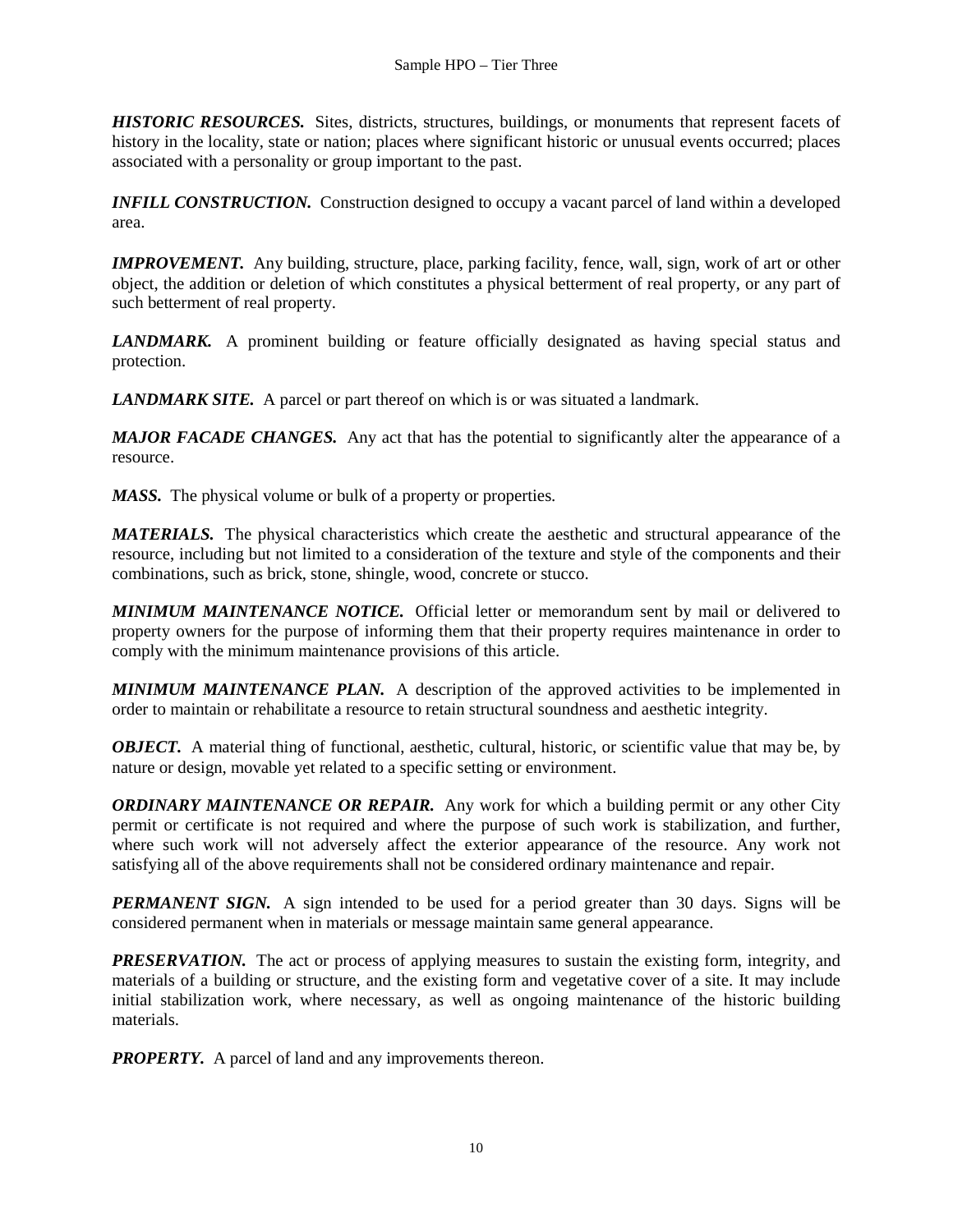*PROPERTY OWNER.* Any individual, firm, partnership, limited liability company or corporation holding title to real estate that is either a landmark, a landmark site or within an historic district, or being considered for such status.

*PROPORTION.* The relative physical sizes within and between buildings and building components.

**RECONSTRUCTION.** The act or process of reassembling, reproducing, or replacing by new construction, the form, detail, and appearance of a property and its setting as it appeared at a particular period of time by means of the removal of later work, or by the replacement of missing earlier work, or by reuse of original materials.

*REHABILITATION*. The act or process of returning a property to a state of utility through repair, remodeling, or alteration that makes possible an efficient contemporary use while preserving those portions or, features of the property that are significant to its historic, architectural, and cultural values.

*RELOCATION.* Any change of the location of a building, object or structure from its present setting or to another setting.

*RENOVATION.* The act or process of returning a property to a state of utility through repair or alteration that makes possible a contemporary use.

*RESOURCE.* A building, object, site or structure.

*RESTORATION.* The act or process of accurately recovering the form and details of a property and its setting as it appeared at a particular period of time by means of the removal of later work or by the replacement of missing earlier work.

*RHYTHM.* A regular pattern of shapes including, but not limited to, windows, doors, projects, and heights, within a building, structure, or monument, or a group of same.

*SANDWICH BOARD SIGN.* Any sign not affixed to a structure or to the ground.

*SCALE.* The harmonious proportion of parts of a building, structure, or monument to one another and to the human figure.

*SETBACK.* The distance from a given property line, established by the City's zoning ordinance, where a property owner is authorized to construct an improvement.

**SETTING.** The surrounding environment of a resource, including other buildings, structures, site features, landscaping and streets, which contributes to the aesthetic quality of the historic or architectural resource.

*SIGN.* A structure which consists of a device, light, letter, word, model, banner, pennant, trade flag, logo, insignia, or representation which advertises, directs, or announces a use conducted, goods, products, services, or facilities available, excluding window displays or merchandise.

*SIGN GUIDELINES.* Standards adopted by the Historic Preservation Commission intended for use by the Commission, property owners and tenants to ensure design and placement of permanent signs that respect the character of designated properties.

*SIGNAGE, PROMOTIONAL.* Signage which indicates a sale or promotion.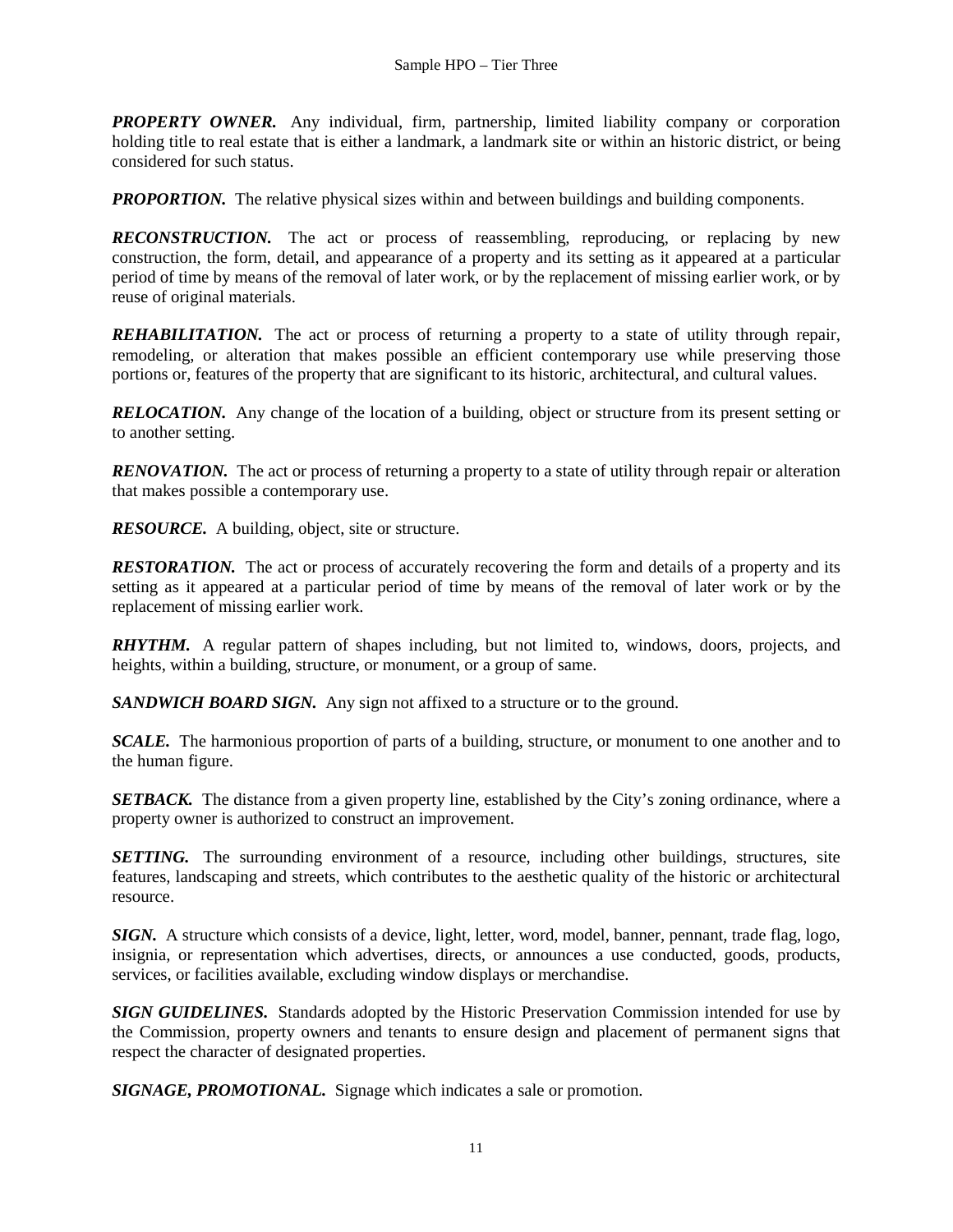*SIGNAGE, TEMPORARY AND BANNER.* Signage that is put up for a maximum of 30 days, at which time permanent signage is approved and installed.

*SIGNIFICANT CHARACTERISTICS OF THE RESOURCE.* Those characteristics which are important to or expressive of the historic, architectural, aesthetic or cultural quality and integrity of the resource and its setting, and which include, but are not limited to, building material, detail, height, mass, proportion, rhythm, scale, setback, setting, shape, street accessories, and workmanship.

*SITE.* The location of a significant event, a prehistoric or historic occupation or activity, or a building, structure, or cluster, whether standing, ruined, or vanished, where the location itself maintains historical value regardless of the value of any existing structure.

**SPECIAL MERIT.** A new building, object, site or structure having significant benefits to the City by virtue of exemplary architecture, specific features of land planning, or social, cultural or other benefits having a high priority for community services.

*STABILIZATION*. The act or process of applying measures designed to reestablish a weather-resistant enclosure and the structural stability of an unsafe or deteriorated property while maintaining the essential form as it exists at present.

*STOP WORK ORDER.* A written notice from the City that work on any building, structure or site must stop because it has been or is being implemented contrary to the provisions of this article, contrary to the conditions of an approved Certificate of Appropriateness, or in an unsafe and dangerous manner.

*STREET ACCESSORIES.* Those sidewalk or street fixtures which provide cleanliness, comfort, direction, or safety, and are compatible in design to their surroundings, and include, but are not limited to, trash receptacles, benches, signs, lights, hydrants, and landscaping, including but not limited to trees, shrubbery and planters.

*STRUCTURAL INTEGRITY.* The state of being unimpaired; sound.

*STRUCTURE.* Anything constructed or erected.

*UNREASONABLE ECONOMIC HARDSHIP.* An economic burden imposed upon the owner which is unduly excessive and prevents a realization of a reasonable rate of return upon the value of his property.

*UNUSUAL AND COMPELLING CIRCUMSTANCES.* Those uncommon and extremely rare instances, factually detailed, which would warrant a Commission recommendation for relief due to the evidence presented.

*VISUAL FACADE CHANGES.* Any modification to the appearance of a facade caused by alteration, construction or demolition.

*WORKMANSHIP.* Skill as a workman, craftsmanship or artistry or evidence of this skill in something produced.

#### <span id="page-12-0"></span>**§ 5: Historic Preservation Commission Established.**

5.1 There is hereby established in the City a Historic Preservation Commission, which shall be referred to hereinafter as the Commission.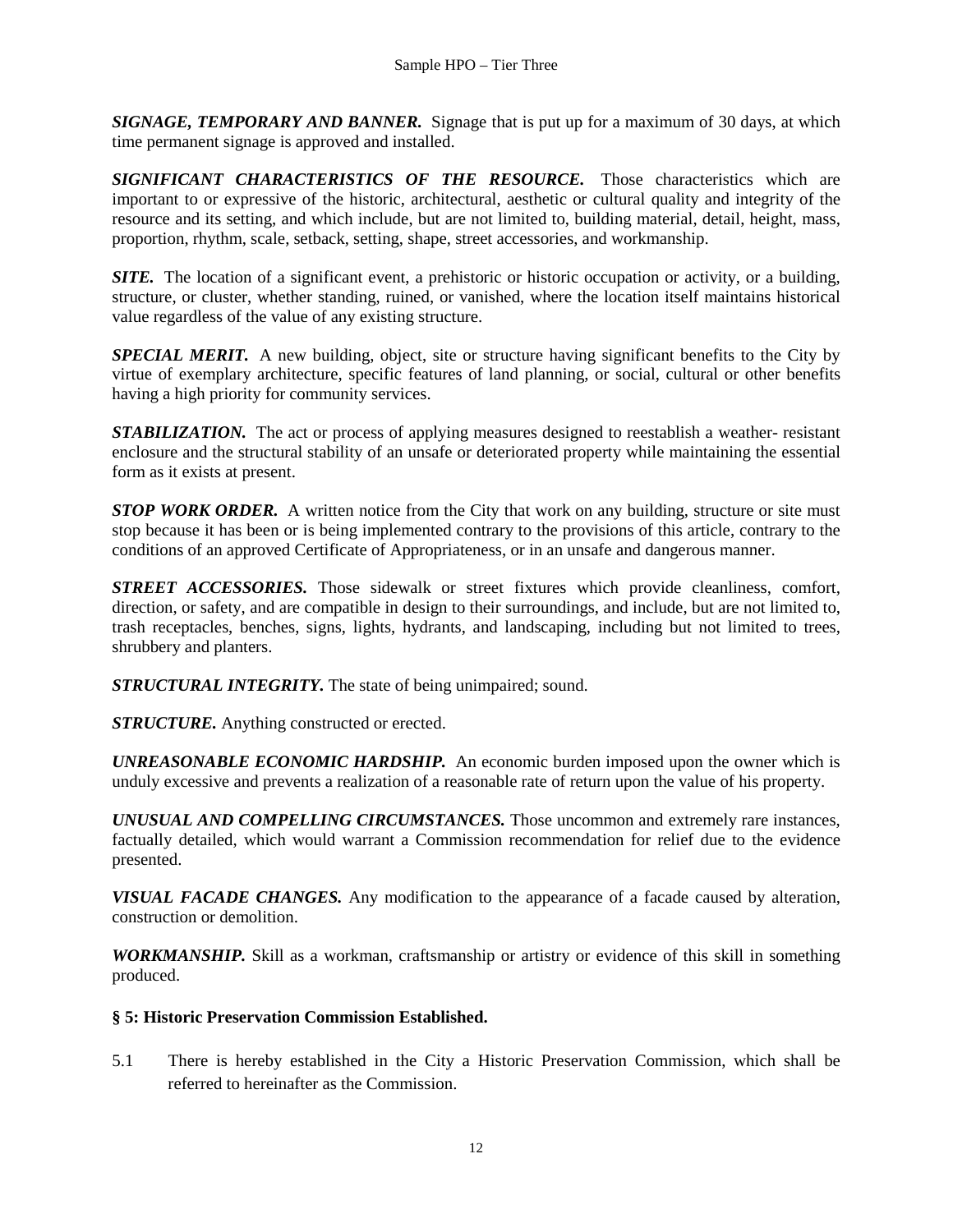- 5.2 The Commission shall consist of at least five (5) appointed Members. When possible, the Members shall include persons with demonstrated special interest, training or experience in a preservation-related profession. Any vacancy, whether from expiration of term, resignation, or removal shall be filled as follows: Members shall be appointed by the Mayor and confirmed by the City Council. Available positions shall be advertised, and interested citizens shall be given the opportunity to complete an application. Appointments shall be made from the list of applicants available at the time of the appointment. Where such Member is required to have special qualifications, such vacancy shall be filled in the manner herein prescribed with a person having such qualifications. Appointed Members of the Commission shall be comprised as follows:
	- *The Commission should be composed of an odd number of Members (5, 7, 9, etc.), in order to reduce the possibility of a tie or gridlock within the Commission. All Members should be required to demonstrate an interest in and knowledge of historic preservation.[22](#page-47-8)*
	- *The National Historic Preservation Act requires that certain disciplines and interests be included on local commissions. Notably, the Act's legislative history indicates that a "local [commission] is . . . expected to include individuals experienced and knowledgeable in the field of historic preservation who are able to make objective evaluations concerning the property's historic significance."[23](#page-47-9)*
	- *Member appointment procedures are largely a political decision.[24](#page-47-10) Whatever method is chosen, the procedures should be clearly specified in the Ordinance.[25](#page-47-11) Authorizing the Mayor and City Council to control appointments to the commission lends legitimacy to the Commission and helps ensure that quality Members are chosen.*
	- 5.2.1 To the extent possible, at least two (2) Members shall have special knowledge or background in the disciplines of architecture, history, architectural history, planning, archeology or related professions; and
		- *It is important that several Members of the Commission have specified, preservationrelated professional backgrounds. This helps to ensure that the Commission as a whole will possess the knowledge and experience to enable it to make careful and informed decisions.[26](#page-47-12)*
		- *The Oklahoma Main Street Center recommends that the community's Main Street Manager be selected as a Member. Each community's Main Street Manager has the requisite qualifications and holds a vested interest in the protection, preservation, and perpetuation of the Main Street District. Members of the Main Street board or the chairperson of the Design Committee would be quality Commission Members as well. It should be noted, however, that selecting the Main Street Manager to serve on the Commission creates the possibility of certain conflicts and impartiality issues. These can be addressed by the Main Street Manager – and any other potentially conflicted Member – recusing themselves in any situation a direct, or even indirect, conflict of interest arises.*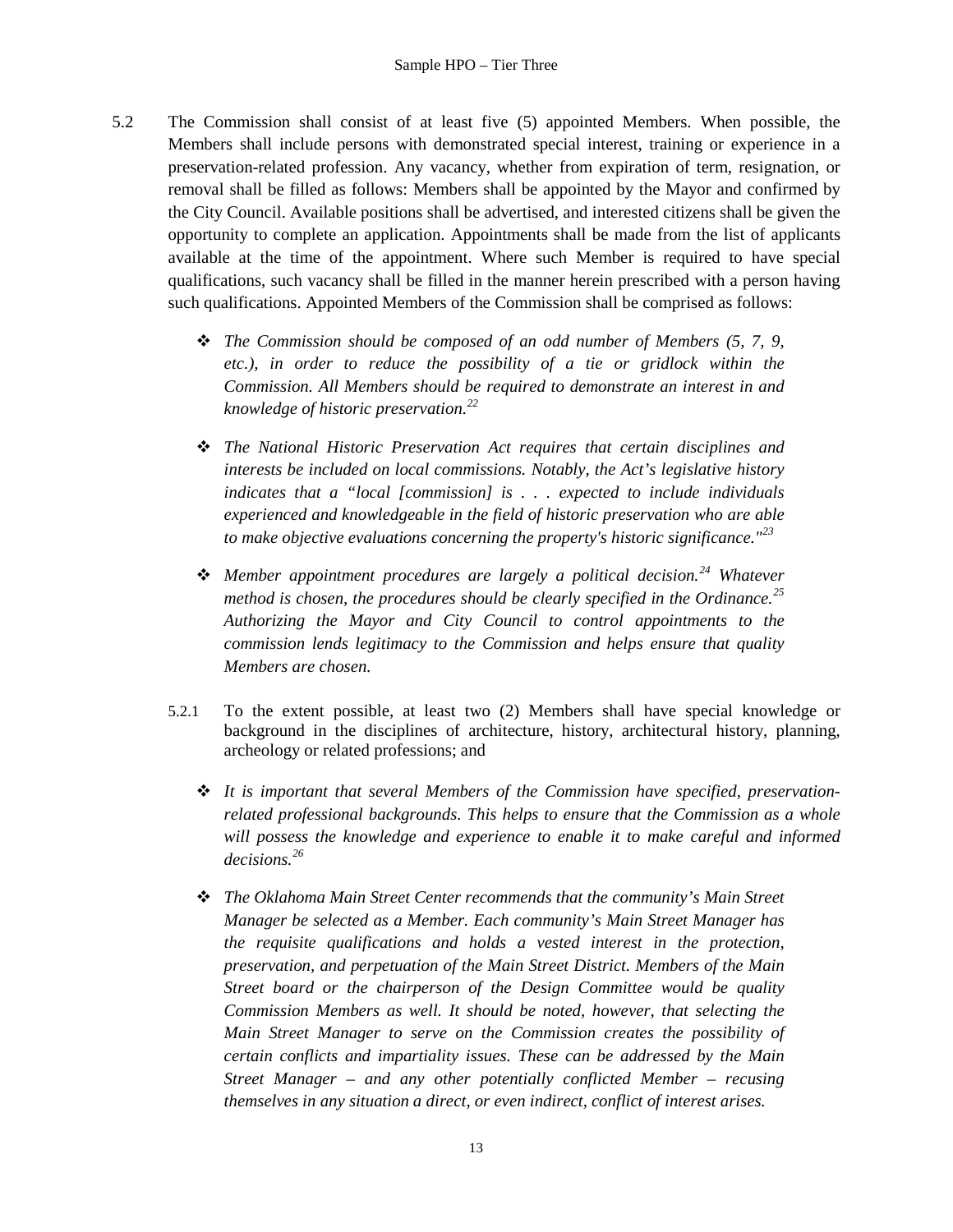- *It would also be prudent to include a member of the Municipal Planning Commission or similar governmental body. Including a member of the Municipal Planning, Community Development, Urban Development, or similar department provides a number of benefits to the commission, including encouraging a working relationship with other departments in the City.*
- *Courts have noted, with approval, the following: the "prudent tradition" of a "board based" commission whose membership included attorneys with experience in municipal government;*[27](#page-47-13) *commissions with a "specif[ied] composition . . . includ[ing] architects, historians, and business persons offering complementary skills, experience, and interests."*[28](#page-47-14) *The Commission's composition "may weigh heavily in a[n] action concerned with alleged arbitrary enforcement of an otherwise valid Ordinance." [29](#page-47-15)*
- *Among the most frequently required professionals from preservation ordinances across the country: architects, historians, real estate experts, attorneys, and engineers. [30](#page-48-0)*
- *In some small communities, it may not be practically possible to meet the broad, multi-disciplinary criteria. Such criteria are encouraged, but it is not absolutely essential. An informed, reasoned and neutral decision-maker is the objective.*
- 5.2.3 An attorney;
	- *The commission is a quasi-judicial body—its legitimacy effectiveness depends upon understanding and fulfilling the duties and obligations required of such a body. It is important, then, that an attorney serves on the commission. In smaller communities, it may be difficult to include a qualified attorney. In such situations, it may be prudent to remove § 5.2.3 and include "an attorney" in § 5.2.2's list.*
	- *It may be prudent for the City Attorney to be a Member of the Commission; however, this may not always be practical or possible.*
- 5.3 City Council shall appoint one (1) of its members to serve as an ex-officio Member of the Commission.
	- *A member of the City Council would provide a beneficial perspective to the Commission and lend further legitimacy to its proceedings.*
- 5.4 Members of the Commission appointed under subsections 5.2.1-5.2.3 need not be residents of the City although preference will be given to those residing in the City.
	- *It is beneficial for Members to own property within the historic district. This helps establish the legitimacy of the commission in the eyes of the public by increasing the perception that the Members truly desire the best for the district. However, it is not essential. It is far more important that the commission benefits*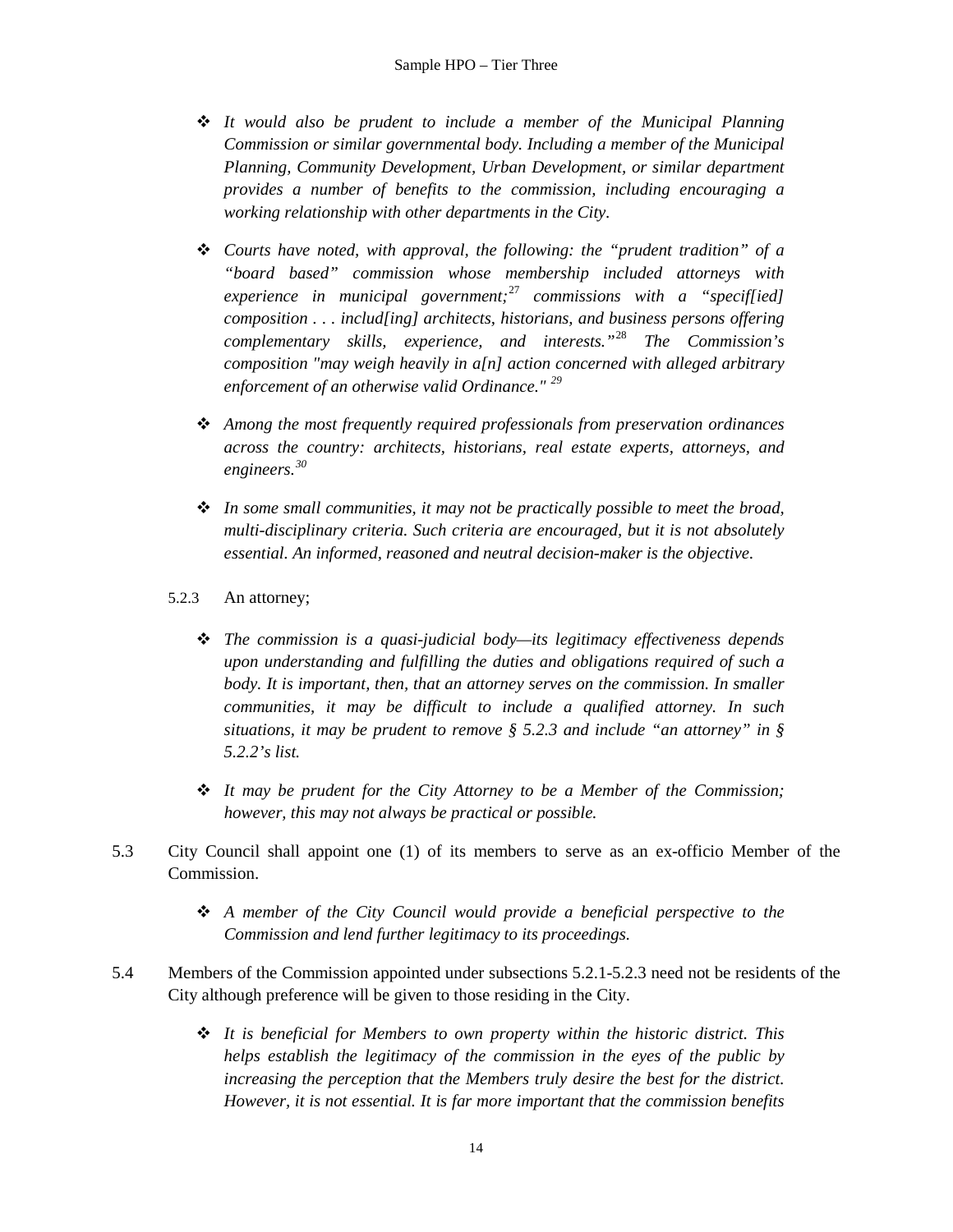*from the talents of qualified individuals who have a background in historic preservation or a related field, regardless of their residence.[31](#page-48-1)*

- 5.5 All Members shall serve without compensation.
	- *It is unusual for Commission Members to receive any salary for service to the commission, although they are usually reimbursed for expenses. [32](#page-48-2)*
- 5.6 The appointment of Members to the Historic Preservation Commission shall be for three (3) year terms.
	- *Term limits place a check on the Commission, protecting the property owners within the district (and, by extension, the City as a whole) from an overbearing or poor performing Commission. Term limits can act as an addition safeguard against arbitrary action by the Commission. Term limits may pose a problem to smaller cities—it may be counter-productive to force qualified Members off the Commission when the replacements will be difficult to find. As mentioned above, the primary goal is establishing an informed, reasoned and neutral decisionmaker.*
	- *Continuity is very important to Commission efficiency and perception: constant turnover could limit the Commission's ability to act fairly and consistently.[33](#page-48-3) A term limitation may be undesirable, especially in small communities.[34](#page-48-4) Accordingly, each Member should be eligible for re-appointment upon the end of his or her three-year term.*
	- *It may be prudent for Member's terms to be staggered. Having to replace a number (or possibly even all) of Members in one year could be very detrimental to the Commission's continuity.*
	- *The Main Street Manager and ex-officio City Council person are permanent Members of the Commission—they should not be required to rotate off after a specific term.*
- 5.7 The Commission shall elect a chair and a vice-chair during the first meeting in January each year.
- 5.8 A vacancy shall be deemed to exist when a Commission Member dies, resigns, fails to attend three (3) consecutive or four (4) cumulative meetings in one year, is convicted of a felony or is otherwise legally disqualified, or upon the refusal of the City Council to extend a Member after expiration of the Member's term. Council members may also remove Commission Members in accordance with appropriate provisions of the City Charter.
	- *Commissioners must take their office seriously and dutifully perform their obligations. This includes, but is not limited to, attending regular meetings.*
	- *It is important to provide for the removal of commissioners for conduct unbecoming of an officer of the City, in order to safeguard the legitimacy of the commission.*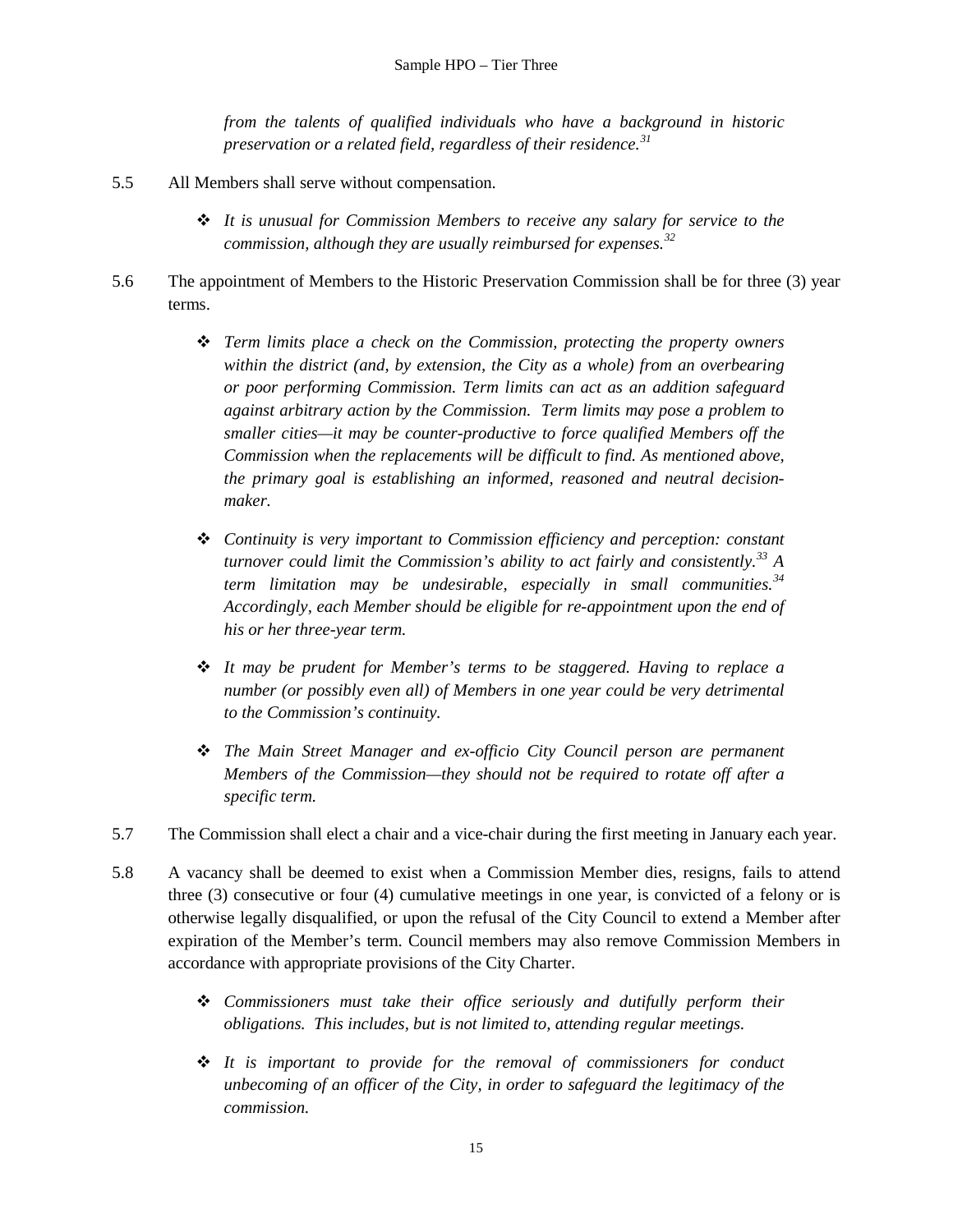#### <span id="page-16-0"></span>**§ 6: Powers and Duties of Commission.**

The Commission established pursuant to this article shall have the following powers, duties and responsibilities:

- *The Ordinance should provide a list of the Commission's powers, and should provide that the commission is the municipal agency responsible for developing and coordinating the municipality's preservation efforts.[35](#page-48-5) A municipality has wide discretion to confer necessary powers upon a local preservation commission.[36](#page-48-6)*
- *The Commission's essential powers have all been upheld under the U.S. Constitution by various courts[37](#page-48-7): the authority to deny an application for the demolition or alteration of a designated landmark,[38](#page-48-8) power to regulate new construction or development within a designated district or the vicinity of a designated landmark,[39](#page-48-9) and the power to impose affirmative maintenance requirements.[40](#page-48-10)*
- *Practical political considerations will often determine the extent of powers granted to the Commission as much as legal requirements. For example, if the primary issue facing a community is the preservation of exterior facades, the power to regulate interior changes is unnecessary and adds to the Commission's burden; a Commission in a small town with limited resources and meeting opportunities may be overwhelmed by the duty to review every application for a building permit.[41](#page-48-11) A small community may find it beneficial to exempt certain alterations from the Certificate of Appropriateness process or allow City staff to evaluate applications for minor alterations as defined by the Commission (this may not work in situations where any exterior alteration may be detrimental).[42](#page-48-12)*
- *Most importantly, the Commission should be given adequate power to protect designated landmarks or districts. Essential to any effective protection is the authority to approve or forbid an alteration or demolition.[43](#page-48-13)*
- 6.1 To establish such rules and procedures as are necessary for the efficient conduct of the business of the Commission;
	- *It is much more efficient to amend the Commission's rules of procedure than to amend the creating ordinance—permitting the Commission to adopt rules of procedure will give the Commission necessary operating flexibility.[44](#page-48-14) In order to be effective, any rules or procedures adopted must be consistent with the letter and spirit of the Ordinance. The Commission should draft and adopt rules of procedures as soon as possible.[45](#page-48-15)*
- 6.2 To adopt specific guidelines for selection of landmarks, landmark sites and historic districts, which guidelines shall be adopted subject to the approval of the City Council;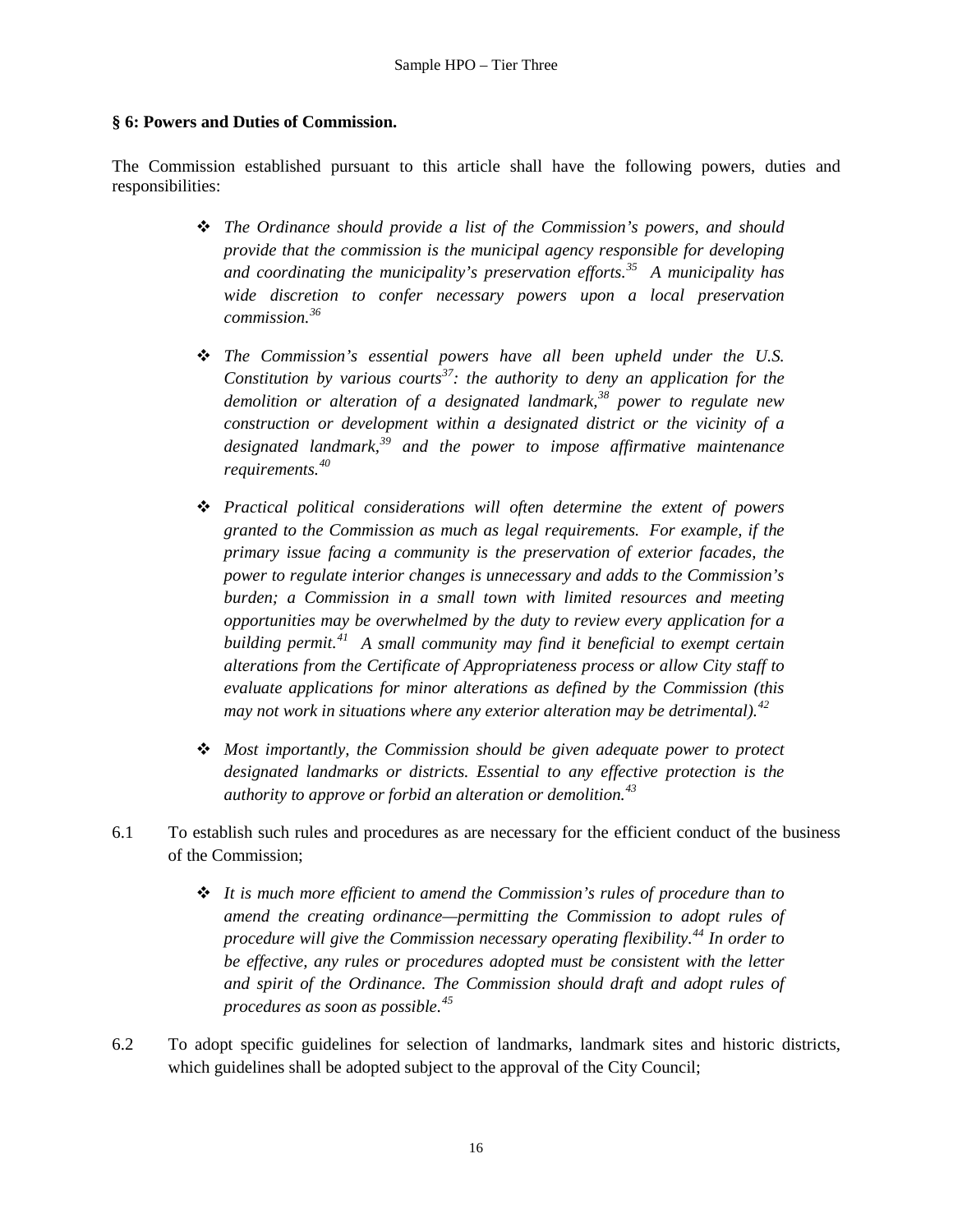- *As stated above, it's easier and more efficient for the Commission to adopt and amend guidelines than it is to amend the Ordinance. Each community should adopt criteria customized to their City.*
- 6.3 To adopt specific Design Guidelines to use in making decisions for approval or denial of Certificates of Appropriateness;
	- *Again, it is easier and more efficient for the Commission to adopt and amend guidelines than it is to amend an ordinance. Design Guidelines should be catered to the characteristics of each individual community or historic district. It is recommended that the Oklahoma Design Guidelines be tailored to the needs of each specific City or historic district and adopted by each commission. No community's cultural or structural history is the same—accordingly, no set of design guidelines will be the perfect for all communities.*
	- *Any design guidelines adopted by a commission must be consistent with the letter and spirit of this Ordinance as well as the "Secretary of Interior's Standards for Rehabilitation and Guidelines for Rehabilitating Historic Buildings" ("Standards for Rehabilitation").*
- 6.4 To conduct a survey of local properties within the boundaries of the City complying with all applicable standards and criteria of the Oklahoma Statewide Survey undertaken by the State Historic Preservation Office;
	- *Identifying landmarks and districts of historical importance is a required step of any preservation effort.[46](#page-48-16) Surveys are useful to ensure (1) that the Commission makes objective designation decisions and (2) the Commission considers and evaluates the resources of the entire community.[47](#page-48-17) An objective and recorded professional survey will be a valuable tool if the designation of a building or district is challenged in court. The Commission should coordinate and work with the State Historic Preservation Office and other preservation agencies to share information, etc. [48](#page-48-18)*
	- *The commission should have explicit authority to conduct surveys so that any time and resources spent conducting a survey can be questioned or challenged.[49](#page-48-19)*
	- *Surveys should be conducted by an appropriately qualified professional and be consistent with the Secretary of Interiors Standards for Identification and Evaluation*
- 6.5 To establish and maintain a detailed inventory of property within historic districts and of landmarks and landmark sites within the City;
	- *The inventory will be helpful in considering future designation, determining the compatibility of pending Certificate of Appropriateness applications. It will also provide a record in the case of a challenge. The commission should be*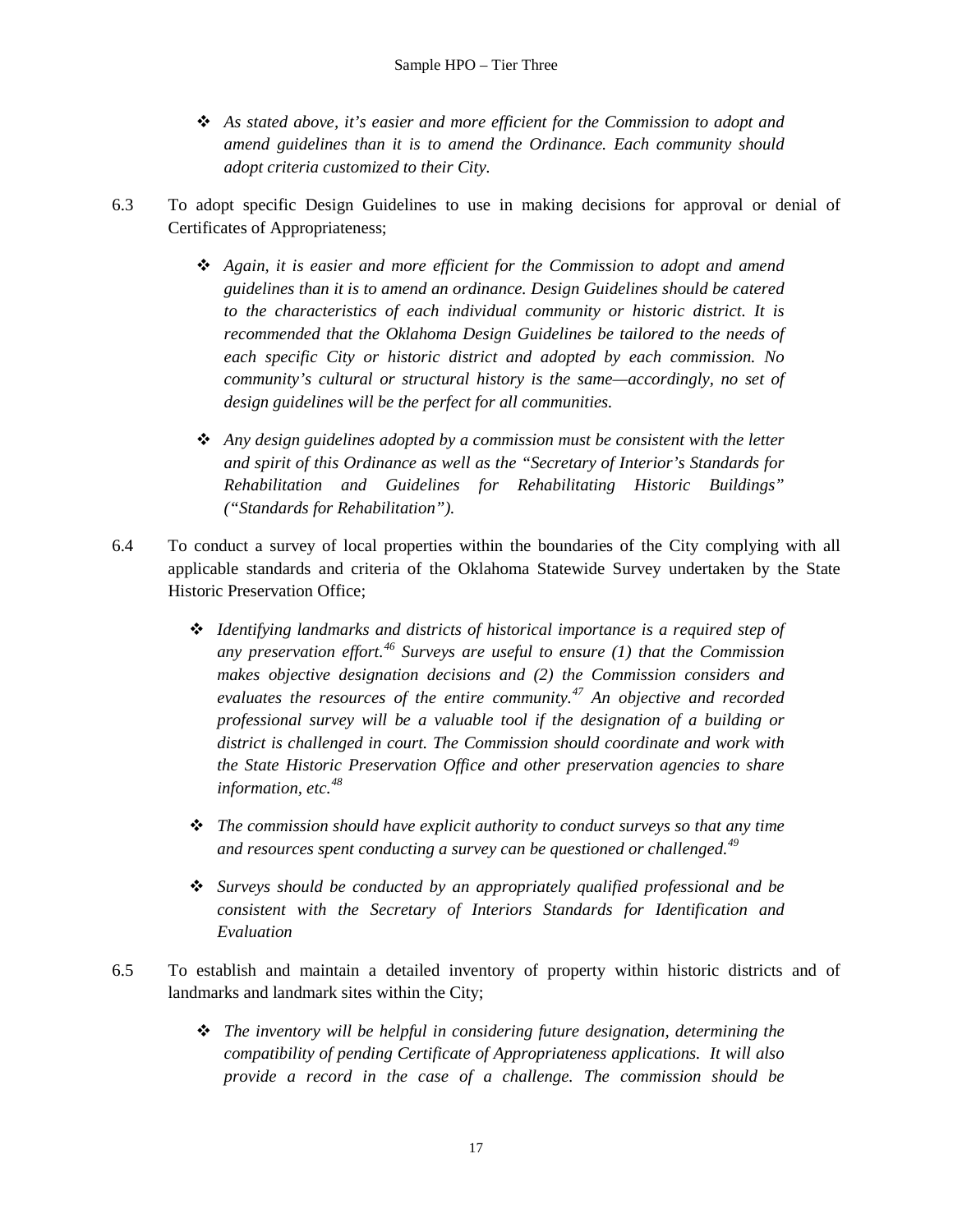*empowered to make future surveys, and maintain a detailed inventory from such surveys.* 

- 6.6 To recommend to the City Council properties for designation as a landmark or landmark site or a historic district;
	- *The Commission's responsibility to make recommendations for designation to the City Council should be specified in order to clarify that such recommendations are not binding until ratified by the City Council.[50](#page-48-20)*
	- *A formal report can be beneficial to (1) educate the property owner and community of the property's significance; (2) help the Commission monitor changes to landmark or district after designation; and (3) provides a permanent record in the case of a challenge or litigation.[51](#page-49-0) Courts will give great weight and deference to any Commission decision reasonably based on recorded evidence.[52](#page-49-1)*
- 6.7 To regulate new construction within a historic district and exterior alterations to landmarks, landmark sites and properties within defined historic districts in the manner described herein;
	- *An essential power of the Commission. Successful preservation efforts are significantly limited if the Commission cannot regulate new construction.*
- 6.8 To regulate the design and placement of all permanent signs within a historic district and on landmarks and landmark sites;
	- *Permanent signs affect the historic fabric and aesthetic integrity of historic districts. The Commission should be empowered to regulate sign placement as well as new construction or rehabilitation.*
- 6.9 To recommend to City Manager to direct staff to stop work on projects that do not have the proper authorization by the Commission or do not conform to the conditions of issued Certificates of Appropriateness;
	- *The Commission should be empowered to take action in an effort to enforce the Ordinance. An unenforceable ordinance provides little value.*
- 6.10 To prepare and place on landmarks and landmark sites a suitable plaque or other marker declaring that such resource is a designated landmark. Such plaque shall be installed with the owner's permission and shall contain information deemed appropriate by the Commission. Any expenditure of funds provided for this purpose by the City shall be subject to the approval of the City Council;
	- *The Commission should be empowered to memorialize certain landmarks if it so desires.*
- 6.11 To request funds from City Council and other funding organizations through the City and to recommend expenditure of such funds in order to accomplish the stated purpose of the Commission;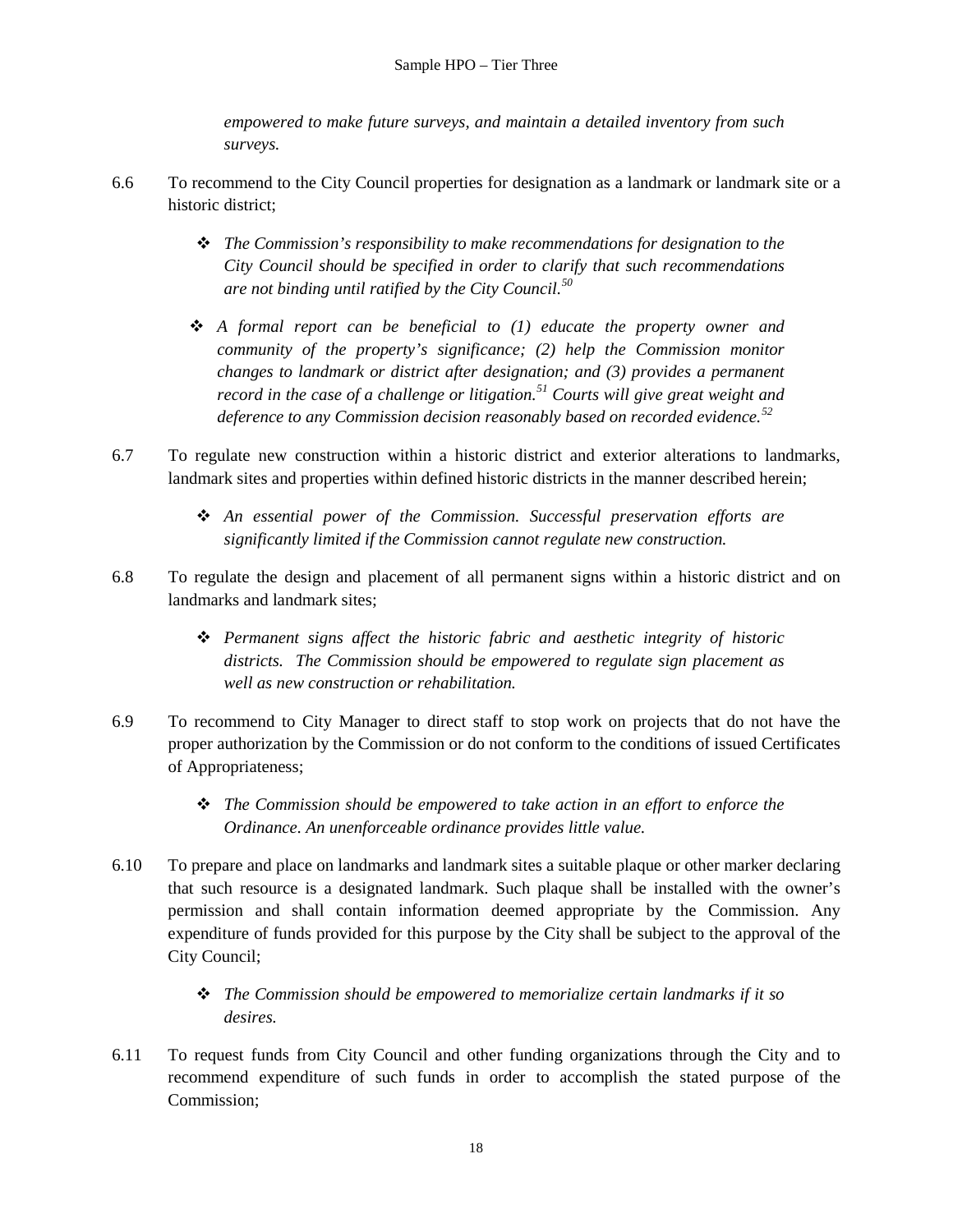- *The commission should have the authority to request and accept donations from a variety of sources. [53](#page-49-2) Commission should attempt to ensure that the funds raised from private sources can be added to the Commission's existing budget and will not displace already existing funding or be added to a governmental unit's general fund.[54](#page-49-3)*
- 6.12 To recommend to City Council specific application fees and other related fees;
	- *The commission should have the authority to make recommendations regarding application fees. The commission reviews the applications and knows the time and resources required to adequately review and rule on them.*
- 6.13 To prepare and present an annual report on the Commission's activities to City Council;
	- *The preparation and presentation of annual reports will help increase efficiency within the Commission's activities, fees, and processes. The Commission should be empowered to make such reports.*
- 6.14 To recommend to City Council for contracting with the county, state or federal government or any agency or division of the governments or with any other organization, which contract is necessary or advisable for the accomplishment of the goals of the Commission;
	- *If contracting with another political sub-division is necessary for the Commission to accomplish its goals and carry out its duties, it should be empowered to do so.*
- 6.15 To cooperate with federal, state, county and local governments in the pursuit of the objectives of historic preservation and to work with City departments on projects or departmental plans that have the potential to impact historic resources;
	- *In order for Commission to function effectively and efficiently, it should be empowered (and required) to cooperate with other political sub-divisions and state-wide preservation efforts.*
- 6.16 To promote and conduct educational and interpretive programs on historic properties;
	- *Community investment and support is essential to the long-term success of any preservation effort. Accordingly, the Commission should be empowered to conduct activities to raise awareness and education within the community.*
- 6.17 To prepare a historic preservation plan for the City and to prepare a historic preservation chapter for inclusion in the City's comprehensive plan;
	- *The Commission is the municipal agency responsible for developing and coordinating the municipality's historic preservation activities. Part of that development is the preparation of a City's preservation plan and the inclusion of such plan within the City's comprehensive plan.*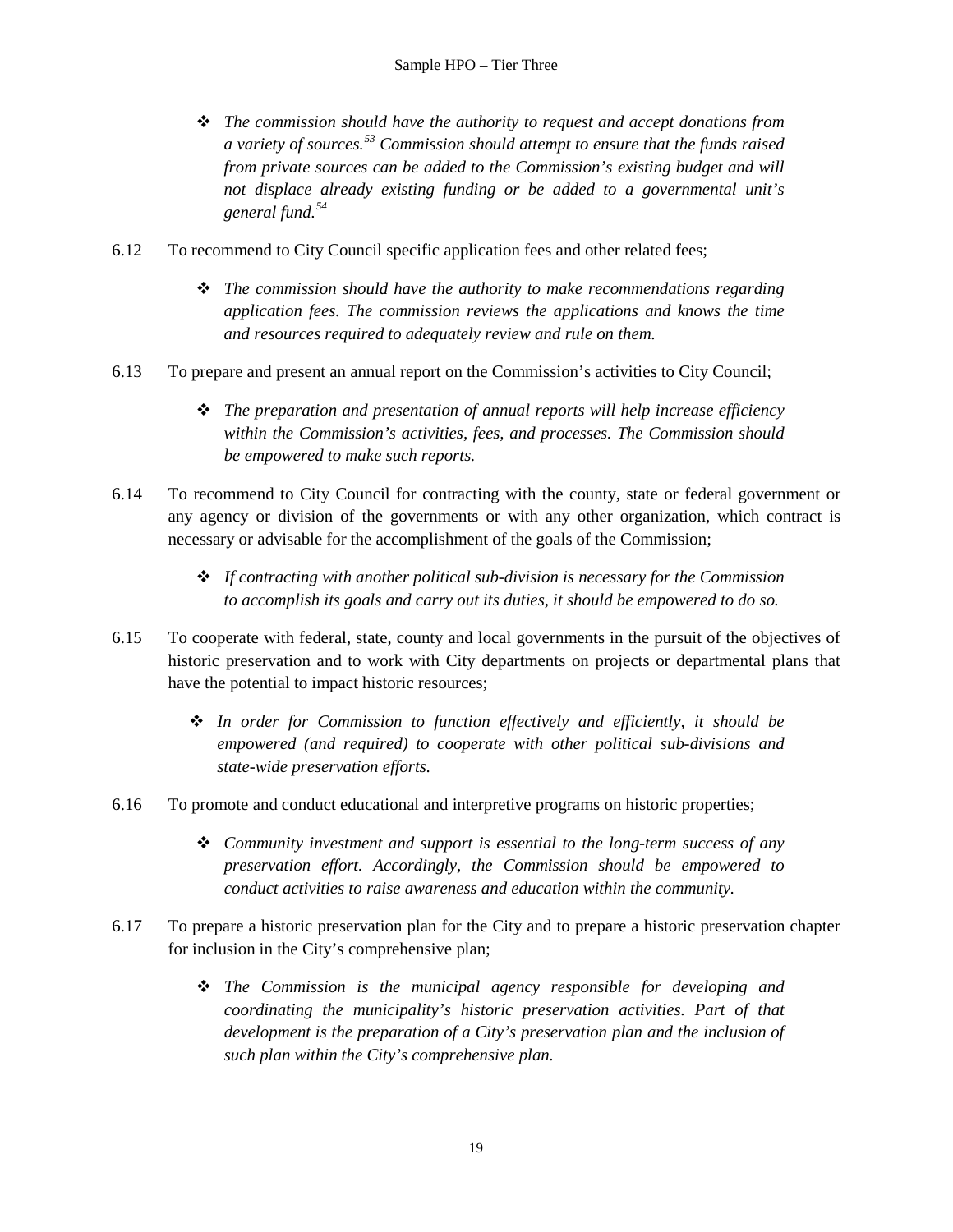- 6.18 To retain consultants and conduct additional studies as deemed desirable or necessary by the Commission, except that any expenditure of City funds or of any funds administered by the City, shall be subject to the prior approval of the City Council;
	- *In some complex cases, it may be to the Commission's benefit to consult with experts. Such consultation may help the Commission avoid or protect itself from litigation. Suggested outside advisors include, but are not limited to, the following: the National Trust for Historic Preservation, State Historic Preservation Office, Preservation Society, regional planning authority, Oklahoma Historical Society, the American Institute of Architects (AIA), state preservation architects, and preservation attorneys. [55](#page-49-4)*
- 6.19 To perform all other duties, responsibilities and other functions enumerated in this article.
	- *The Commission should have some flexibility to take actions required, within reason, to effectuate its duties and responsibilities.*
- 6.20 To employ staff, if necessary, to carry out the responsibilities of the Commission.
	- *Authority to employ staff provision should be included whenever the Commission's budget can be expected to be large enough to permit the commission to hire an executive director or secretary. Many commissions operate with staff assigned to them from other municipal agencies such as the planning department or a community development agency.[56](#page-49-5)*
	- *Staff enables the Commission to focus its time and resources on important activities.*
- 6.21 To keep a public record of any Commission resolution, proceeding and action.
	- *It is essential that the commission keeps careful records of its actions—it is particularly necessary when a Commission has denied a Certificate of Appropriateness. The Commission must act consistently. To do so, records must be kept of decisions and the reasons behind them. Recorded minutes should state clearly the actions taken by the Commission at each of its meetings, and ideally will indicate by reference to the Ordinance the authority under which each action was taken. A court more likely to overturn a Commission action in the absence of a reasoned, evidence-based decision.[57](#page-49-6)*
- 6.22 The Commission shall be subject to all conflict of interest laws set forth in Oklahoma statutes and the laws of the local municipality.
	- *Members should always disclose the possibility of any potential direct or indirect conflict related to a Commission determination.[58](#page-49-7) If there is any doubt, full disclosure of all possible conflicts is crucial. A Commission Member should recuse himself in the case of direct pecuniary interest in the matter before the Commission.[59](#page-49-8)*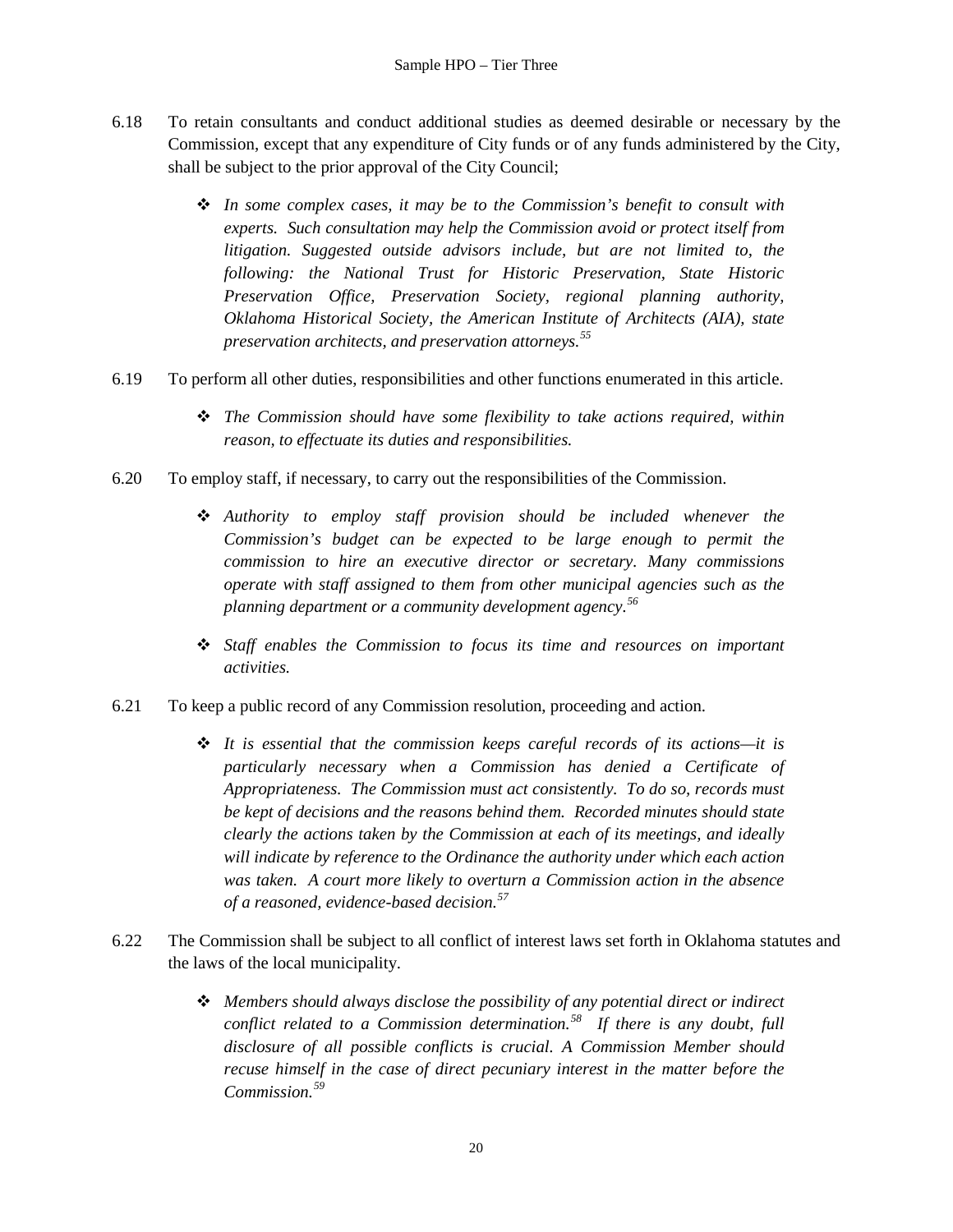*In addition to direct conflicts, Members of the Commission should take precautions to avoid ex parte conflict with applicants. Any such communication should be disclosed to the Commission, and may be grounds for recusal.* 

#### <span id="page-21-0"></span>**§ 7: Landmark Designation.**

- 7.1 Any property within the City may be designated as a landmark or landmark site and thus be covered by this article if the City Council determines, pursuant to procedures set forth in this section, that the property meets the following criteria:
	- 7.1.1 It exemplifies or reflects elements of the cultural, social, economic, engineering, political, or other heritage of the City;
	- 7.1.2 It has any special aesthetic or artistic interests or values;
	- 7.1.3 It is identified with any historic persons or important events in the history of the City, the state, Indian Territory and Oklahoma Territory, or the nation in general;
	- 7.1.4 It embodies distinguished architectural characteristics which are valuable for a study of any period, style, or method of construction; or if it is a valuable example of the use of native or indigenous materials or craftsmanship; or
	- 7.1.5 It is representative of a notable work of a master builder, designer, or architect.
		- *Courts have given communities significant latitude in designating both landmarks and districts.[60](#page-49-9) Generally, designation decisions are upheld as long as reasonably clear standards are articulated prior to government action and applied in the governmental body's decision-making process.[61](#page-49-10) An Ordinance with broad criteria might be challenged as insufficiently specific. However, too specific a set of criteria may make it impossible for certain types of neighborhoods or commercial districts to be protected—consider the local potential for historic district; don't create criteria that cannot be met.[62](#page-49-11)*
		- *In designating a landmark or district, some general guidelines should be followed: follow sound survey techniques, [63](#page-49-12) draft acceptable designation standards, [64](#page-49-13) economic factors should be considered but not give too much precedence. [65](#page-49-14) The following should also be considered: (1) age alone should not be a determining factor;[66](#page-49-15) (2) a landmark is not required to be of extraordinary significance to be worthy of protection;[67](#page-50-0) (3) the need to regulate non-landmark buildings (or, say, an entire district) has been recognized;[68](#page-50-1) (4) some level of arbitrariness may be necessary; [69](#page-50-2) and (5) an owner's consent is probably not required.[70](#page-50-3)*
- 7.2 Landmarks and landmark sites shall be designated in the following manner:
	- 7.2.1 Any owner of a proposed landmark or landmark site may request such designation by submitting an application to the Commission. In the event the Commission or the City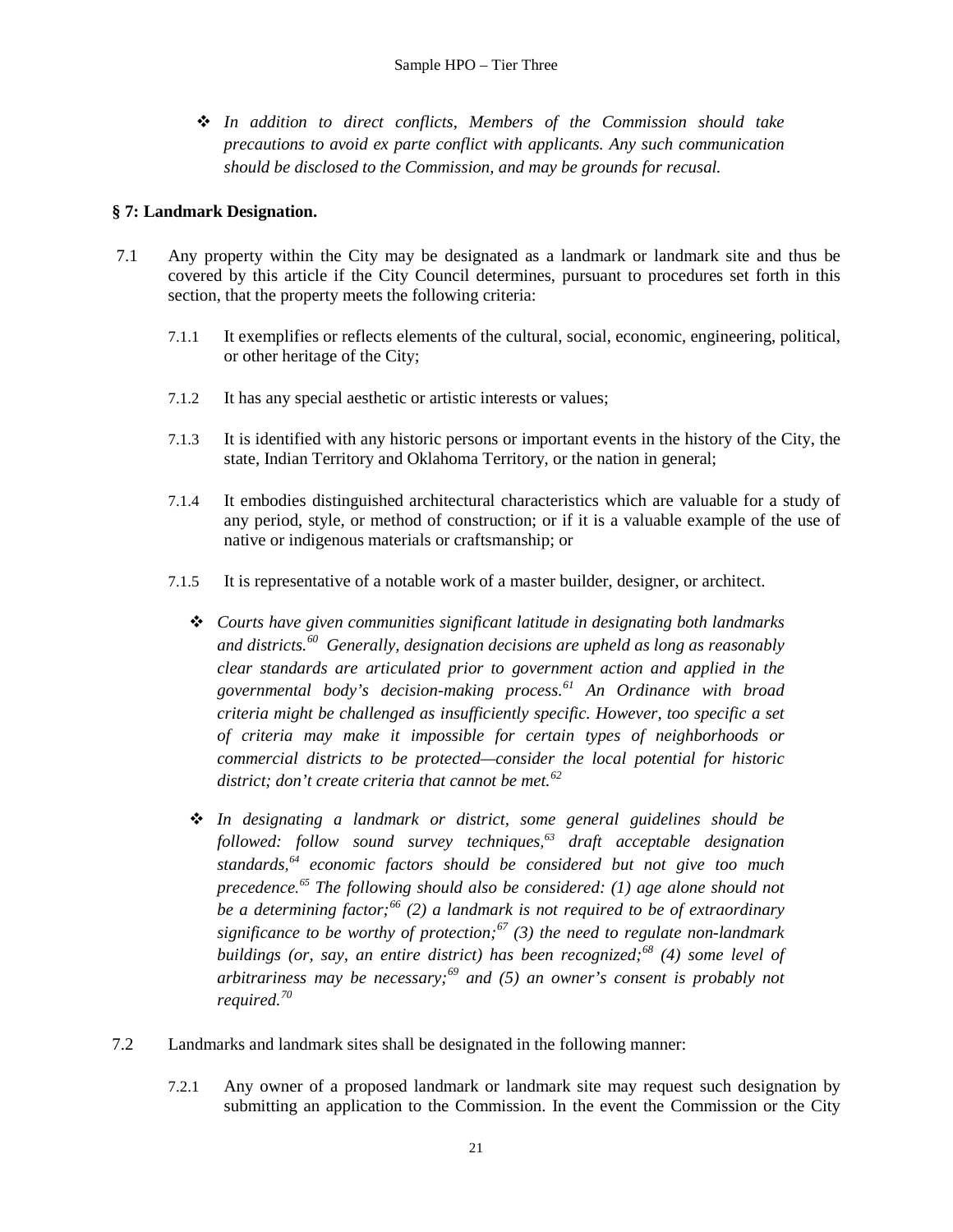Council believes such a designation to be appropriate, they may also initiate such proceedings before the Commission.

- *The Ordinance may permit property owners within a potential historic district or the owners of possible landmarks to apply to have their properties designated. Such a provision is desirable to prevent the Commission from overlooking an area whose residents wish to have their properties designated. The Commission should welcome this—it will foster community buy-in and help ease the survey burden. The Commission may require a reasonable filing fee.[71](#page-50-4)*
- 7.2.2 The Commission shall conduct or cause to be conducted a written study of the proposed designation based on the criteria described in this section.
	- *A written study is extremely important—it will provide the Commission with support in the designation hearing as well as a record should a decision be challenged.*
- 7.2.3 The Commission shall schedule a public hearing for a date within 30 days of receipt of the study.
	- *The Commission must supply adequate notice to all interested parties.*
- 7.2.4 Notice of the date, time and purpose thereof shall be in writing and shall be filed with the Planning Department and the City Clerk. At least 15 days prior to the date of the public hearing, notice of the date, time, and purpose thereof shall be given by mail to the property owner and advertised five (5) consecutive days in a daily newspaper of general circulation.
	- *Owner consent is not required. [72](#page-50-5) Still, notice should be provided and an attempt to obtain approval should be made—the Commission should explain designation procedures carefully to owners of potential landmarks or property within historic districts and may need to meet several times with some owners to be sure that the commission's objectives are understood.[73](#page-50-6) Community understanding, involvement, and investment are essential for the long-term success of historic preservation.*
- 7.2.5 Within 60 days of the date of the public hearing, the Commission shall, in writing, make a recommendation to City Council, setting forth those findings of fact which constitute the basis for its decision.
	- *The Commission should be required to make a recommendation within a reasonable time. Property owners should not have to wait for an extended time period while their property is in limbo. Further, the validity of the "freeze" (see: 7.2.10 below) depends, in part, on a reasonable time period for designation.*
- 7.2.6 The City Council within 30 days of receipt of the recommendations of the Commission shall by ordinance approve the application or shall by motion disapprove it in its entirety.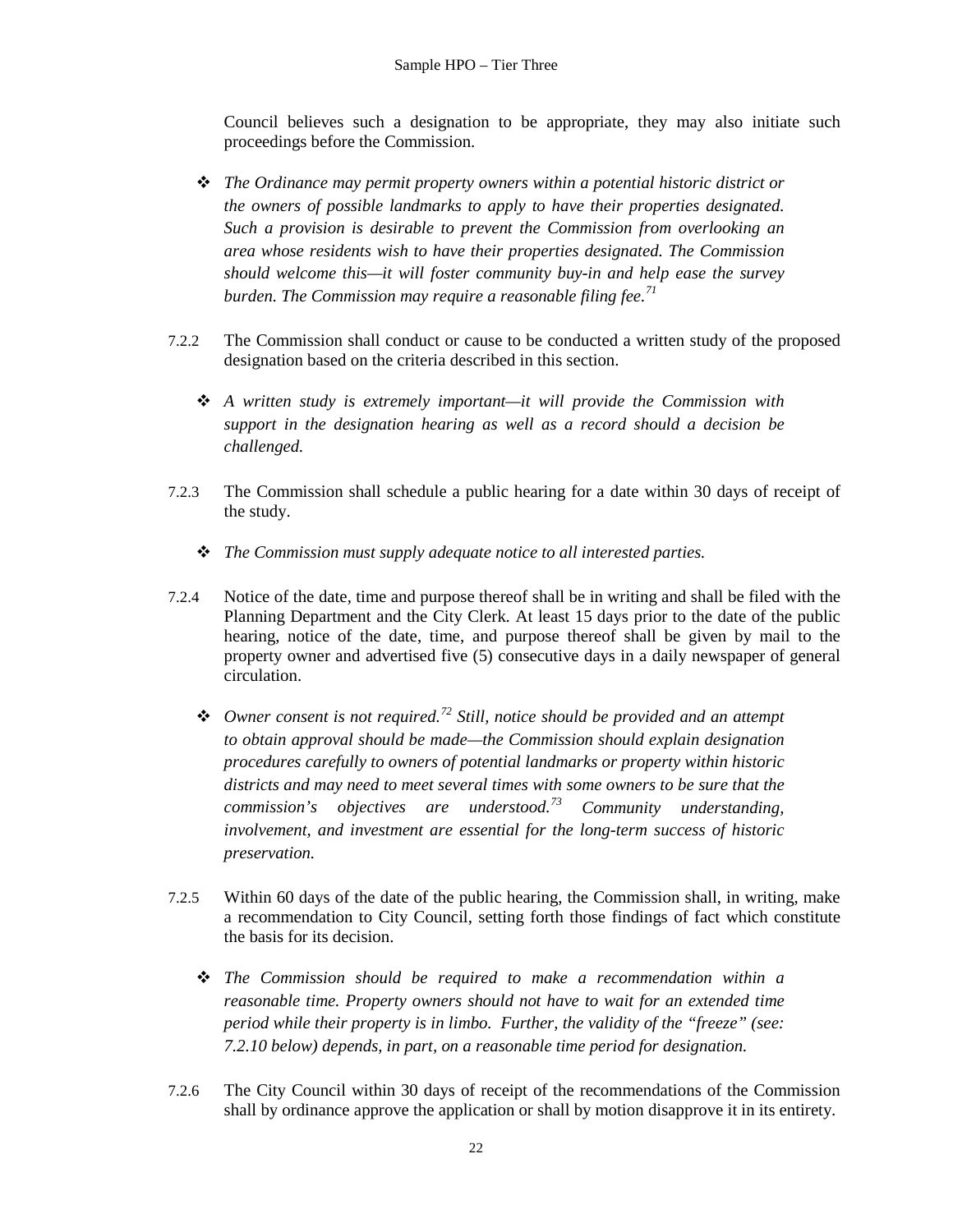- *Similarly, the City Council should act promptly as well.*
- 7.2.7 Notice of the Council's decision to approve or deny the application for designation shall be given by mail to the property owner and published in a daily newspaper of general circulation.
	- *The property owner should be informed of the City Council's decision in writing. If historic landmark or district designation was granted, a reasonable effort should be made to educate the property owner on the consequences of designation. This education should include, among other things, information on the "Standards for Rehabilitation" and the Oklahoma Main Street Design Guidelines.*
- 7.2.8 The City may effect the amendment or rescission of any designation of a landmark and landmark site in the same manner and procedure described in this article for designation.
	- *A property owner's due process rights could potentially be violated by the subsequent rescission or amendment of historic designation. Consequently, the designation procedures must be followed for any amendment or rescission.*
	- *Comment?*
- 7.2.9 In the event any application for designation is denied by the City, no new application for such designation substantially in the form of the previous application which was denied shall be made within 12 months subsequent to the effective date of such denial, unless it can be shown that the conditions under which such denial was made have substantially changed. In the event any application for designation is approved by the City, no application for rescission will be considered within six (6) months subsequent to the effective date of such approval.
- 7.2.10 No permit for any alteration, demolition or relocation involving the property or properties in question shall be issued while the designation process is in progress, subject to the exceptions found in §§ 15 and 16. Nor shall such property or properties in question be afforded the privileges of designation until an ordinance has been approved by the City Council.
	- *The Ordinance should create a temporary ban or moratorium that would revoke an already-issued building permit or stop demolition pending a survey or the completion of the designation process. Courts generally uphold such provisions for a reasonable time, realizing that surveys, studies, and ordinance drafting cannot be done overnight.[74](#page-50-7) Once the Commission has begun to consider the designation of a possible landmark or historic district, the Commission may want to "freeze" the status of the involved property or buildings.[75](#page-50-8) A demolition moratorium would be especially beneficial. Buildings owners, it should be noted, could still obtain demolition permits by appealing to the City council and proving hardship or showing definite plans to construct new buildings on the sites being cleared.*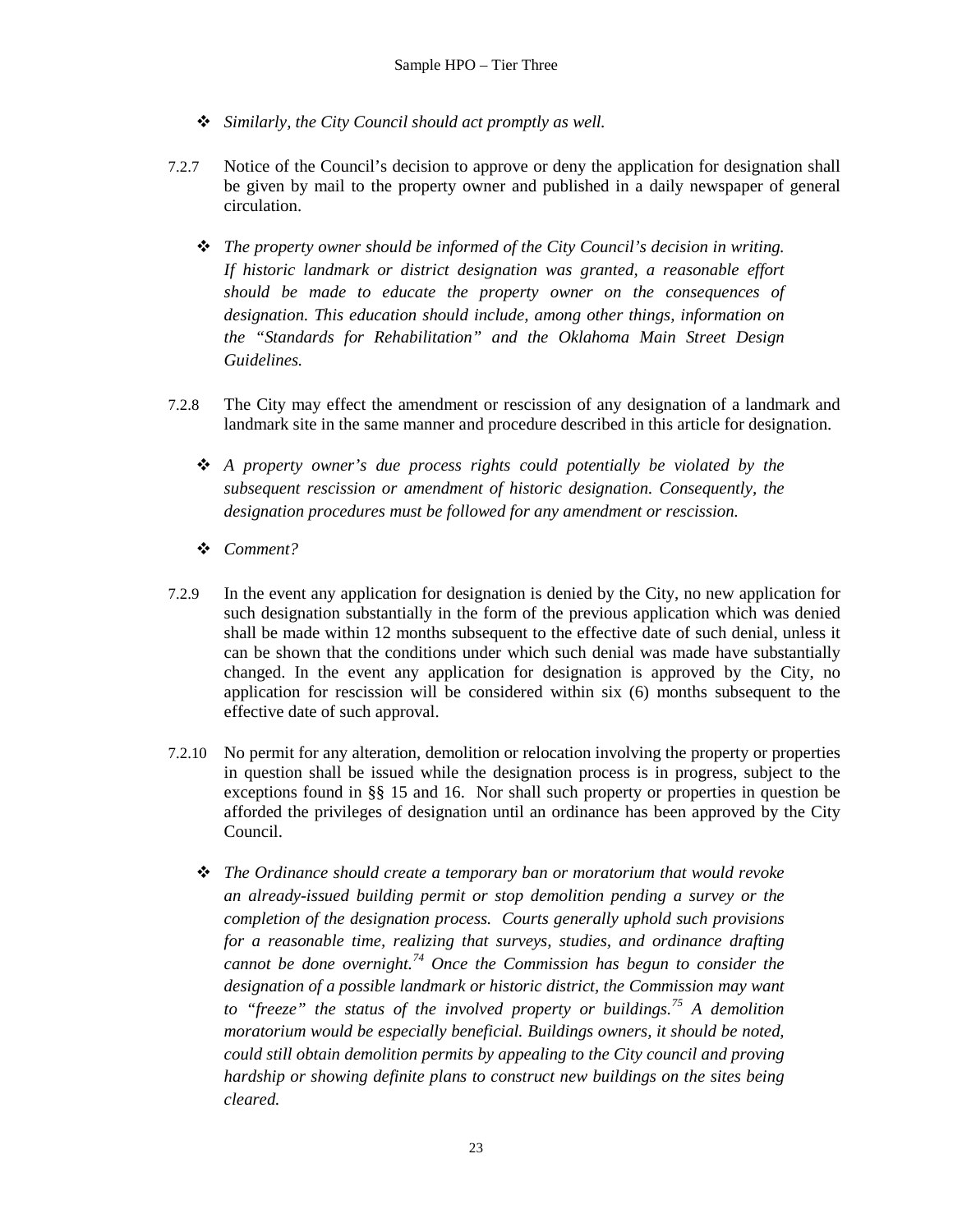*A freeze provision implicates two major issues: the due process[76](#page-50-9) and vested rights of property owners.[77](#page-50-10)*

#### <span id="page-24-0"></span>**§ 8: Historic District Designation.**

- 8.1 Any area within the City may be designated a historic district and thus be covered by this article if the City Council determines, pursuant to procedures set forth in this section, that the area possesses special cultural, artistic, social, aesthetic, economic, political, architectural, engineering, or historic significance to the City.
- 8.2 The designation of historic districts shall be completed in the following manner:
	- *Historic district designation follows the same procedures detailed above in sections 7.2.1-7.2.10.*
	- 8.2.1 Any owner of property within the proposed historic district may request the designation of an historic area for ordinance protection by submitting to the Commission an application for such designation. The Commission or the City Council may initiate such proceedings before the Commission on their own motion.
	- 8.2.2 The Commission shall conduct or cause to be conducted a written study of the proposed designation based on the criteria described in this section.
	- 8.2.3 The Commission shall schedule a public hearing for a date within 30 days of receipt of the study.
	- 8.2.4 Notice of the date, time and purpose thereof shall be in writing and shall be filed with the Planning Department and the City Clerk. At least 15 days prior to the date of the public hearing, notice of the date, time, and purpose thereof shall be given by mail to the applicant and to all the property owners within the proposed historic district and advertised five (5) consecutive days in a daily newspaper of general circulation.
	- 8.2.5 Within 60 days of the date of the public hearing, the Commission shall, in writing, make a recommendation to City Council, setting forth those findings of fact which constitute the basis for its decision.
	- 8.2.6 The City Council within 30 days of receipt of the recommendations of the Commission shall by ordinance approve the application or shall by ordinance modify the application or shall by motion disapprove it in its entirety.
	- 8.2.7 Notice of the Council's decision to approve, modify or deny the application for designation shall be given by mail to the applicant and to all the property owners within the proposed historic district and published in a daily newspaper of general circulation.
	- 8.2.8 The City may effect the amendment or rescission of any designation of a historic district in the same manner and procedure described in this article for designation.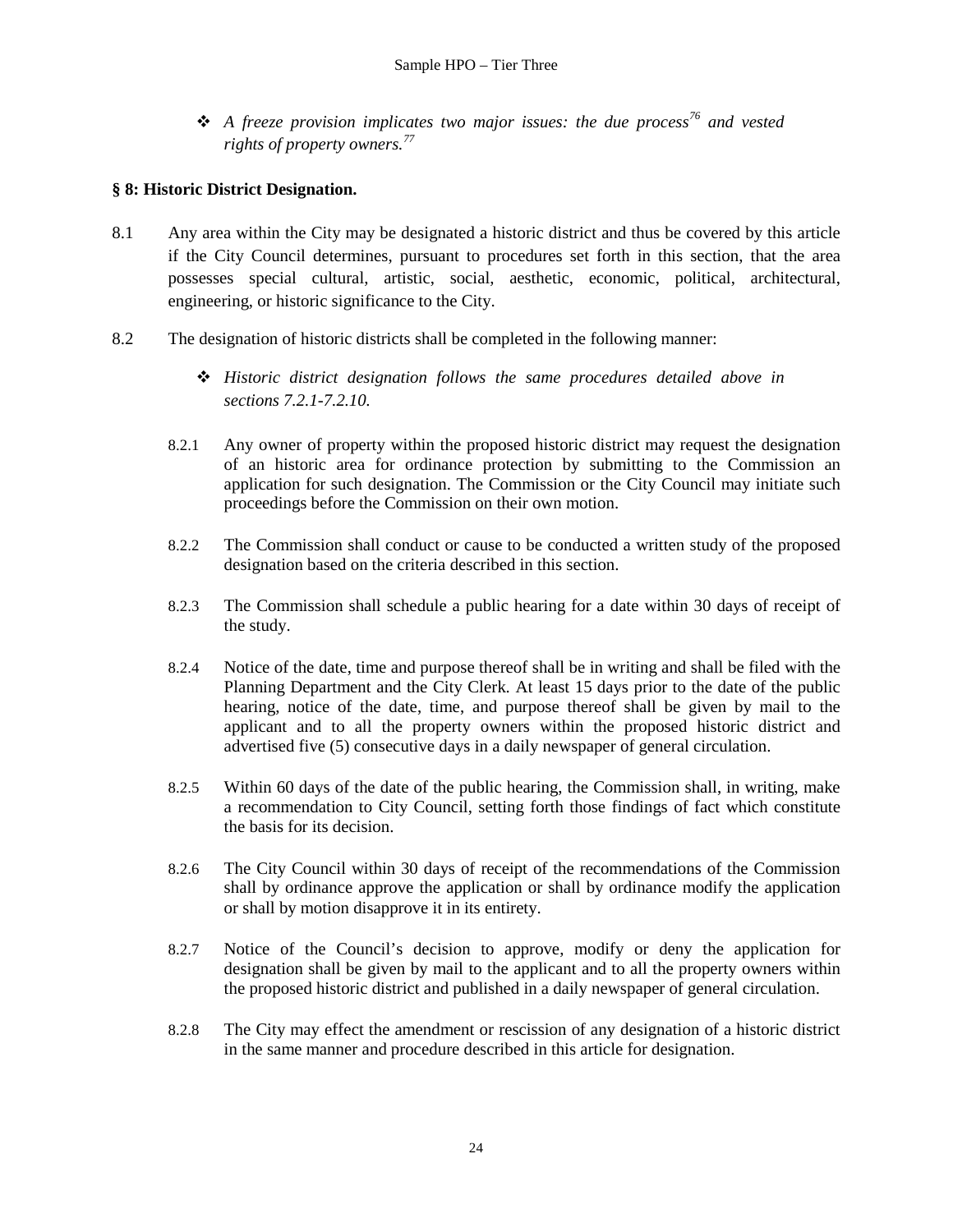- 8.2.9 In the event any application for designation is denied by the City, no new application for such designation substantially in the form of the previous application which was denied shall be made within six (6) months subsequent to the effective date of such denial, unless it can be shown that the conditions under which such denial was made have substantially changed. In the event any application for designation is approved by the City, no application for rescission will be considered within six (6) months subsequent to the effective date of such approval.
- 8.2.10 No permit for any alteration, demolition or relocation involving the property or properties in question shall be issued while the designation process is in progress. Nor shall such properly or properties in question be afforded the privileges of designation until an ordinance has been approved by the City Council.

#### <span id="page-25-0"></span>**§ 9: Ordinary Maintenance or Repair.**

Nothing in this article shall be construed to prevent the ordinary maintenance or repair of the exterior of any landmark or property within a historic district when the maintenance or repair does not involve a change in design, material, or external appearance thereof.

- *An ordinary maintenance or repair provision removes the Certificate of Appropriateness requirement for "ordinary maintenance"—diminishing both the burden on the Commission and the potential negative perception of Ordinance. The purpose of the Ordinance is not to be burdensome, but to safeguard the City's historic resources.[78](#page-50-11) A loose definition of ordinary maintenance may remove certain types of alteration from the review powers of the Commission. Careful wording is necessary—e.g., a replacement that necessitates a change in material, though not a change in appearance should require a Certificate of Appropriateness. [79](#page-51-0)*
- *Any change in the design, material or external appearance of a resource should require Commission approval and a Certificate of Appropriateness. Even alterations to currently incompatible materials should not be allowed without prior approval. However, property owners should be free to conduct ordinary maintenance and repair that does not change or alter the design, material, or external appearance of the resource.*

#### <span id="page-25-1"></span>**§ 10: Work Requiring Review by the Preservation Commission**

- 10.1 A Certificate of Appropriateness is required before beginning the process to apply or remove paint on any landmark or property within a historic district, except when such work satisfies the requirements for ordinary maintenance and repair as defined in § 9. Applications to apply or remove paint may be approved by staff as an administrative approval. A list of all administrative approvals shall be provided to the full Commission at its regular monthly meeting for its review.
- 10.2 In the following instances, a Certificate of Appropriateness from the Commission shall be required before the commencement of work upon any landmark, landmark site or property within a historic district: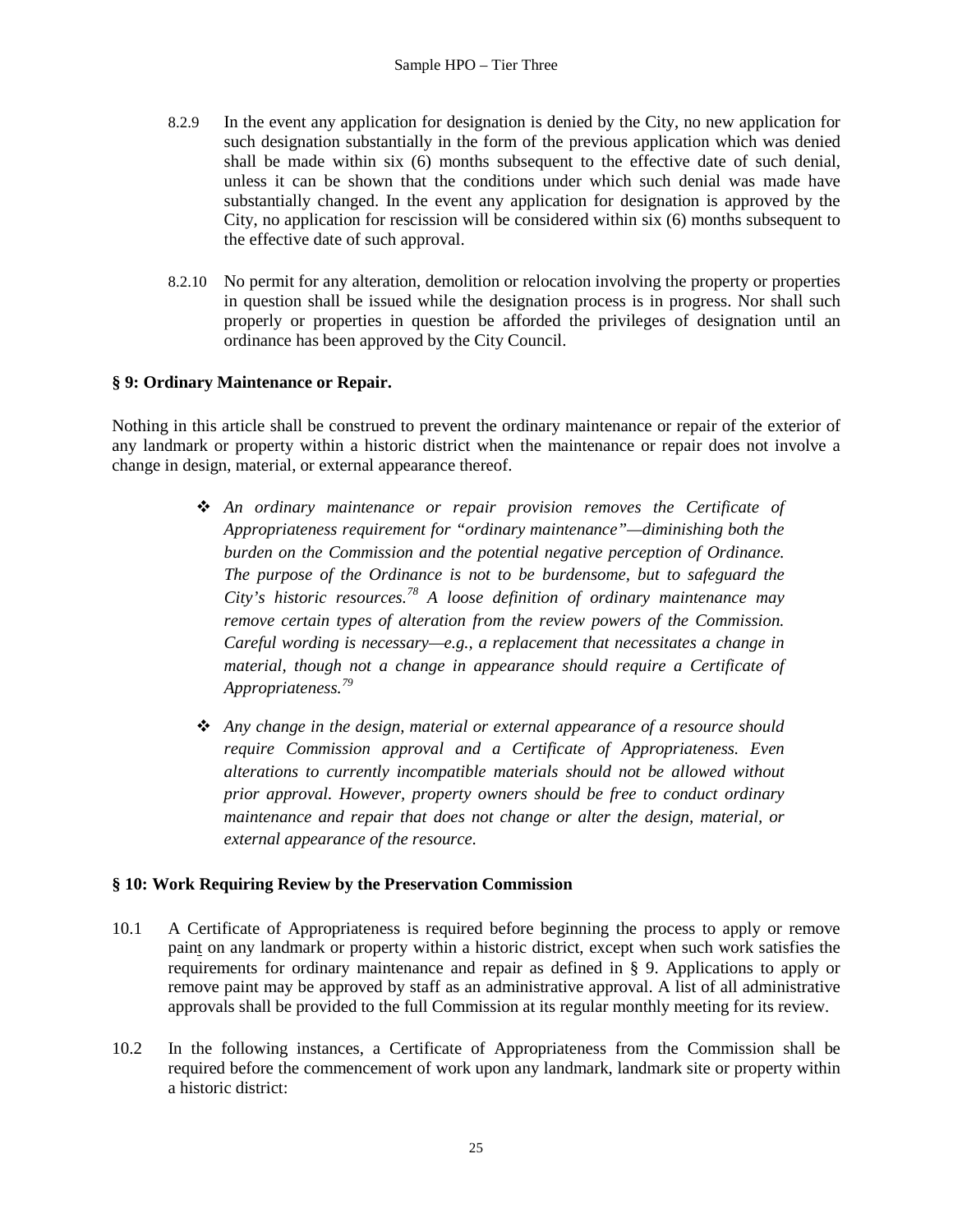- *The essential provision in any Historic Preservation Ordinance is a requirement that the proposed alterations to existing structures within a designated historic district or to designated landmarks be reviewed and approved by the Commission. No other provision is so fundamental. [80](#page-51-1)*
- 10.2.1 Whenever such work requires a permit issued by the City and involves work on the building exterior, except when such work satisfies ordinary maintenance or repair as defined in § 9.
	- *Work that implicates building codes and requires a permit is likely sufficiently substantial to merit Certificate of Appropriateness review. The Commission should have the authority to review and approve or deny proposed plans for new construction within a historic district—an incompatible new building may do more to alter the character of a historic district than a number of small alterations to existing structures. New construction should not be denied simply because it is contemporary. In fact, compatible buildings with contemporary style may be a more desirable addition to a historic district than a mediocre adaption of a more traditional style.[81](#page-51-2)*
- 10.2.2 Whenever such work includes the restoration, rehabilitation, alteration, construction, reconstruction, excavation, relocation, or demolition to the exterior of any resource that is listed as a landmark or landmark site or is located within a historic district, except when such work satisfies all the requirements for ordinary maintenance or repair as defined in § 9.
	- *The Commission should have the authority to review and approve all changes affecting the exterior design, material or appearance of a landmark or structure within a historic district.[82](#page-51-3) The requirement for Commission approval should not be tied solely to building codes/permits or a threshold cost amount.[83](#page-51-4)*
- 10.2.3 Whenever such work includes permanent signs.
	- *A permanent sign can have a significant impact upon the character and aesthetic integrity of a historic district just as rehabilitation or new construction. Accordingly, permanent signs should be subject to Certificate of Appropriateness review.*
- 10.3 The provisions of this article shall likewise apply to any resource that is designated a landmark or a landmark site or located within a historic district which is owned or leased by a public entity to the extent permitted by law.
	- *The Commission should be authorized to regulate both historic and non-historic buildings within a designated historic district.[84](#page-51-5)*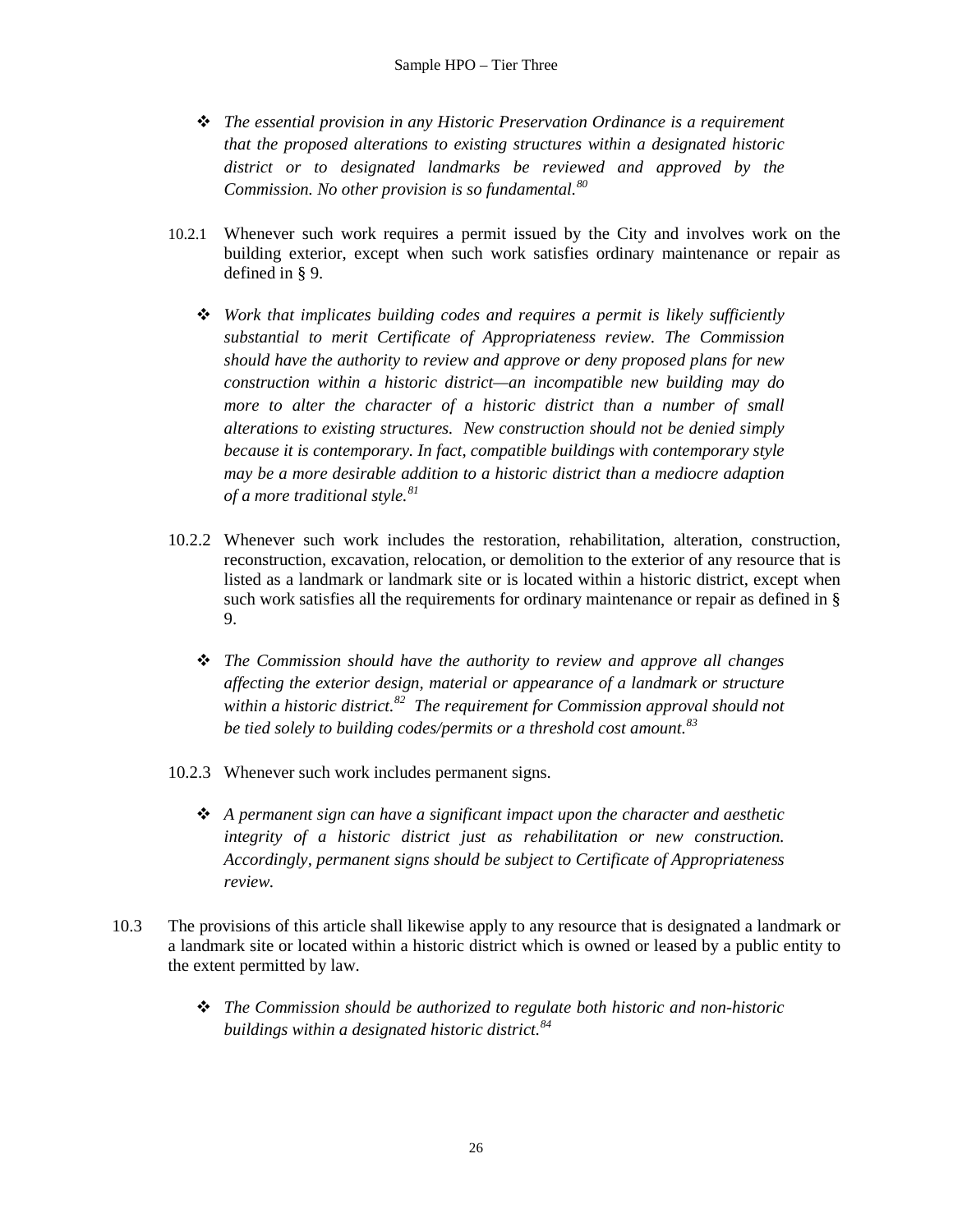#### <span id="page-27-0"></span>**§ 11: Certificate of Appropriateness**

#### 11.1 *Application requirements.*

- 11.1.1 Applications for the construction, alteration, restoration or removal of any sign, including sandwich board signs, affecting any property within a historic district or any landmark or landmark site shall be accompanied by the following materials:
	- 11.1.1.1 Elevation or photograph of the facade or site in question showing placement of each proposed sign to scale;
	- 11.1.1.2 Detailed drawings of the proposed sign(s) showing sign dimensions and design, size and type of lettering, proposed means of illumination, materials, textures and colors; and
	- 11.1.1.3 Manufacturer's color samples of all proposed sign colors.
- 11.1.2 All other applications for Certificates of Appropriateness shall be accompanied by the following documents, when relevant. City staff and/or the Commission will determine which documents are relevant to the application in question.
	- 11.1.2.1 An elevation of all sides of the existing or proposed improvement(s) which can be seen from a street or alley, to scale, with all materials, textures and colors to be used identified and shown. All other elements shall be shown, including light standards and fixtures, screens for mechanical equipment or trash, meters and meter boxes and such other details as may exist on an improvement.
	- 11.1.2.2 Samples of all materials, including paint chips of proposed exterior colors.
	- 11.1.2.3 Photographs showing existing topography, vegetation, improvements, and adjacent development and a site plan to scale indicating proposed changes. The site plan shall indicate any construction that will obstruct the view or vista from a public street or sidewalk, including but not limited to satellite dishes and antennae.
	- 11.1.2.4 Drawings or photographs of non-stationary structures, amenities, furniture or equipment to be placed upon parcels of public or private land within a district or on a landmark site including but not limited to fences, lighting standards, planters, benches, or vending machines.
	- 11.1.2.5 Copies of old photographs or historic records if available, which pertain to the existing resource(s).
- *The Ordinance should require that an applicant submit his proposed plans in sufficient detail for the Commission to have full knowledge of the requested alteration. For simple projects a brief description of the proposal with paint chips or samples of materials to be applied may be sufficient. For more complicated or large scale projects full architectural and engineering documents may be required. The applicant should provide enough information to enable the Commission to*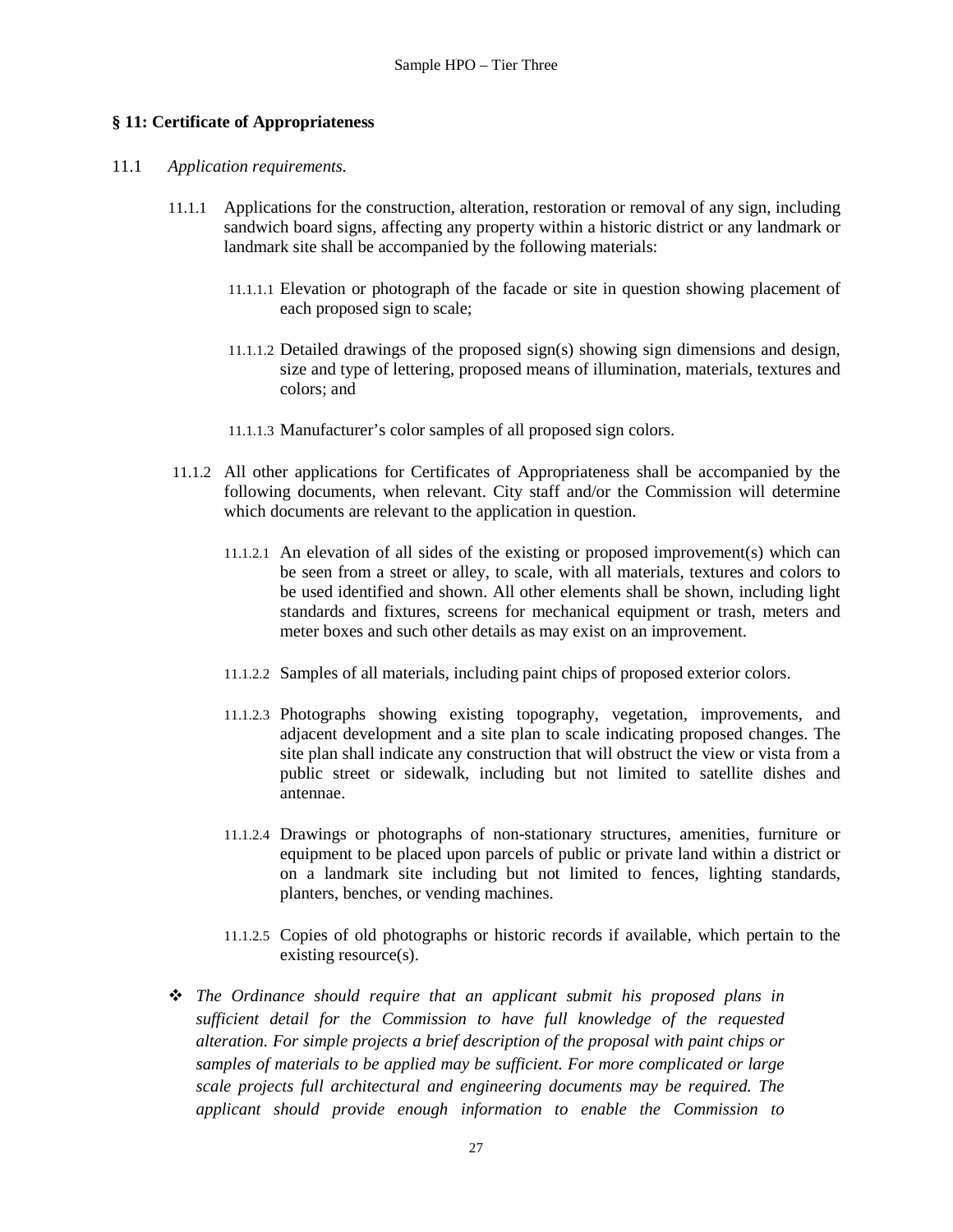*understand the relationship of the proposed work to the adjacent buildings, and to make an informed decision.[85](#page-51-6)*

- 11.2 General provisions and procedures.
	- 11.2.1 No permit for building, sign, demolition or house moving shall be issued by the City for any resource located within a historic district or designated as a landmark or landmark site until the application for such permit has been reviewed by the Commission and a Certificate of Appropriateness approved by the Commission. Electrical, plumbing, mechanical or any other permit shall require a Certificate of Appropriateness only if the proposed work will alter the exterior of a property within a historic district, landmark or landmark site.
		- *Interior alterations/additions/work should not require a Certificate of Appropriateness—unless exterior is altered. The Ordinance should not extend indiscriminately into the interior of private property. It is also important to tie the action of the City to the Commission—the City should not be able to approve or supply permits that undermine the Commission's work or objectives.*
	- 11.2.2 When applying for such a permit, the applicant shall furnish one copy of the application and required accompanying documents as defined in § 11.1 to City staff no later than eight (8) days prior to the proposed hearing date. Any applicant may request a meeting with City staff for consultation before submitting an application. City staff shall forward such application with staff report and recommendations to the Commission no later than five (5) days before the Commission's regularly scheduled meeting.
		- *Early consultation eases the burden on the Commission. In addition, it is beneficial to the applicant—the pre-application procedure is designed, in part, to warn an applicant of probable commission denial.[86](#page-51-7)*
		- *The Commission acts as a trustee for an entire historic district or for a designated landmark. The Commission's approval or denial of Certificates of Appropriateness, then, should be done openly.*
	- 11.2.3 Five (5) days before the date of the public hearing, the City staff shall publish the agenda for the hearing in a newspaper of general circulation. At the hearing, the Commission shall receive testimony from all persons interested in the application.
		- *Due process requires that interested parties be afforded adequate opportunity to be heard. Both proponents and opponents of the pending Certificate of Appropriateness should have an opportunity to present their views to the Commission. The Commission should prepare to conduct its meetings in anticipation of opposition. The Commission must be careful to comply with notice requirements before holding a public hearing; otherwise, the decision is vulnerable to attack on due process grounds.[87](#page-51-8)*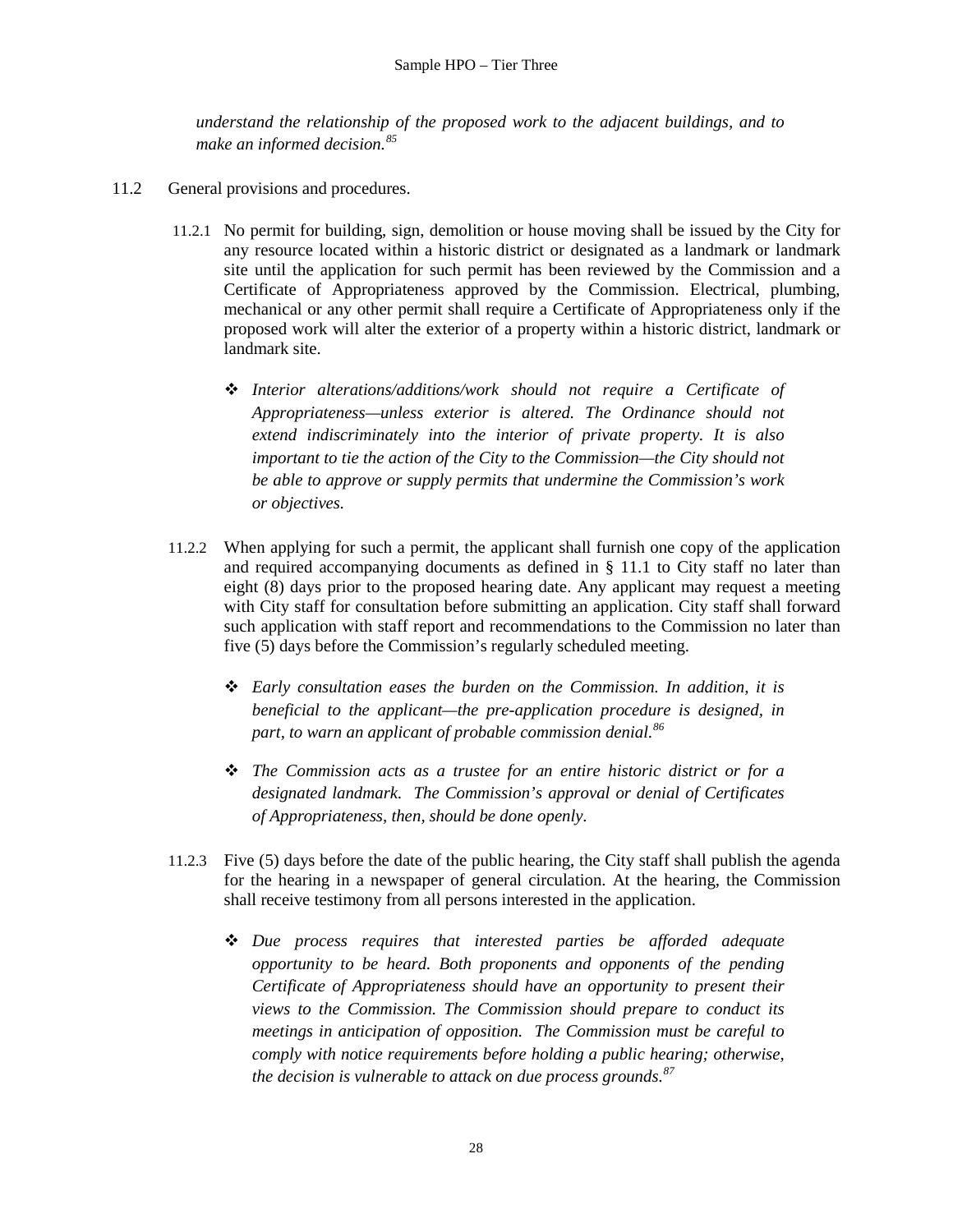- 11.2.4 Upon review of the application the Commission shall determine whether the proposed work is of a nature that will adversely affect any historic or architectural resource and whether such work is appropriate and consistent with the spirit and intent of this article. The Commission shall be guided by the following criteria in determining approval or denial of Certificates of Appropriateness:
	- *The Commission's criteria for review should be clearly stated. But even broad review standards have been upheld.[88](#page-51-9)*
	- 11.2.4.1 The purpose and intent of this article.
	- *The purpose statement should act as a guide to Commission activity—any approval or denial should be made in furtherance of the Ordinance's purpose statement.*
	- 11.2.4.2 The degree to which the proposed work may destroy or alter all or part of a resource.
	- *The degree of change should not be a deciding factor, but it should be considered. A substantial change could be acceptable. However, the overall proposal could appear much differently if a borderline alteration (or almostcompatible addition) alters the majority of the resource.*
	- 11.2.4.3 The degree to which the proposed work would serve to isolate the resource from its historic or architectural surroundings, or would introduce visual, audible, vibratory, or polluting elements that are out of character with the resource and its setting, or that adversely affect the physical integrity of the resource.
	- *This is a fundamental element of the Ordinance. New construction, rehabilitation, reconstruction and the like must be compatible with the surrounding district. The Commission is designed to safeguard the historic, architectural and aesthetic character of the district.*
	- 11.2.4.4 The compatibility of the building materials with the aesthetic and structural appearance of the resource, including but not limited to the consideration of texture, style, color, or the components and their combinations of elements such as brick, stone, concrete, shingle, wood, or stucco.
	- *The proposed work's compatibility should be evaluated both in relation to the historic district as a whole and the individual resource.*
	- 11.2.4.5 The compatibility of the proposed design to the significant characteristics of the resource, including but not limited to a consideration of a harmony of materials, details, height, mass, proportion, rhythm, scale, setback, shape, street accessories and workmanship.
	- 11.2.4.6 The "Secretary of the Interior's Standards for Rehabilitation".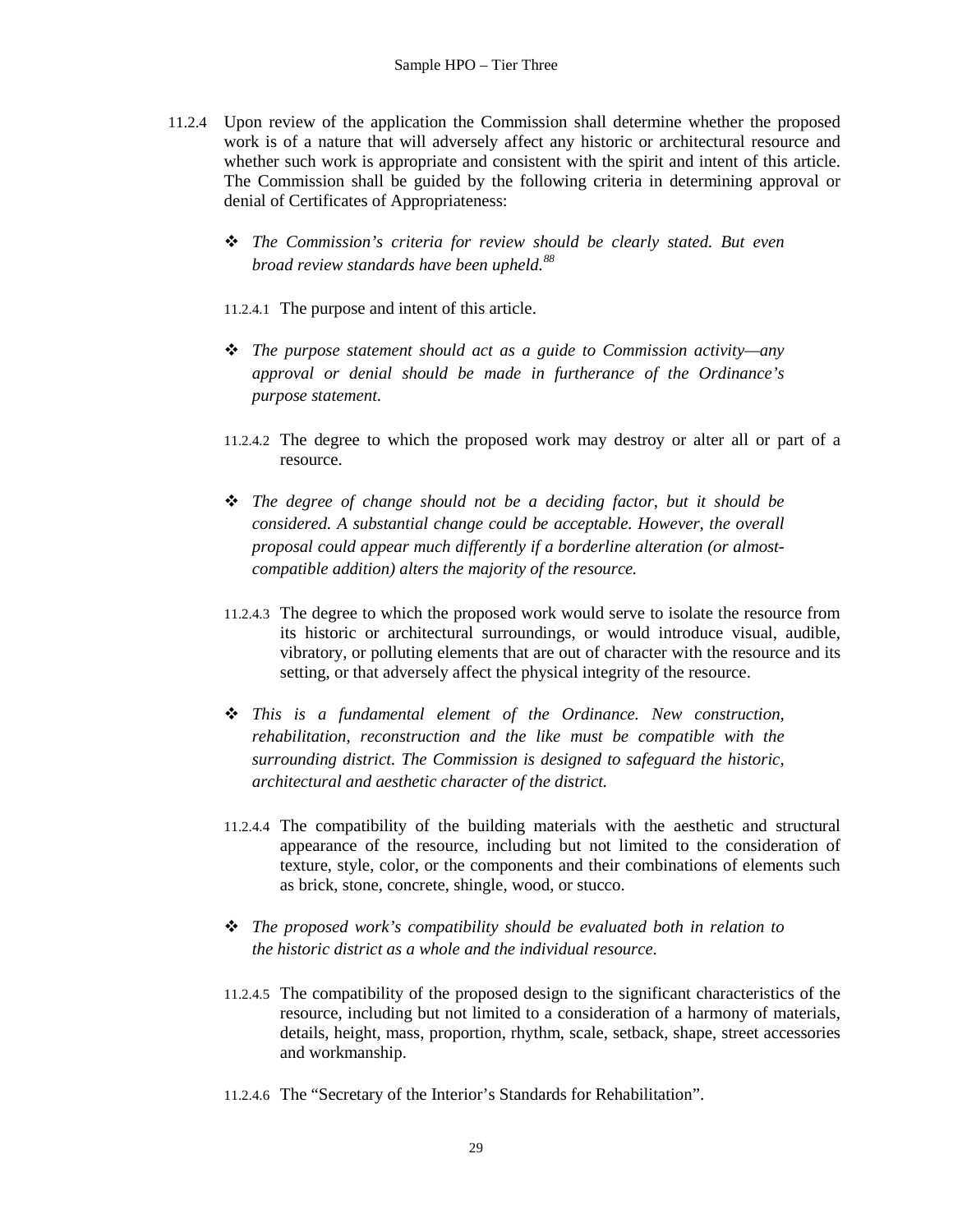- *The "Standards for Rehabilitation" are the foundation upon which all design guidelines are built. They are also a central requirement for Certified Local Government eligibility. See: Appendix A for the "Secretary of Interior's Standards for Rehabilitation."*
- 11.2.4.7 Sign guidelines and design guidelines adopted by the Commission.
- *It is recommended that the commission adopt the Oklahoma Main Street Center's "Oklahoma Design Guidelines".*
- 11.2.5 The Commission may approve or deny applications for Certificates of Appropriateness subject to certain conditions.
	- *The Commission's possible responses to a Certificate of Appropriateness application should be specified in the Ordinance. Normally, a commission may approve, deny, or approve in modified form. The Commission should have authority to approve an application in amended form subject to the acceptance of the amendment by the application—if applicant rejects the proposed amendment or modification, the application is denied.[89](#page-51-10)*
- 11.2.6 Commission Members must disclose any pecuniary or personal interests related to the consideration of any Certificate of Appropriateness application.
	- *The Commission's use of specialized expertise, interest or experience, as required by the Ordinance, can raise interesting legal issues. Without question, a Commission Member should recuse himself or herself in the case of direct pecuniary interest in the matter before the Commission.[90](#page-51-11)*
	- *The impact of an indirect interest is not as clear. Some zoning decisions have been invalidated simply because of the possibility of a conflict of interest.[91](#page-51-12) Members should always disclose the possibility of any potential direct or indirect conflict related to a Commission determination.[92](#page-51-13) If there is any doubt, full disclosure of all possible conflicts is crucial.*
	- *A Commission Member's personal knowledge should not be a disqualification as long as that knowledge is noted in the record.[93](#page-51-14)*
	- *In addition to pecuniary or personal conflicts, Members should disclose any ex parte communications with applicants to the Commission. It may be proper for a Member to recuse himself or herself if ex parte communication occurs before a public hearing. If there is any doubt, the potentially conflicted Member should be recused.*
	- *As discussed above, inclusion of a Main Street manager or board member may present a number of potential conflicts. As with ex parte*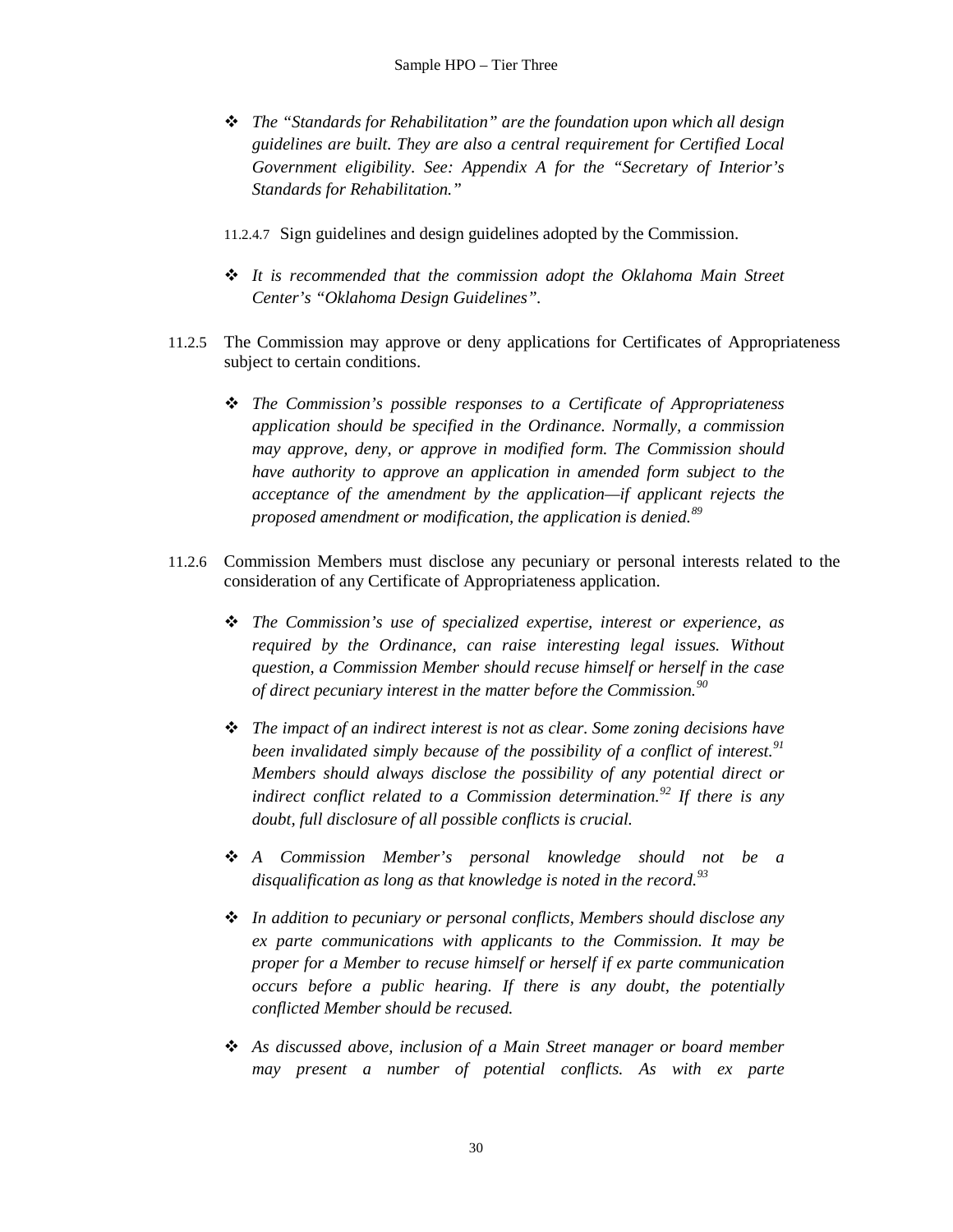*communications, if there is any doubt, the potentially conflicted Member should be recused.*

- *Each community will face unique problems—smaller communities, for example, may have a more difficult time insulating the Commission from contact with potential applicants. The Commission should consult with the City Attorney to ensure that its procedures for dealing with ex parte communications and other similar conflict issues are appropriate and sufficiently protect the Commission from future challenges.*
- 11.2.7 No change shall be made to the approved work after issuance of a Certificate of Appropriateness without resubmission to the Commission and approval thereof in the same manner as provided above.
	- *The Certificate of Appropriateness is final. Any work on the designated resource must be conducted in accordance with the Certificate of Appropriateness. Absent extraordinary circumstances, which may be addressed through the resubmission of the plan according the procedures designated above, the property owner is bound to complete the work proposed to and approved by the Commission.*
- 11.2.8 If the Commission denies such a Certificate of Appropriateness, no permit shall be issued. Within ten (10) working days of the hearing, the Commission shall mail to the applicant the reasons for such denial by citing the section of the ordinance violated and may include suggestions regarding actions the applicant might take to secure the approval of the Commission as to the issuance of a Certificate of Appropriateness.
	- *The time requirement serves to prevent the Commission from "sitting" on an application and informs the property owner of the time period within which he can expect a decision.*
	- *The Commission's decision should be delivered in writing. It is particularly important to many judges that the reviewing body give reasons for its decision—even if not required by state law, providing written reason is prudent.[94](#page-51-15) Requiring the Commission to cite the Ordinance section violated or the specific violation of the Design Guidelines helps ensure that Commission action was based on permissible standards. Any commission decision may be overturned for impermissible considerations or an omission of a required finding.[95](#page-51-16)*
- 11.2.9 Work performed pursuant to the issuance of a Certificate of Appropriateness shall conform to the requirements of such certificate. In the event that such work is not in compliance upon inspection, the City shall issue a stop work order.
	- *While the Ordinance contains both enforcement and penalty provisions, it is useful to include a provision permitting non-conforming work to be halted*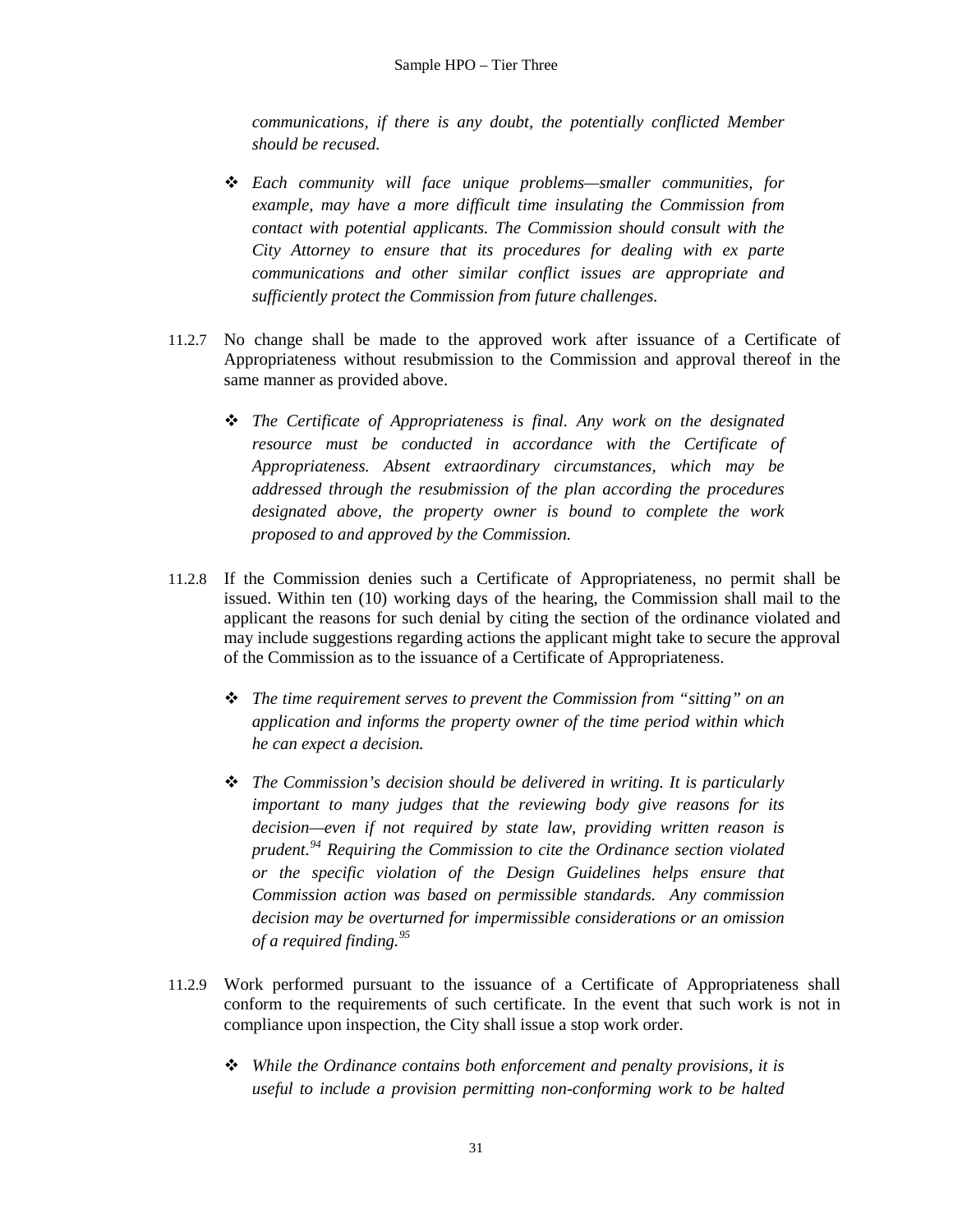*before its completion. Authorization for this type of immediate action may be the most effective way to get the Commission's directions followed.[96](#page-52-0)* 

- 11.2.10 The City may make an emergency inspection of any unauthorized work in progress. In the event that such work required but did not receive Commission approval, the City shall issue a stop work order to be in effect until a Certificate of Appropriateness has been properly applied for and issued.
	- *Authority to make emergency inspections is essential to ensuring that all work done is in accordance with the Certificate of Appropriateness. A stop work order or injunction is the most beneficial remedy—it ensures protection of the landmark.*
- 11.2.11 The work sanctioned by the granting of the Certificate of Appropriateness shall commence within six (6) months of its issuance and shall be completed within one year of its issuance. An extension of no more than 12 months may be granted upon proper contact from the applicant.
	- *Work done in accordance with a Certificate of Appropriateness should be timely.*
- 11.2.12 The City shall inspect the work for completion at the end of the time limit set forth by the Commission and issue a certificate of completion if the work is in compliance with the Certificate of Appropriateness.
	- *As part of the Commission's authority to inspect ongoing work, work completed in compliance with a Certificate of Appropriateness should be certified as so. In addition to regulating the work done by property owners, this can help facilitate an owner's tax credit application.*
- 11.2.13 It shall be a violation of this article to commence unauthorized work or to disregard a stop work order.
	- *While somewhat self-explanatory, this is a necessary provision. To allow unauthorized work would defeat the entire purpose of the Ordinance.*
- 11.2.14 It is not the intent of this section to limit new construction to any one period or architectural style, but to preserve the integrity of historic and architectural resources. It is the intent of this section to ensure compatibility of new construction by approving only new or infill construction that is compatible to adjacent properties and approving only additions to existing resources that are compatible with the property in question.
	- *The Ordinance is not designed to limit property owners, but protect to protect their property. Contemporary architecture is not per se incompatible with historic buildings—the Commission should be encouraged to recognize that some contemporary buildings will be more compatible or harmonious than others. [97](#page-52-1)*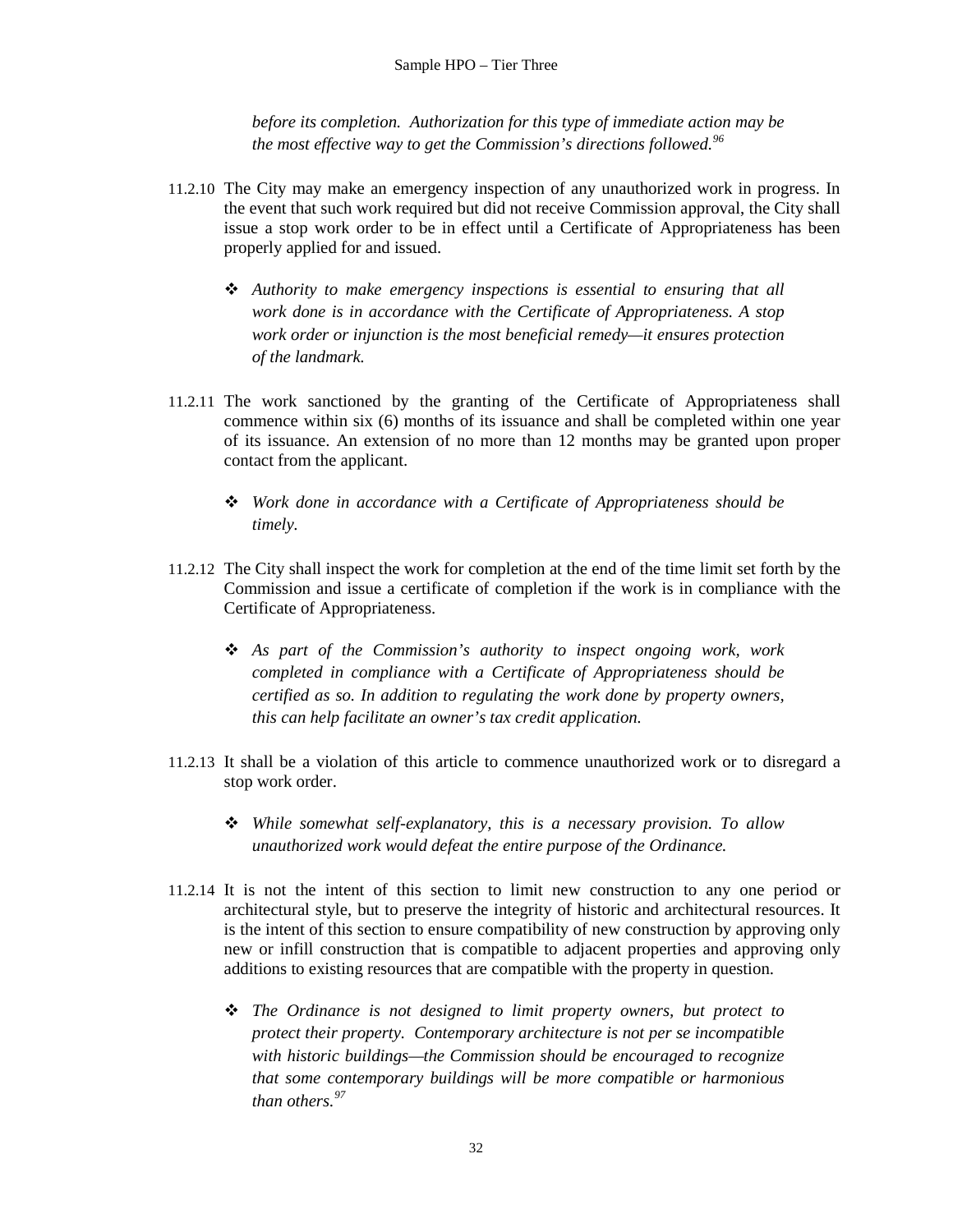- 11.2.15 The Commission shall develop such guidelines as it may find necessary to supplement the provisions of this section and to inform owners, residents, and general public of those standards which are considered proper for undertaking work relating to historic and architectural resources.
	- *Adopted design guidelines need to be sufficiently definite to prevent Members of the Commission from exercising unbridled discretion.[98](#page-52-2) A Commission determination (a Certificate of Appropriateness approval or denial) should be based upon a "standard capable of objective determination."[99](#page-52-3)*
	- *It is recommended that Oklahoma Main Street Center's "Oklahoma Design Guidelines" be adopted.*

#### <span id="page-33-0"></span>**§ 12: Minimum Maintenance.**

- 12.1 In order to prevent public hazards and to maintain the structural and aesthetic integrity of the City's historic resources, every owner or other person having legal custody and control of a landmark, landmark site or property in a historic district shall keep in good repair:
	- *The Oklahoma Design Guidelines are applicable to new construction, rehabilitation and good repair. An owner should not be required to receive a Certificate of Appropriateness for minimum maintenance or daily upkeep, but structures within the designated historic district are required to be maintained at a level consistent with the Oklahoma Design Guidelines. A property owner should not be able to compromise the district's aesthetic integrity through intentional neglect any more than he or she could through reconstruction. In addition to aesthetic concerns, the minimum maintenance provision safeguards the structural soundness of the landmark or district. Most local municipal building and health codes allow landmarks to be torn down despite opposition from the local preservation review body on the ground that the buildings have fallen into such disrepair that they are a threat to public safety.[100](#page-52-4)*
	- *The following issues point to the importance of an effective minimum maintenance requirement: (1) seemingly complex Certificate of Appropriateness procedures may lead property owners to avoid the perceived hassle of repairs and upkeep; [101](#page-52-5) (2) in many situations, property owners may intentionally allow a structure to fall in to such disrepair that it is demolished by neglect;[102](#page-52-6) (3) current City building and health codes, such as the International Property Maintenance Code, may encourage demolition of structures that are dilapidated or a threat to public safety.[103](#page-52-7)*
	- *Courts across the country have upheld minimum maintenance requirements.[104](#page-52-8) However, a minimum maintenance provision may be found to be invalid if its application is overly burdensome.[105](#page-52-9)*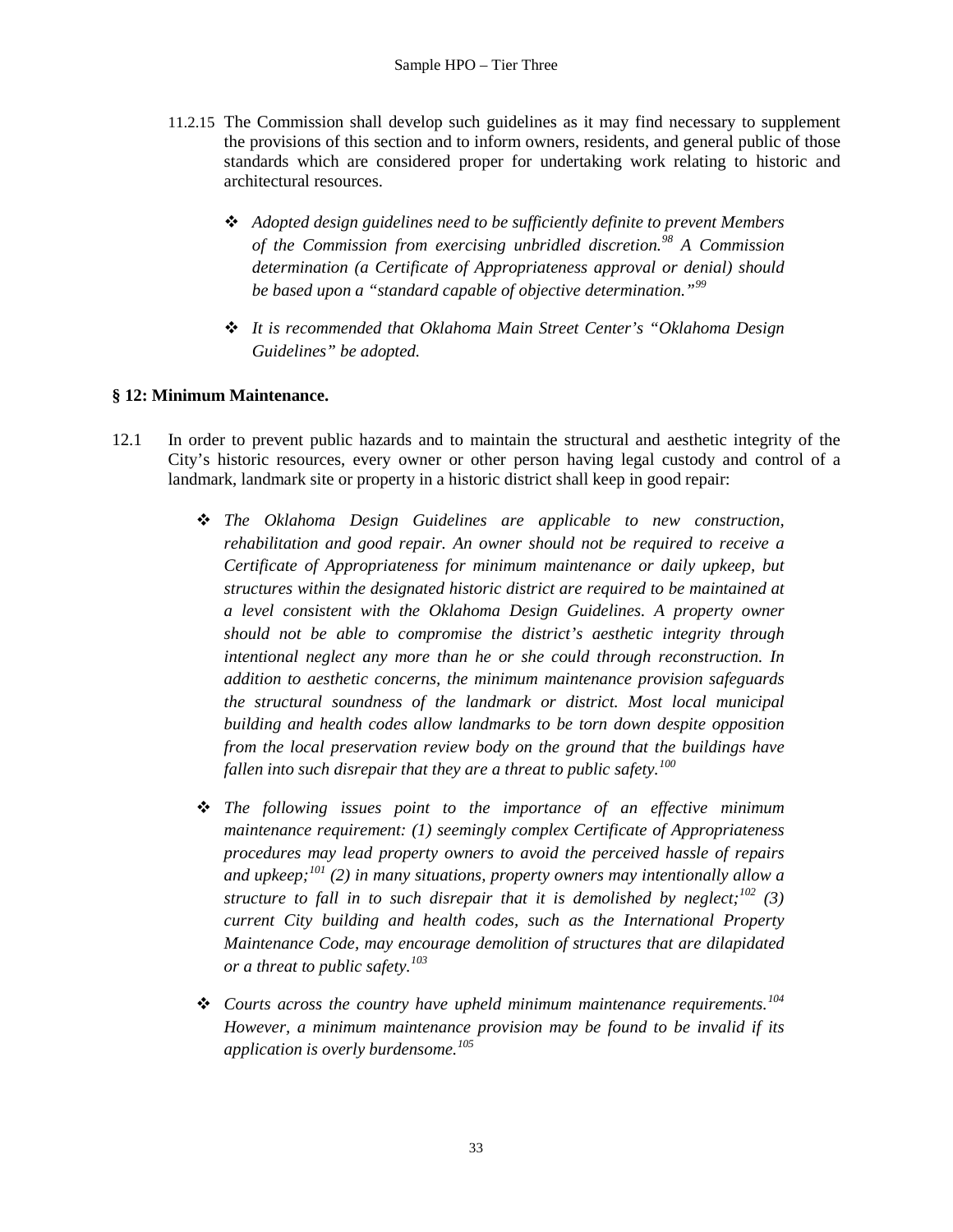- 12.1.1 All of the exterior portions of such resources including but not limited to roofs, foundations or floors, exterior walls including windows and doors, awnings or canopies, and permanent signage and lighting, to ensure the resources are structurally safe and maintain the aesthetic integrity of the district.
- 12.1.2 All interior portions thereof which, if not so maintained, may cause or tend to cause the exterior portions to become public hazards or structurally unsound.
- 12.2 When a property is found to be in need of maintenance as specified in (1) or (2) above, the City staff shall notify the owner(s) of the property. The owner shall within 30 days present a proposed plan to the Commission describing how and when the identified work will be completed. By owner request with reasonable justification, the Commission may grant the owner a 30-day extension in order to provide more time to prepare the plan. The Commission shall approve the owner's plan as presented or approve the plan subject to certain conditions.
	- *In order to ensure compliance with the approved work plan, the Commission should perform periodic inspections.*
	- *The Fourth Amendment's prohibition against unreasonable searches and seizures applies to administrative actions as well.[106](#page-52-10) In order to ensure compliance with the progress of the identified work of an approved plan, the Commission may conduct a search after obtaining the owner's consent or an administrative warrant.[107](#page-52-11) All periodic inspections by the Commission or staff should be conducted according to predetermined standards in order to dispel any Fourth Amendment claims.[108](#page-53-0)*
- 12.3 Failure to respond to the minimum maintenance notice, to submit a plan, or to implement the approved plan will constitute a violation of this article.

#### <span id="page-34-0"></span>**§ 13: Demolition of a Landmark, a Resource on a Landmark Site or Contributing Resource within a Historic District.**

- 13.1 Demolition of a landmark, other resource on a landmark site or contributing resource within a historic district constitutes an irreplaceable loss to the quality and character of the City. Therefore, no permit shall be issued for demolition of a landmark, landmark site, or contributing resource within a historic district unless the applicant demonstrates clear and convincing evidence of unreasonable economic hardship as defined in § 15 or unusual and compelling circumstances as defined in § 16 and presents an acceptable post-demolition plan for the site according to the criteria provided in § 11.
	- *Demolition review is an essential provision of an effective ordinance. In almost every circumstance, demolition offers the worst possible outcome for a historic landmark or district. Without question, demolition should be the last possible course of action. It is important that the Commission has the authority to deny a demolition—a Commission empowered to deny demolitions is far more effective in maintaining the existing integrity of a*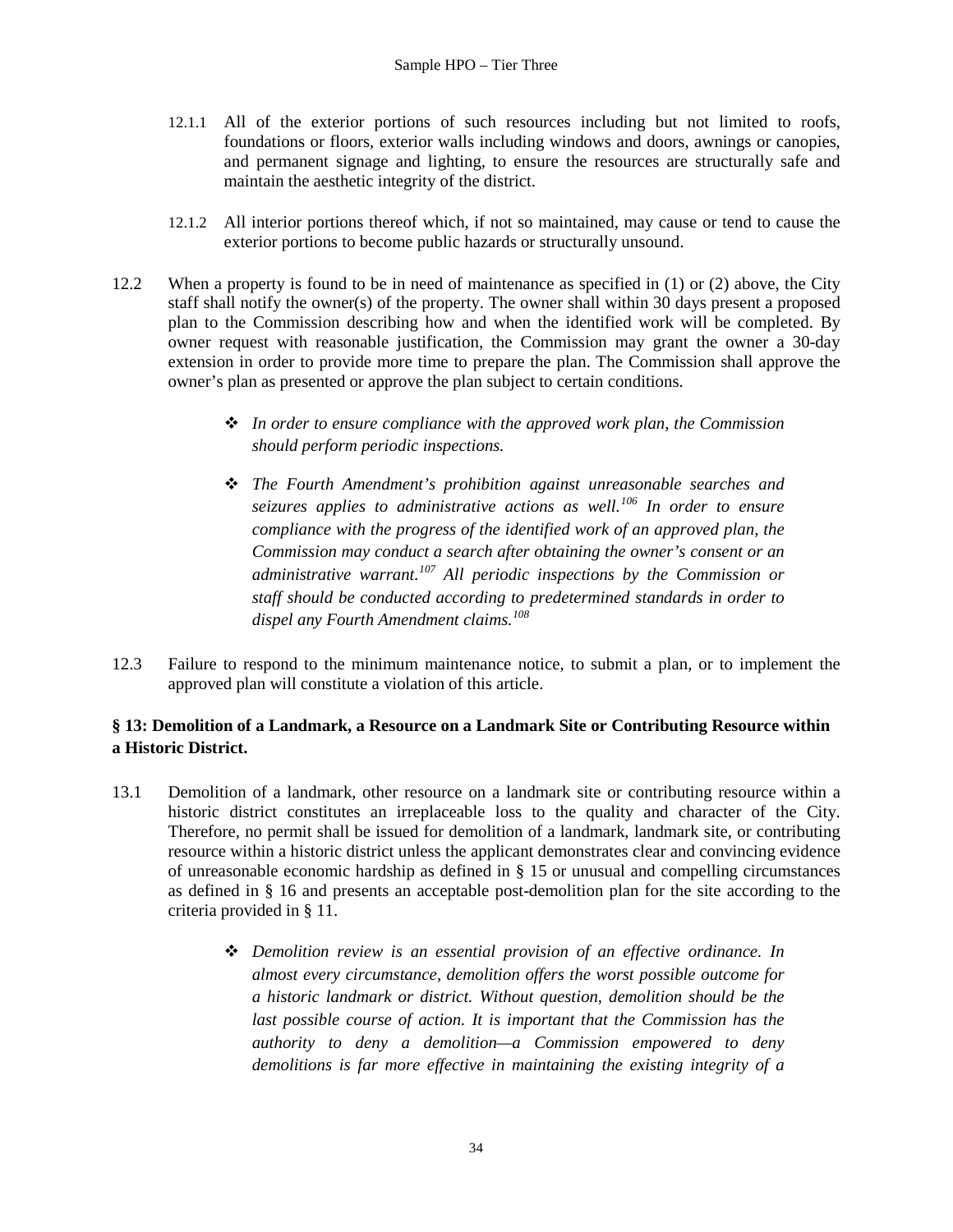*community's historic resources than one with only the authority to delay demolitions for specified periods of time.[109](#page-53-1)*

- *The Commission should not, if possible, grant a demolition request without a review of the plans for the building that would replace the demolished structure.[110](#page-53-2) The post-demolition plans should be held to the same criteria as those for new construction or exterior alteration. As a reflection of the dire consequences of demolition, the applicant's burden is raised: he must establish entitlement to demolition by clear and convincing evidence.*
- *Providing the Commission with clearly defined criteria to consider when evaluating a requested demolition permit will help the Commission make a sound, defendable decision. The Commission, then, will be able to justify its decision should the property owner wish to appeal the Commission's denial.[111](#page-53-3)*
- 13.2 It will be a violation of this article to demolish any landmark, other resource on a landmark site or any property located within a historic district without a permit. If less than 50% of the property has been demolished at the time work is stopped, the owner or person having legal custody or control of the property in question will be required to rebuild the demolished portion of the resource. If 50% or more of the resource in question has been demolished, the owner or person having legal custody or control of the resource will be fined in accordance with this article for each day of violation until the total fines collected equal the greater of the following:
	- 13.2.1 The appraised value of the property on record with the County Assessor's Office at time of demolition; or
	- 13.2.2 The fair market value of the resource, as determined by the average of at least two (2) independent appraisals made by appraisers licensed by the state.
		- *This section extends significant authority to the Commission and provides for harsh penalties to violating property owners. Both are necessary, however. Indiscriminate demolition of a historic resource is debilitating to the district: it is the most serious danger a district faces, and it is the only violation that results in irreparable harm. Every possible step, including harsh punishments, should be taken to eliminate indiscriminate demolition.*
- 13.3 The fines collected will be used to further preservation efforts in the City.

#### <span id="page-35-0"></span>**§ 14: Negotiations Prior to Demolition Application Hearing.**

14.1 Whenever an application for a permit for the demolition of a landmark, other resource on a landmark site or contributing resource within a historic district shall be submitted to the Commission, the Commission shall not hold a public hearing on the application for 60 days from the date the application is received by the City. This time period is intended to permit City staff to discuss the proposed demolition informally with the property owner, other City officials, and preservation organizations to see if an alternative to demolition can be found before a formal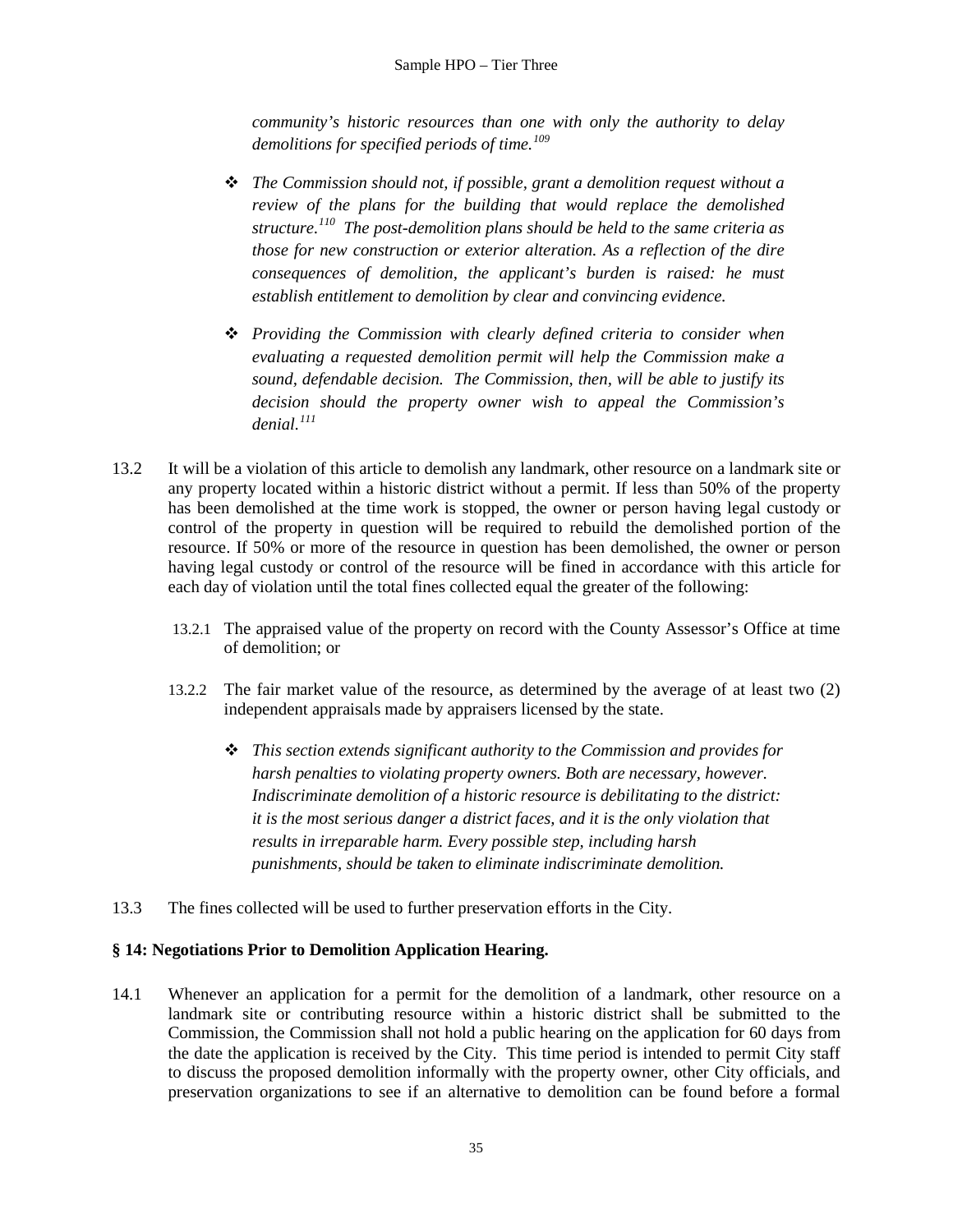consideration of the application by the Commission. City staff shall prepare a report to the Commission analyzing alternatives to demolition, and request from other City departments or agencies information necessary for the preparation of this report.

- *Demolition is a last-resort. Every possible measure should be explored before a landmark is demolished. It is crucial, then, for the City, property owner, and Commission to work together to evaluate alternatives. During this time, the Commission should do everything in its power to negotiate with the property owner in an attempt to discourage demolition.[112](#page-53-4)*
- 14.2 If within this 60-day period either of the following two (2) events shall occur or be known to have occurred prior to the application, the Commission may defer hearing the application for six (6) months and it shall be considered to have been withdrawn by the applicant during such six-month period: the owner enters into a binding contract for the sale of the property; approved arrangements are made for the resource to be relocated to an approved new location. If within the 60-day period neither of the two (2) events summarized above shall have occurred, the Commission will schedule a hearing on the demolition application at its next regularly scheduled meeting following the expiration of the 60-day period, shall request all knowledgeable parties to comment at the hearing on the proposed demolition, and shall make its written recommendation within 30 days after hearing the request for demolition. The Commission may also secure an engineer's report on the state of repair and structural stability of the resource for which an application to demolish has been filed. Such report shall become part of the administrative record on the application.

#### <span id="page-36-0"></span>**§ 15: Certificate of Economic Hardship.**

- 15.1 Application on forms prescribed by the Commission for certificate of economic hardship may be made by an owner or his agent who has been denied a Certificate of Appropriateness for major facade changes, new construction, demolition or a minimum maintenance plan. When a claim of unreasonable economic hardship is made due to the effect of this article, the owner must prove that he cannot realize a reasonable return upon the value of this property or that he cannot make reasonable use of his property. The public benefits obtained from retaining the resource must be analyzed and duly considered by the Commission.
	- *The Ordinance should make allow for the possibility of undue economic hardship. An economic hardship can occur when for no fault of the owner there is no reasonable economic use of the landmark or when zoning laws, the Ordinance, or a Commission decision precludes necessary renovations.[113](#page-53-5)*
	- *An economic hardship provision makes the Ordinance more palpable to the community by creating an avenue in which unduly harsh results can be avoided; strengthens a Commission's position in possible litigation (helps provide a more thorough record and encourages reasonable bases for Commission decisions); provides protection from a takings argument.[114](#page-53-6)*
- 15.2 In determining the existence of an unreasonable economic hardship, the Commission will base its decision on the information submitted by the applicant and any other information that the Commission may deem relevant. The deteriorated condition of a resource attributable to the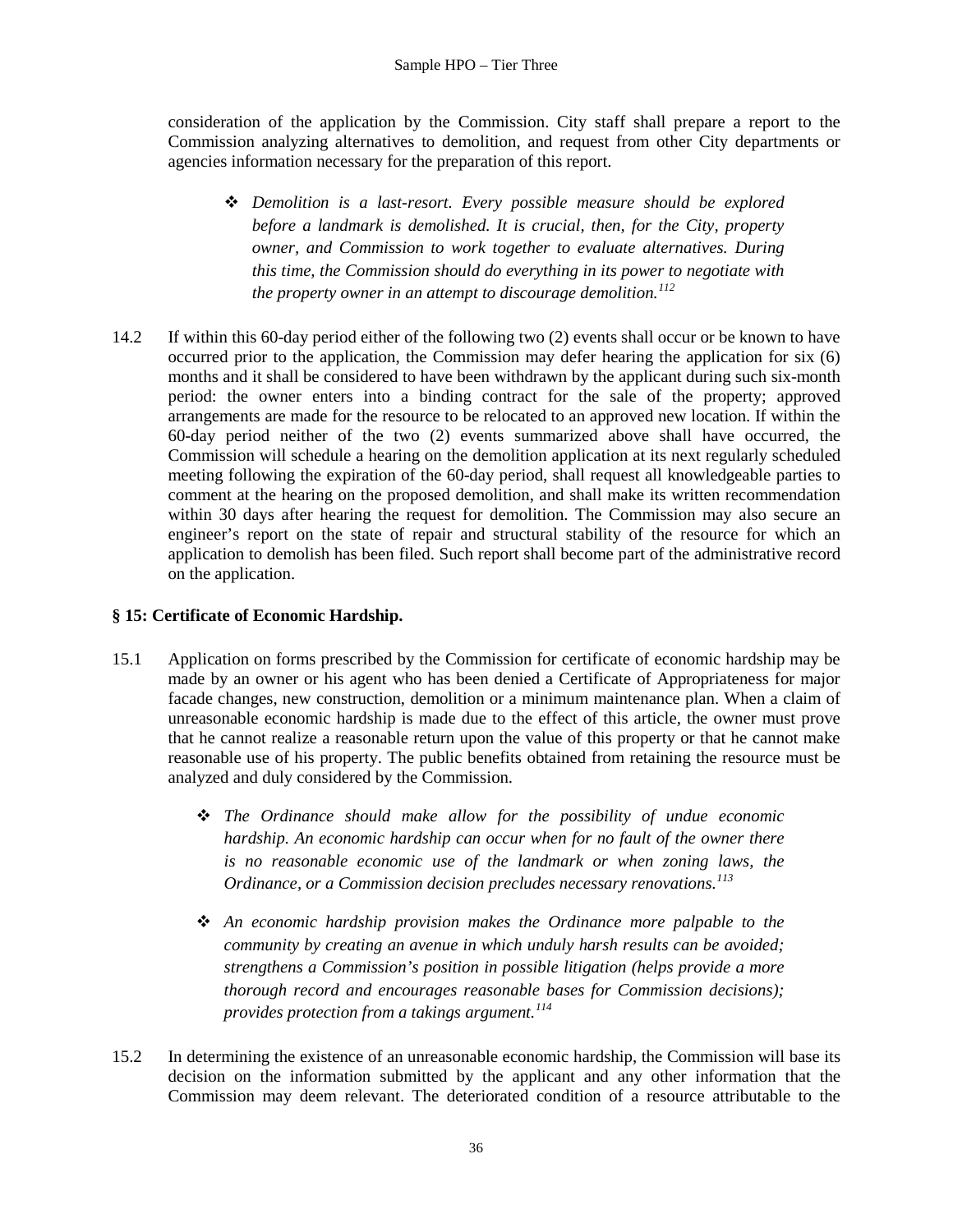owner's failure to provide proper maintenance over an extended period of time will not be considered a relevant factor in evaluations of economic hardship. Hardship that is attributable to a resource being allowed to deteriorate by past or current owners will be considered self-imposed; restoration costs incurred to remediate such neglect will not be considered. This provision will not be affected by any transfer of ownership by means including, but not limited to, sale, inheritance or gift.

- *The Ordinance should note allowable evidence in the Commission's evaluation of an economic hardship review.*
- 15.3 Applications for certificates of economic hardship shall be accompanied by the following documents, when relevant. The Commission will determine which documents are relevant to the application in question.
	- *All relevant evidence should be provided to the Commission. The property owner has the burden of proof (clear and convincing evidence)—any missing information or evidence should be construed against the applicant.*
	- 15.3.1 An estimate of the cost of the proposed construction, alteration, demolition, or removal and an estimate of any additional cost that would be incurred to comply with the recommendations of the Commission for changes necessary for the issuance of a Certificate of Appropriateness.
	- 15.3.2 The estimated market value of the property in its current condition, after completion of the proposed construction, alteration, demolition or removal, and after completion of work that would incorporate any changes recommended by the Commission.
	- 15.3.3 The current fair market value of the property, as determined by the average of at least two (2) independent appraisals made by appraisers licensed by the state.
	- 15.3.4 All appraisals obtained within the previous two (2) years by the owner or applicant in connection with his purchase, financing or ownership of the property.
	- 15.3.5 Amount paid for the property, the date of purchase of the property or other means of acquisition of title, such as by gift or inheritance, and the party from whom purchased or otherwise acquired, including a description of the relationship, if any, between the owner of record or applicant and the person from whom the property was purchased, and any terms of financing between the seller and buyer.
	- 15.3.6 Maintenance records for the property for the previous two (2) years.
	- 15.3.7 Annual debt service, if any, for the previous two (2) years.
	- 15.3.8 Any listing of the property for sale or rent, price asked and offers received, if any within the previous two (2) years.
	- 15.3.9 Any consideration by the owner as to profitable adaptive uses for the property.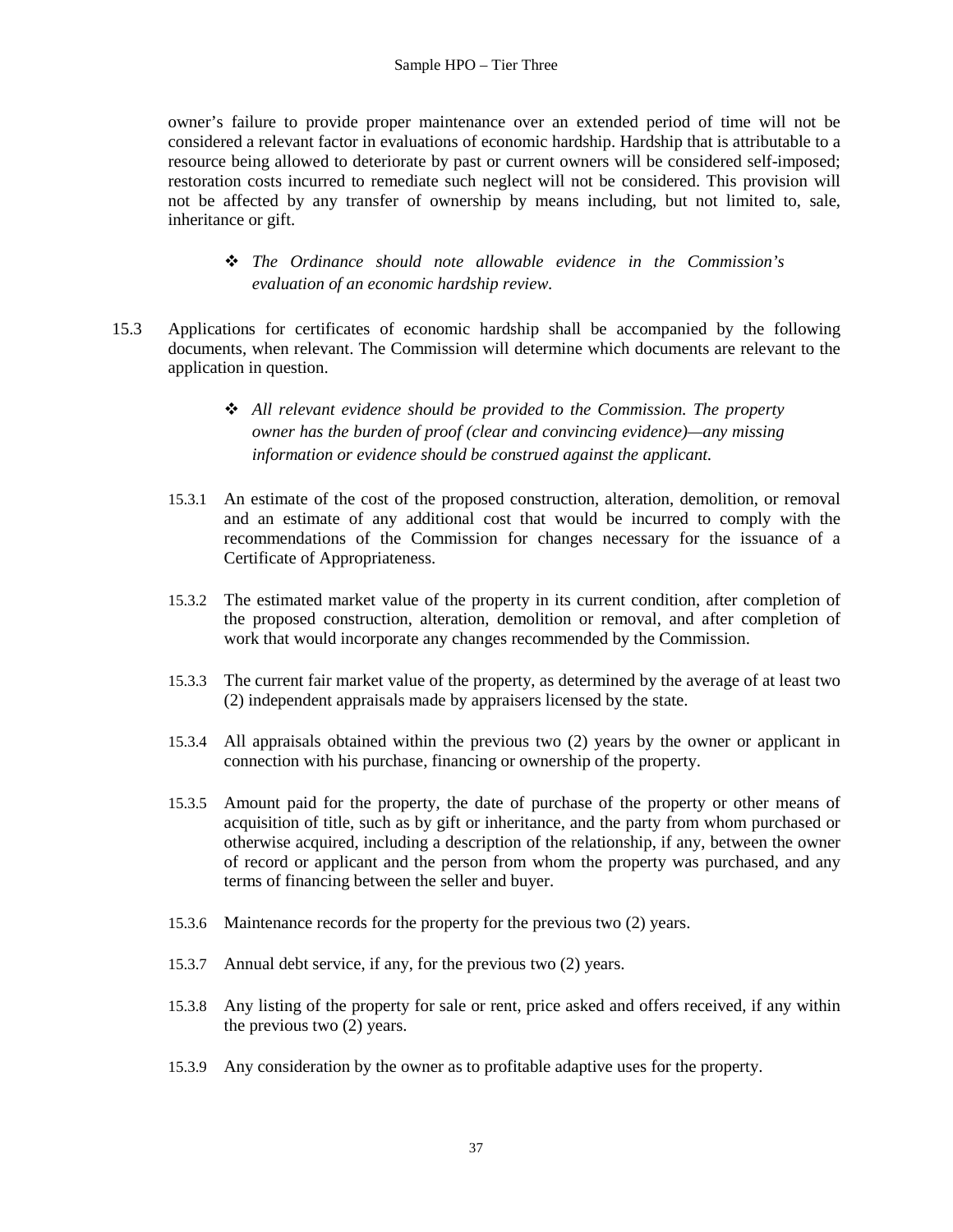- 15.3.10 A report from a licensed engineer or architect in the state with rehabilitation experience as to the soundness of any resources on the property and their suitability for rehabilitation. Such engineer or architect shall be pre-approved by the Commission.
- 15.3.11 A description of the applicant's plans for the property if demolition or removal is approved and the appropriateness of same in relation to the City's zoning code and the current guidelines for new construction in a historic district.
- 15.3.12 Replacement plans for the property in question. Replacement plans for this purpose will include, but shall not be limited to, preliminary elevations and site plans.
- 15.3.13 In addition, the owner may provide proof that the owner has the financial ability to complete the replacement project. Providing such proof is optional.
- 15.4 The Commission shall be guided in its decision to approve a Certificate of Appropriateness for demolition by balancing the cultural, artistic, aesthetic, social, economic, political, architectural, engineering or historic value of the property to be demolished against the special merit of the proposed use of the property following demolition.
- 15.5 The applicant shall submit all necessary materials at least 15 days prior to the Commission meeting in order that staff may review and comment and/or consult on the case. Staff and/or professional comment shall be forwarded to the Commission for consideration and review and made available to the applicant for consideration prior to the meeting.
	- *The applicant has the right to sufficient notice and an opportunity to be heard. Accordingly, the applicant has the right to prepare a case—any and all findings or comments of the staff or outside professionals should be forwarded with ample time to review and prepare before the hearing.*
- 15.6 The Commission may require that an applicant furnish such additional information that is relevant to its determination of unreasonable economic hardship. The Commission or staff may also furnish additional information as the Commission believes it relevant. The Commission shall also state which form of financial proof it deems relevant and necessary to a particular case.
	- *The Commission may ask for any additional evidence it deems necessary—a refusal or inability to provide may be construed against the applicant. The Commission should clearly indicate what it deems relevant and what its decision is based upon.*
- 15.7 In the event that any of the required information cannot be obtained by the applicant, the applicant shall file a statement of the information which cannot be obtained and shall describe reasons acceptable to the Commission why such information cannot be obtained.
	- *Again, any refusal or inability to provide relevant information may be construed against the applicant. It is up to the applicant to convince the Commission otherwise.*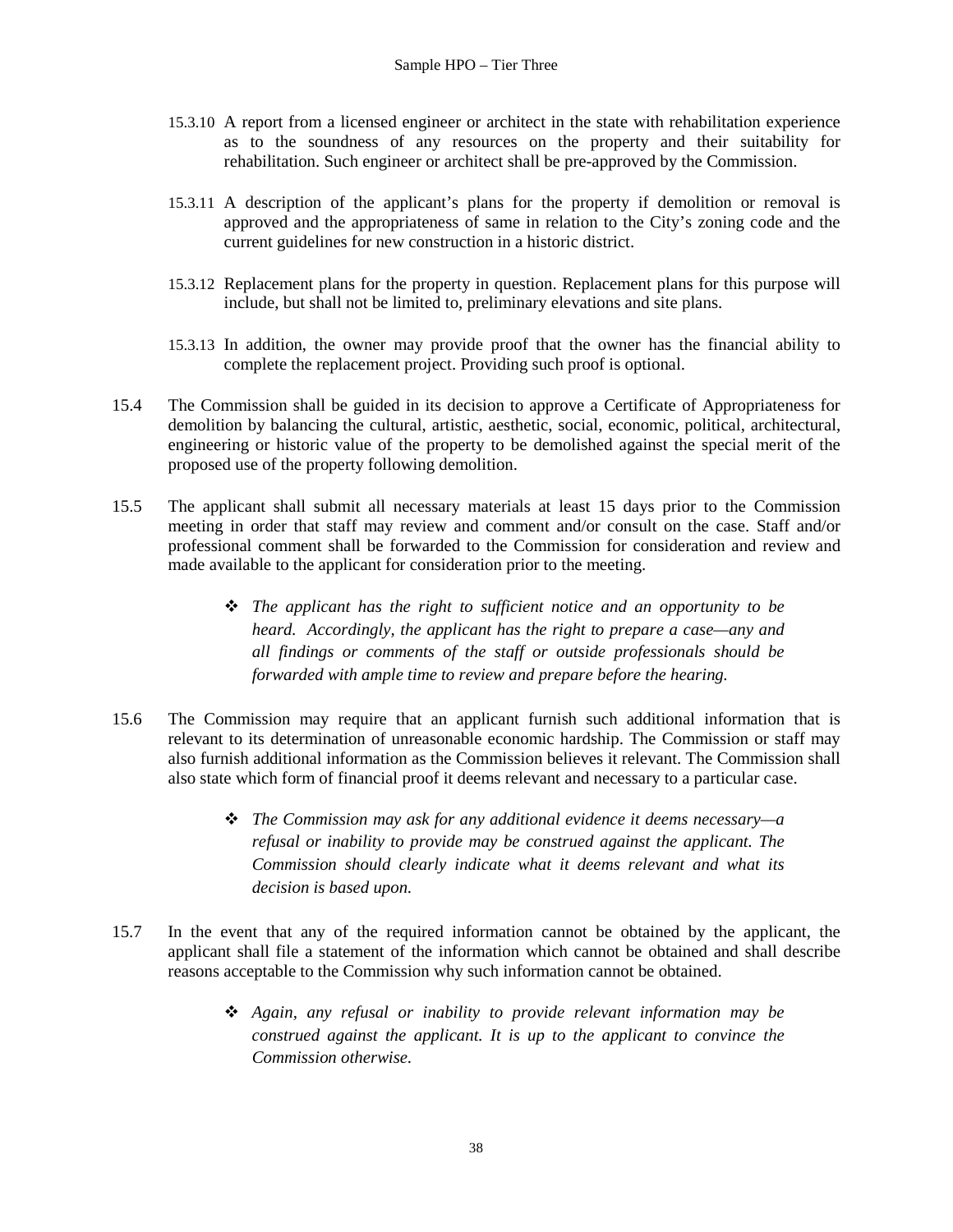- 15.8 After the application for certificate of economic hardship has been submitted, the applicant shall have the opportunity to address the Commission with regard to the case for economic hardship.
	- *The applicant must be provided with a sufficient opportunity to present his case.*
- 15.9 The Commission shall review all of the evidence and information required of any applicant for a certificate of economic hardship and make a determination within 45 days of receipt of the application whether the denial of a Certificate of Appropriateness has deprived, or will deprive, the owner of the property of reasonable use of, or reasonable economic return on, the property. If the Commission disapproves such certificate of economic hardship, the applicant shall proceed with work only when issued a Certificate of Appropriateness as provided in § [11.](http://www.amlegal.com/nxt/gateway.dll?f=id$id=Guthrie,%20OK%20Code%20of%20Ordinances%3Ar%3A624$cid=oklahoma$t=document-frame.htm$an=JD_4-220$3.0#JD_4-220) If the Commission approves such certificate of economic hardship, the applicant and Commission shall agree on the work to be completed, and the certificate of economic hardship shall be issued along with the Certificate of Appropriateness with the necessary conditions specified.
	- *The Commission should make a timely decision. It is important to note that the Commission has ultimate authority in the matter—it can reject any application for demolition or economic hardship. As will be provided for below, any Commission decision may be appealed to the City Council and ultimately the courts.*

#### <span id="page-39-0"></span>**§ 16: Unusual and Compelling Circumstances and Demolition of a Landmark, a Resource on a Landmark Site or a Contributing Resource within a Historic District.**

- 16.1 When an applicant fails to prove unreasonable economic hardship in the case of a landmark, other resource on a landmark site or contributing resource within a historic district, the applicant may provide to the Commission additional information which may show unusual and compelling circumstances in order to receive Commission recommendation for demolition of the landmark, other resource on a landmark site or contributing resource within a historic district.
	- *Here, the Ordinance provides another avenue for the property owners and the Commission to avoid an unduly oppressive result. As with the economic hardship provision, this further strengthens any ultimate decision made by the Commission.*
- 16.2 The Commission, using criteria set forth in this article, shall determine whether unusual and compelling circumstances exist and shall be guided in its decision in such instances by the following additional considerations:
	- *Any determination made upon a demolition application should include an evaluation of these factors.*
	- 16.2.1 The significance of the resource as defined in §§ 8 and 9;
	- 16.2.2 The importance of the resource to the integrity of a historic district, an area, or a cluster;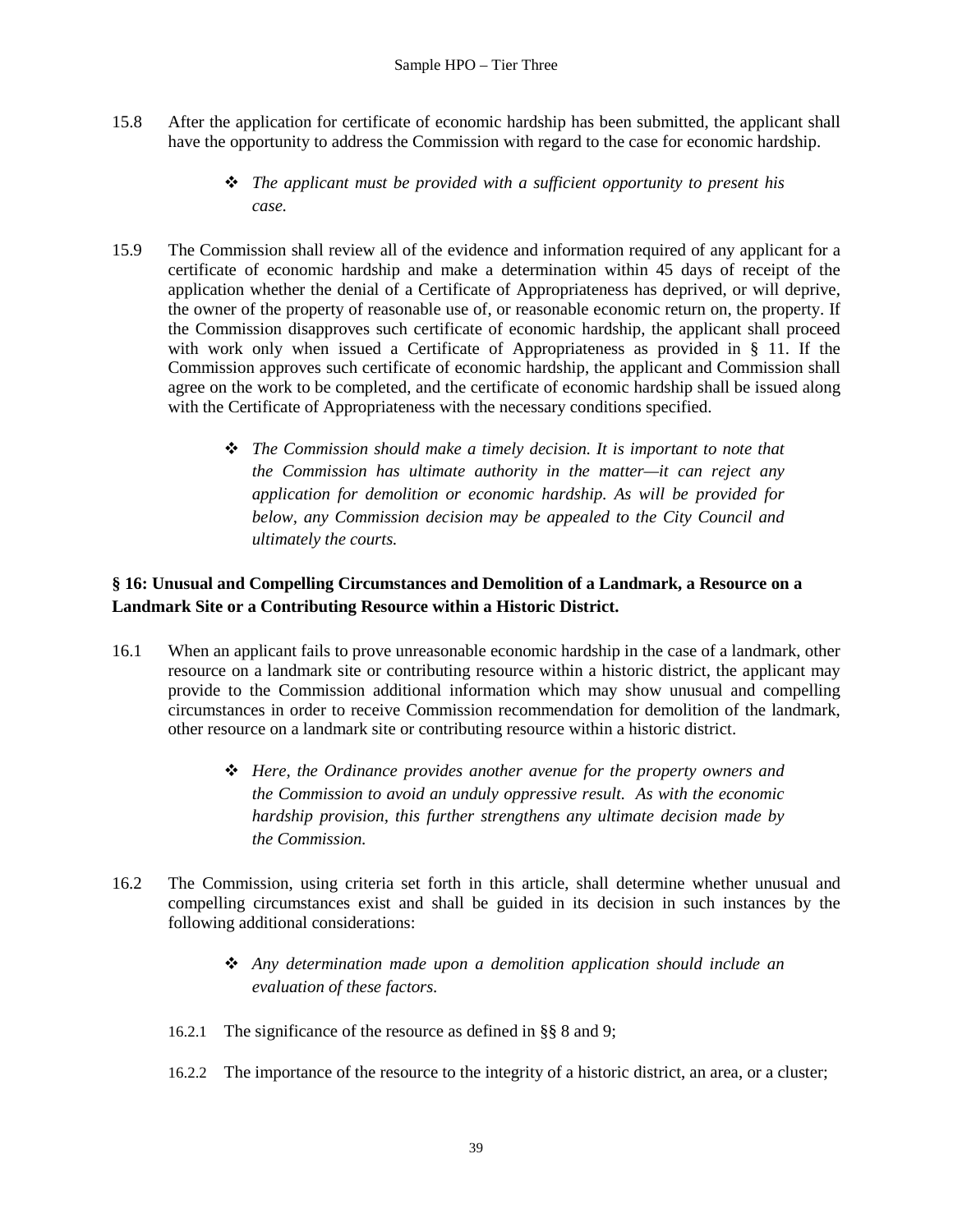- 16.2.3 The difficulty or the impossibility of reproducing such a resource because of its design, texture, material, detail, or unique location;
- 16.2.4 Whether the resource is one of the last remaining examples of its kind in the neighborhood, the county, or the region;
- 16.2.5 Whether there are definite plans for reuse of the property if the proposed demolition is carried out, and what effect such plans will have on the character of the surrounding area, as well as the economic impact of the new development;
- 16.2.6 Whether reasonable measures can be taken to save the resource from further deterioration, collapse, arson, vandalism or neglect; and
- 16.2.7 Whether the resource has become so damaged or dilapidated that it is declared unsafe or dangerous by the City as provided for in § 19.

#### <span id="page-40-0"></span>**§ 17: Treatment of Site Following Demolition.**

Following the demolition or removal of a landmark, other resource on a landmark site or any property located in an historic district, the owner or other person having legal custody and control thereof shall remove all traces of previous construction, including foundation; grade, level, sod and seed the lot to prevent erosion and improve drainage; and repair at his own expense any damage to public rights-of-way, including sidewalks, curbs, and streets, that may have occurred in the course of removing the resource(s).

> *All efforts should be made to avoid demolitions. However, in some instances, a demolition may be unavoidable. It is important that the Ordinance impose postdemolition requirements upon property-owners (in addition to the postdemolition plan approval requirement), in order to limit the negative effects of a demolition upon the district.*

#### <span id="page-40-1"></span>**§ 18: Public Safety Hazards and Emergency Securing Measures.**

None of the provisions of this article shall be construed to prevent any measures of construction, alteration, or demolition necessary to correct or abate the unsafe or dangerous condition of any resource, other feature or part thereof, where such condition has been declared unsafe or dangerous by the City, and where the proposed measures have been declared necessary to correct the said condition; provided, however, that only such work as is reasonably necessary to correct the unsafe or dangerous condition may be performed pursuant to this section. In the event any resource or other feature shall be damaged by fire or other calamity, or by Act of God, to such an extent that in the opinion of the aforesaid City it cannot reasonably be repaired and restored, it may be removed in conformity with normal permit procedures and applicable laws. The Commission shall work closely with the proper City officials when an emergency arises, and it may schedule an emergency meeting to act on work that is necessary.

> *A public safety provision should require that the City work with the Commission on the proposed demolition or reconstruction of a hazardous structure before any alteration takes place. [115](#page-53-7) It is crucial that the Commission have both the opportunity and the authority to be involved with the property owner and relevant municipal agencies in order to avert the necessity of the landmark's*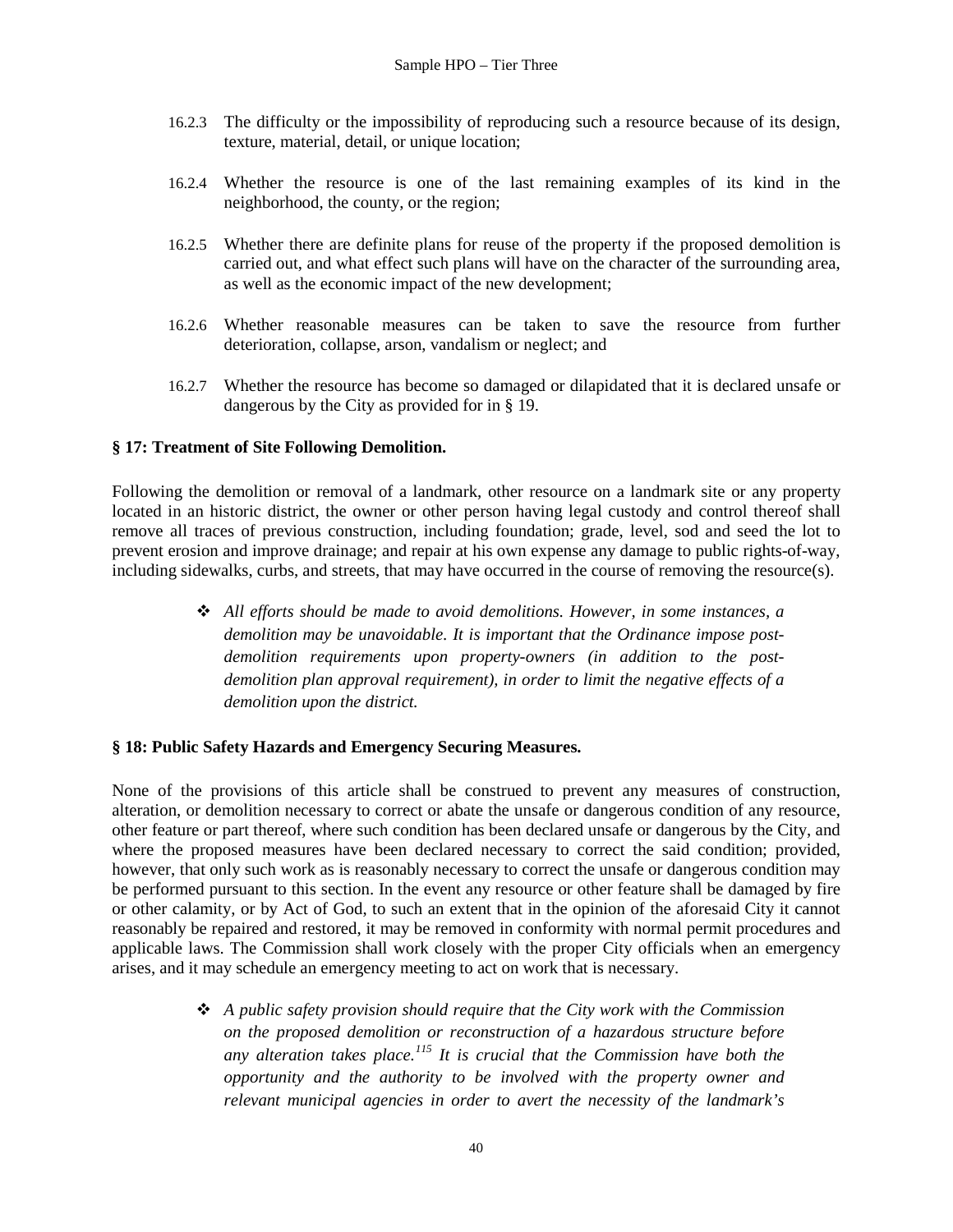*demolition.[116](#page-53-8) An effective affirmative maintenance provision will reduce the likelihood that the public safety exclusion will be invoked against a landmark.[117](#page-53-9)*

#### <span id="page-41-0"></span>**§ 19: Signs.**

- 19.1 Neon signs.
	- 19.1.1 Neon signs may be permitted within the Historic District, subject to Commission approval. The Commission shall approve neon signage on a case-by-case basis, according to adopted sign guidelines. New neon signage may be proposed, and approved by the Commission, according the procedures detailed in § 11. Ensuring compatibility with and retaining the aesthetic integrity of the Historic District are of the utmost importance. However, the following shall not be permitted:
		- *It is recommended that each community adopt Main Street's Oklahoma Design Guidelines as a guide to determine what types of signage should be permitted. Each individual community should adopt sign guidelines that are consistent and compatible with their unique historic resources.*
		- *The National Park Service's Preservation Brief 25 is a beneficial resource, offering information and guidance to communities' signage regulation efforts.*
		- 19.1.1.2 No running or flashing lights or signs shall be allowed.

19.1.1.3 No back-lit signs shall be allowed.

- 19.1.2 Approved neon signs are not transferable from one address to another.
- 19.2 Promotional, temporary and banner signs.
	- 19.2.1 *Promotional signage requirements.* All promotional signage must conform to the existing City laws and regulations. [*Insert: relevant, if any, provisions of current City ordinance*.] The font and colors used must be approved by the Commission, in accordance with the sign guidelines.
		- *The adopted sign guidelines should include recommended acceptable fonts and colors for promotional signs. It is recommended that the Oklahoma Main Street Design Guidelines be adopted.*
	- 19.2.2 *Temporary and banner signage requirements.* All temporary and banner signage must conform to existing City laws and regulations. [*Insert appropriate provision*.]
	- 19.2.3 *Promotional signage bond.* No bond is required.
	- 19.2.4 *Temporary and banner signage bond.* A bond of \$75 must be paid at the time of request for temporary or banner signage. If the temporary or banner signage is not taken down or replaced with the approved permanent signage within 30 days, the bond will be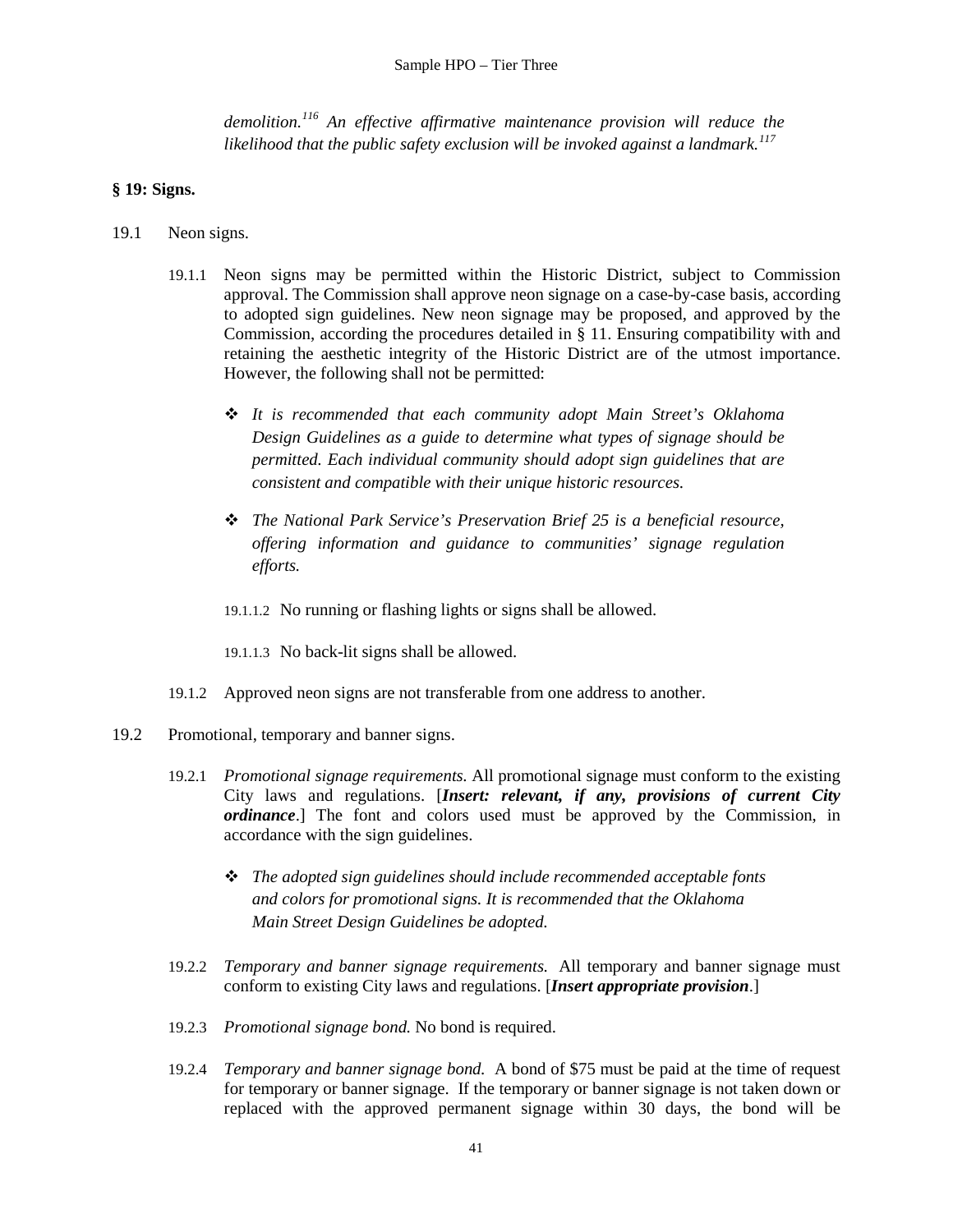forfeited. The Code Enforcement Office may grant one extension, not to exceed 15 days if all appropriate fees have been received.

#### <span id="page-42-0"></span>**§ 20: Appeals.**

- 20.1 Any action of the Commission may be appealed to the City Council.
- 20.2 Any interested person may appeal by filing a notice of appeal with the City Council not later than ten (10) days after the written decision of the Commission has been filed with the City. Upon receipt of the notice of appeal and applicable fee(s), the City Council shall schedule a public hearing to be conducted not later than 30 days after the notice of appeal is filed, and shall render its decision within 30 days of the hearing date.
- 20.3 The City Council's consideration of an appeal of a Commission decision shall be based upon:
	- 20.3.1 The record established in the Commission's consideration of the matter in question; and
	- 20.3.2 The testimony and evidence presented in the public hearing provided in subsection (2) above.
- 20.4 Notwithstanding division (C), the City Council may remand any matter to the Commission for reconsideration and/or rehearing.
	- *An appeals provision is likely required for a Historic Preservation Ordinance to be constitutionally valid. The Ordinance should clearly indicate (1) the time period within which notice of an appeal must be filed, (2) the court or municipal entity to which appeal may be made, and (3) whether or not the body to hear the appeal will be able to take new evidence or must reach a decision based upon the evidence presented originally to the preservation commission.[118](#page-53-10) The appeal provision should permit appeals by interested parties other than the ownerapplicant—e.g., adjacent or nearby property owners.[119](#page-53-11)*

#### <span id="page-42-1"></span>**§ 21: Affirmation of Existing Zoning**

Nothing in this Ordinance shall be constructed as to exempt property owners from complying with existing City building and zoning codes, nor prevent any property owner from making any use of this property not prohibited by other statutes, ordinances or regulations.

> *This Ordinance is intended to function as an overlay—it will not supersede any existing consistent zoning codes.*

#### <span id="page-42-2"></span>**§ 22: Injunctive Relief.**

The City Attorney may maintain an action for injunctive relief to restrain or enjoin or to cause the correction or removal of any violation of this article, or for a permanent injunction in an appropriate case.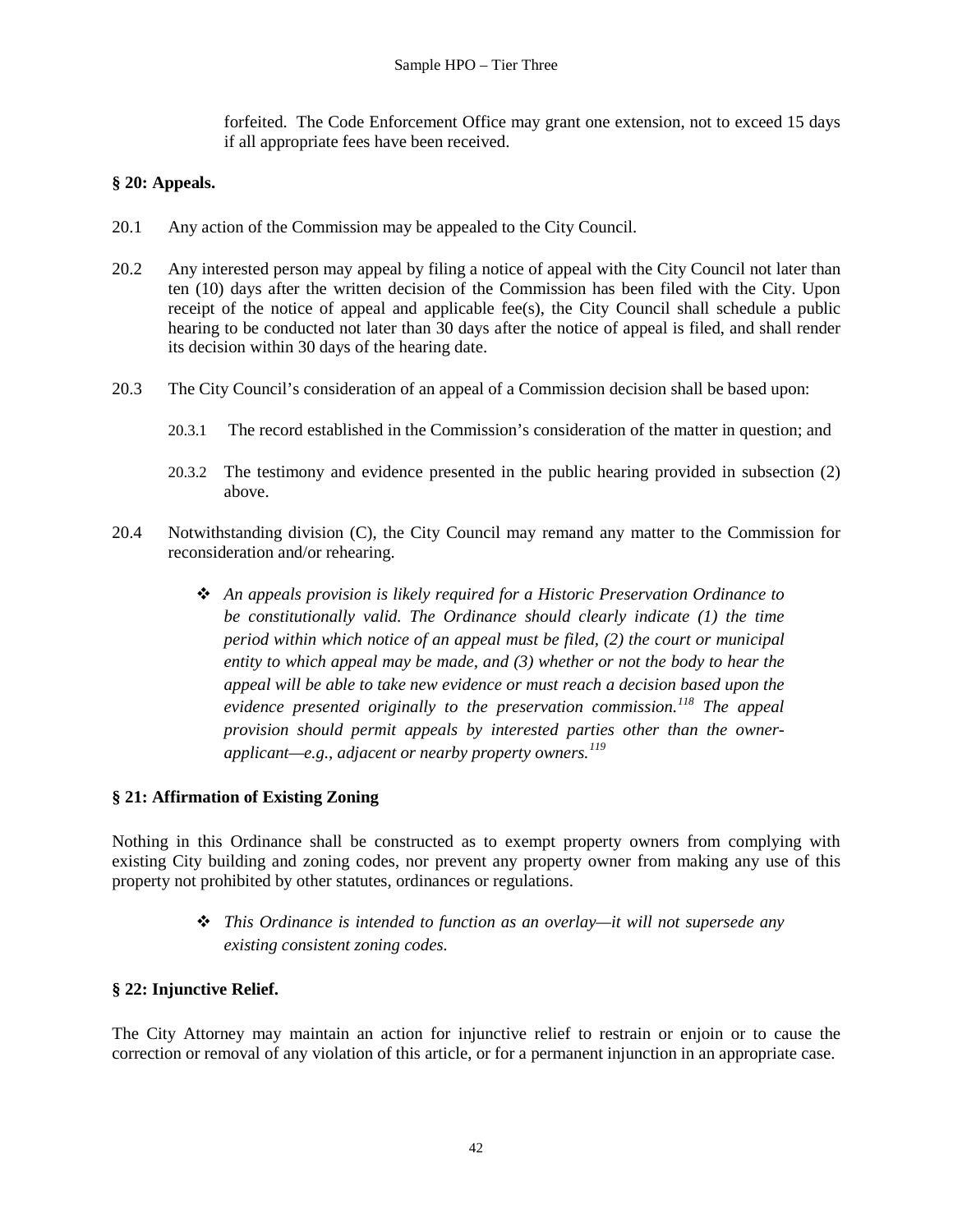*Injunctive relief often provides the most effective remedy to violation of the ordinance. The Commission has a number of remedies at its disposal: fines, stopwork orders or injunctions, court-ordered receivership, court-sanctioned entry and repair by the Commission.[120](#page-53-12) Fines work best when coupled with the equitable remedies.[121](#page-53-13) The foundational purpose should be remembered: protection of the landmark or historic district. Receivership or entry by commission both work in furtherance of that purpose.*

#### <span id="page-43-0"></span>**§ 23: Violation and Penalties.**

Any person who violates any part or provision of this article shall be guilty of an offense and upon conviction thereof shall be punished as provided in City Code. [*Insert appropriate provision or citation*.] Each day of continuing violation may be deemed a separate offense.

- *An enforcement provision should address both remedies for noncompliance and administration.[122](#page-53-14) As the scope of preservation controls broaden (ranging from control over demolition in Tier One to control of day-to-day upkeep in Tier Three), the issue of remedies increases in importance.[123](#page-53-15) It is important to note that the purpose of an enforcement provision is not punitive.[124](#page-53-16) The Commission's goal is not to throw people in jail, but to protect historic landmarks and districts by securing compliance with the Ordinance.[125](#page-53-17) Fines may be necessary, but they shouldn't be the primary form of enforcement—the commission should rely primarily on injunctive relief to halt illegal demolition or alterations.[126](#page-53-18)*
- *An effective Ordinance requires consistent enforcement. Similarly, remedies must be consistently enforced as well. It is important that the Commission keep accurate records on designated property and property owners—an informed Commission is most likely to consistently apply and enforce the Ordinance, and thorough and accurate documentation greatly increases the likelihood that a Commission action will be upheld by the City Council or a court.[127](#page-53-19)*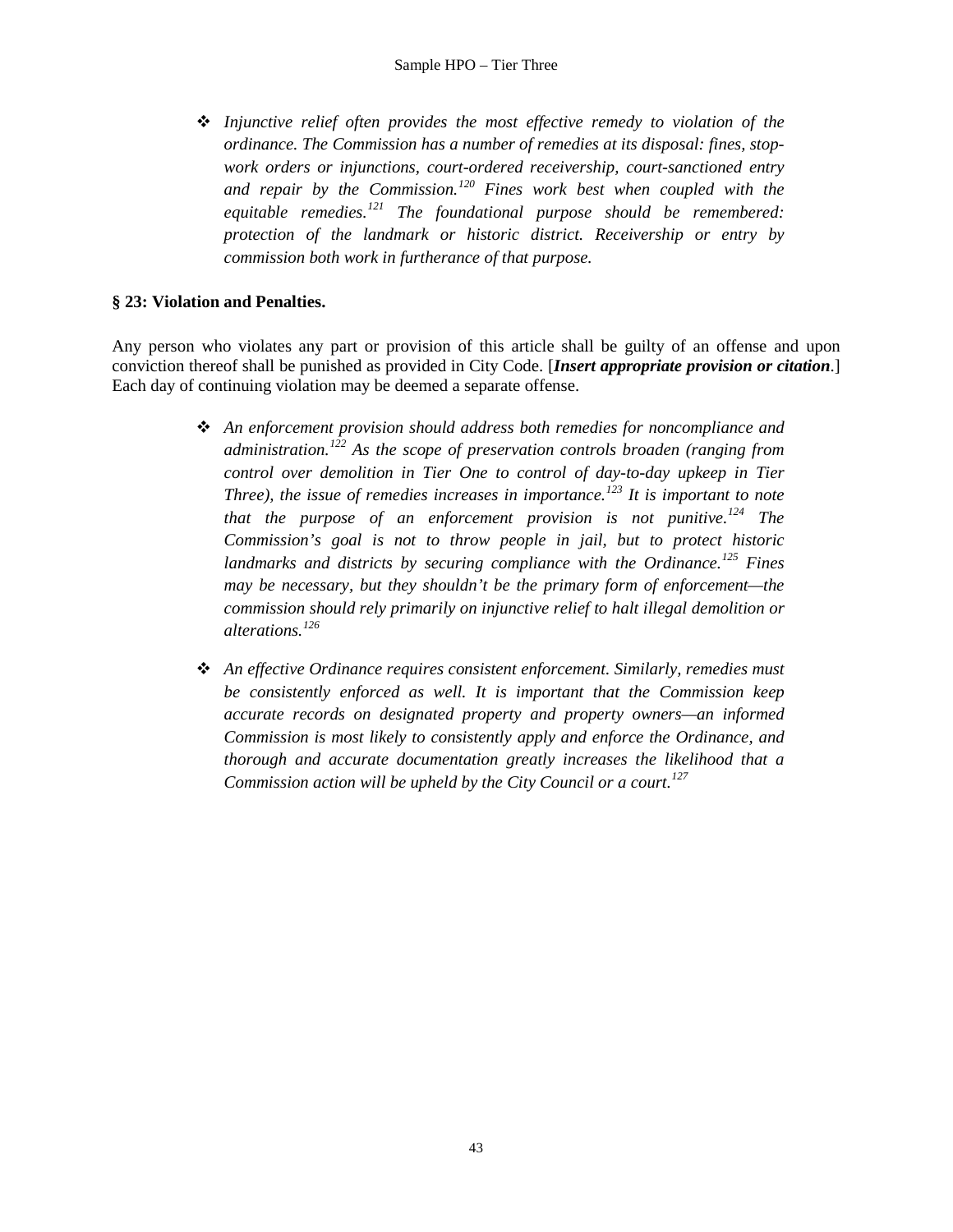#### <span id="page-44-0"></span>*Appendix*

#### <span id="page-44-1"></span>**A: Secretary of Interior's Standards for Rehabilitation**

The Standards for Rehabilitation are central to any preservation effort, the foundation of Main Street's Oklahoma Design Guidelines, and an essential component of CLG status and the available Federal tax credit.

The "Secretary of Interior's Standards for Rehabilitation" are as follows:

- 1. A property will be used as it was historically or be given a new use that requires minimal change to its distinctive materials, features, spaces, and spatial relationships.
- 2. The historic character of a property will be retained and preserved. The removal of distinctive materials or alteration of features, spaces, and spatial relationships that characterize a property will be avoided.
- 3. Each property will be recognized as a physical record of its time, place, and use. Changes that create a false sense of historic development, such as adding conjectural features or elements from other historic properties, will not be undertaken.
- 4. Changes to a property that have acquired historic significance in their own right will be retained and preserved.
- 5. Distinctive materials, features, finishes, and construction techniques or examples of craftsmanship that characterize a property will be preserved.
- 6. Deteriorated historic features will be repaired rather than replaced. Where the severity of deterioration requires replacement of a distinctive feature, the new feature will match the old in design, color, texture, and, where possible, materials. Replacement of missing features will be substantiated by documentary and physical evidence.
- 7. Chemical or physical treatments, if appropriate, will be undertaken using the gentlest means possible. Treatments that cause damage to historic materials will not be used.
- 8. Archeological resources will be protected and preserved in place. If such resources must be disturbed, mitigation measures will be undertaken.
- 9. New additions, exterior alterations, or related new construction will not destroy historic materials, features, and spatial relationships that characterize the property. The new work shall be differentiated from the old and will be compatible with the historic materials, features, size, scale and proportion, and massing to protect the integrity of the property and its environment.
- 10. New additions and adjacent or related new construction will be undertaken in a such a manner that, if removed in the future, the essential form and integrity of the historic property and its environment would be unimpaired.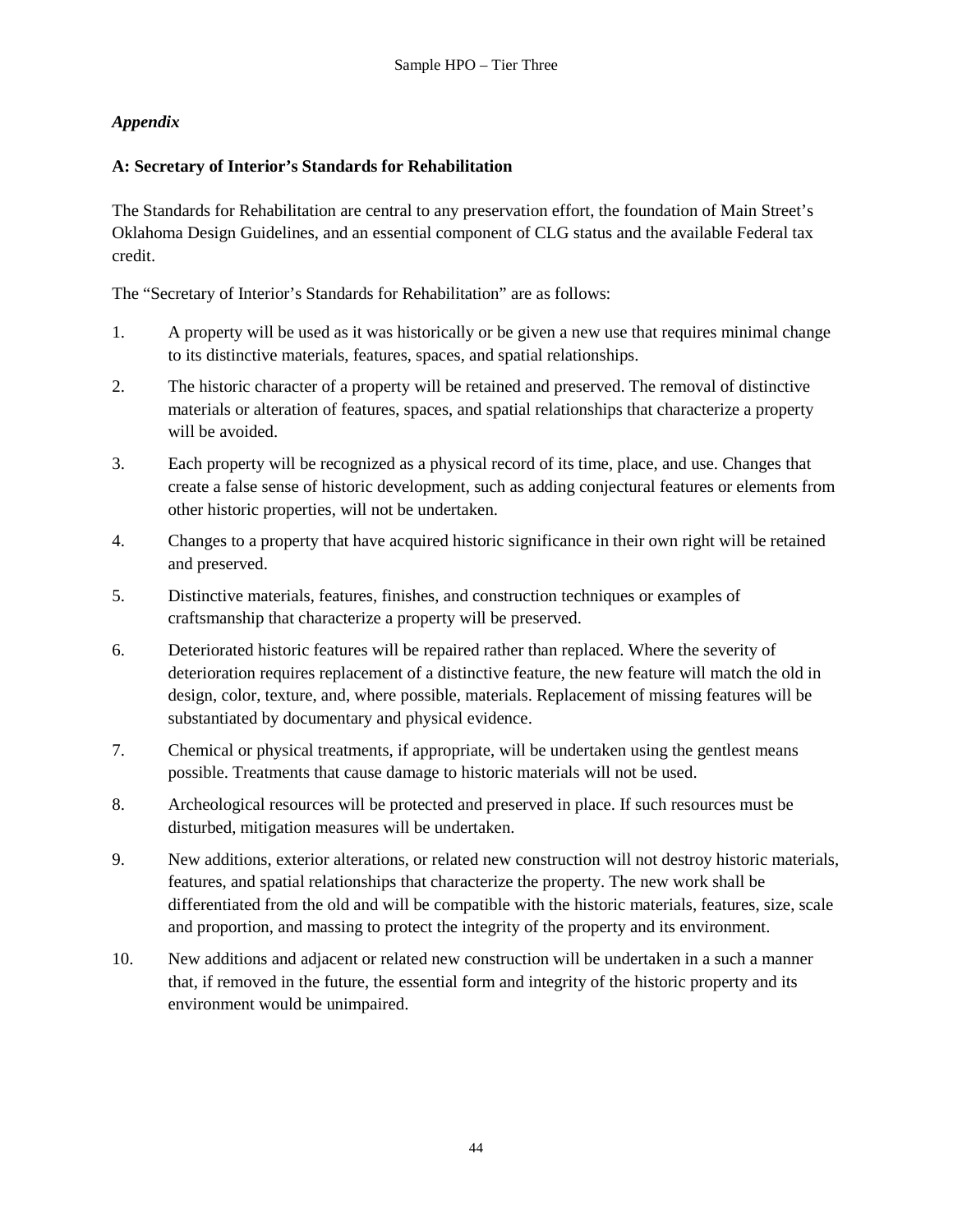#### <span id="page-45-0"></span>**B: Certified Local Governments**

In order to become a Certi[f](#page-7-1)ied Local Government in Oklahoma, the local government must<sup>f</sup>:

- 1. Enforce appropriate state or local legislation for the designation and protection of historic properties.
- 2. Establish an adequate and qualified historic preservation review commission by state or local legislation.
- 3. Maintain a system for the survey and inventory of historic properties consistent with the system of the SHPO.
- 4. Provide for adequate public participation in the local historic preservation program including the process of recommending properties for nomination to the National Register of Historic Places.
- 5. Satisfactorily perform the responsibilities delegated to it under the certification agreement.

The local historic preservation ordinance must contain:

- 1. A statement of purpose.
- 2. Definitions.
- 3. Membership requirements for the review commission and duties of that body.
- 4. Procedures for designation of local districts and landmarks.
- 5. Criteria for evaluation of local districts and landmarks.
- 6. Provision for public review of designations.
- 7. Provision for mandatory review of alterations, demolitions, or new construction affecting listed properties in historic districts or individual landmarks. These decisions must be binding, and a system of appeals must be provided.
- 8. Adoption of specific guidelines to be used in the review of projects which involve listed properties, consistent with the "Secretary of the Interior's Standards for Rehabilitation."
- 9. Set specific time frames for project review.
- 10. Establish penalties for non-compliance.

The benefits of CLG designation include:

- 1. A direct role in the recommendation of properties for nomination to the National Register of Historic Places.
- 2. Eligibility for a share of the State's annual Historic Preservation Fund grant award.
- 3. A direct role in the responsibilities of the State Historic Preservation Office as may be delegated.

f All information in this Appendix taken from SHPO Fact Sheet #5, which can be found at the Oklahoma State Historic Preservation Office website: http://www.okhistory.org/shpo/clgguidelines.htm. Beyond the very beneficial CLG program, the SHPO is an invaluable resource for any or local or statewide preservation efforts.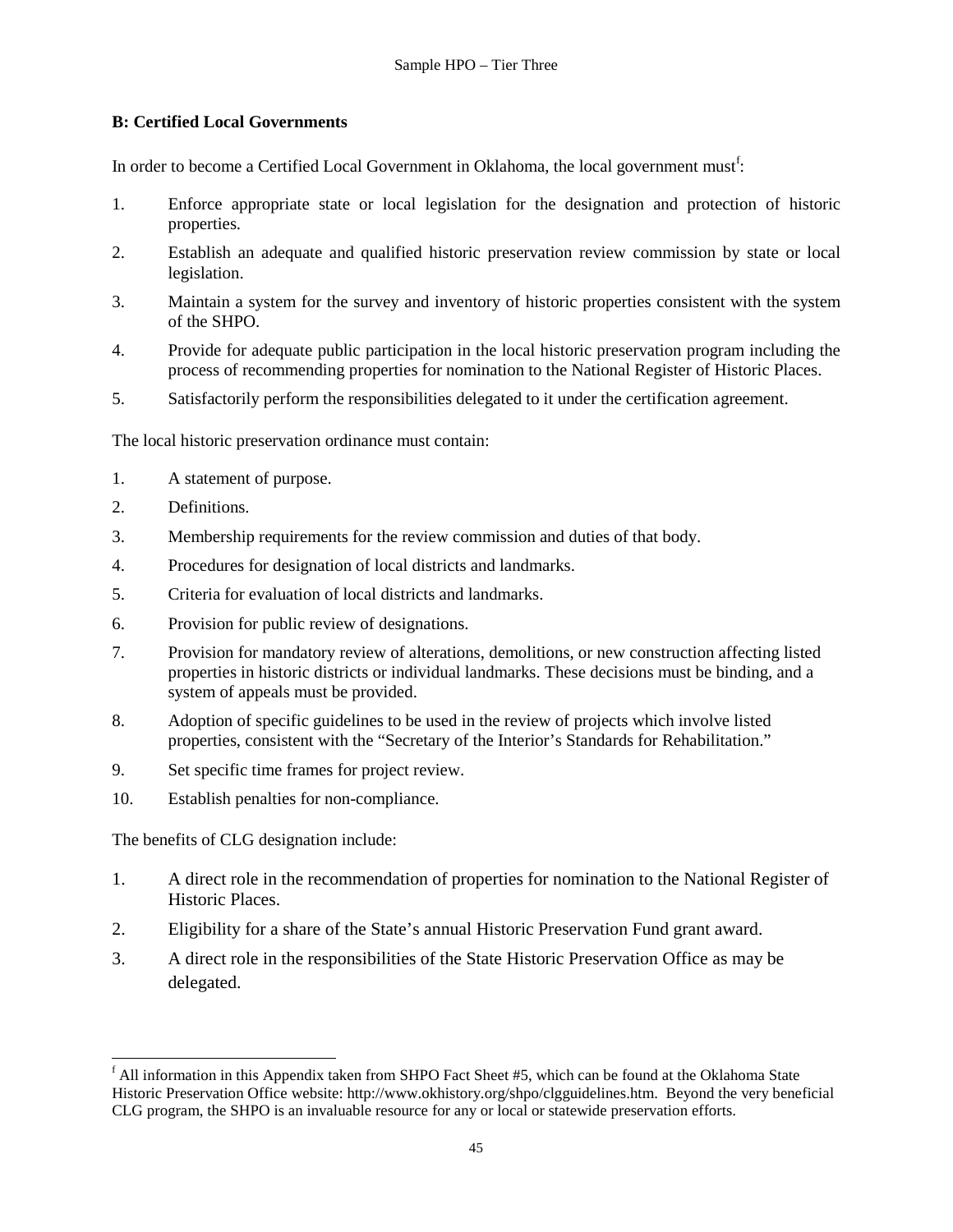#### <span id="page-46-0"></span>*Endnotes*

<span id="page-46-2"></span><sup>2</sup> *Tomorrow's Legacy: Oklahoma's Statewide Preservation Plan*, Oklahoma Historical Society, State Historic Preservation Office, 2010, p. 35-38.

<span id="page-46-3"></span><sup>3</sup> *Tomorrow's Legacy*, p. 14.

<span id="page-46-4"></span><sup>4</sup> *Tomorrow's Legacy,* p. 14.

<span id="page-46-5"></span><sup>5</sup> *Economic Impacts of Historic Preservation in Oklahoma*, Preservation Oklahoma, Inc.

<span id="page-46-6"></span><sup>6</sup> Donovan Rypkema, *Economic Benefits of Preservation: Sustainability and Historic Preservation*, 3/10/2007

<span id="page-46-7"></span><sup>7</sup> Donovan Rypkema, *Economic Benefits of Preservation: Sustainability and Historic Preservation*, 3/10/2007

<span id="page-46-8"></span><sup>8</sup> Stephen. Dennis, *Recommended Model Provisions for a Preservation Ordinance, with Annotations*, National Trust for Historic Preservation (1980), p. 5.

<span id="page-46-9"></span><sup>9</sup> Dennis, *Recommended Model Provisions*, p. 5.

<span id="page-46-10"></span><sup>10</sup> *Handbook on Historic Preservation Law, ed. Christopher Duerkson, The Conservation Foundation and* The National Center for Preservation Law (1983),*"*Local Preservation Law", Deurkson, Handbook, p. 63- 64.

<span id="page-46-11"></span><sup>11</sup> *Penn Cent. Transp. Co. v. New York City,* 438 U.S. 104, 128 (1978) (the "objective of preserving structures and areas with special historic, architectural, or cultural significance is an entirely permissible governmental goal"); *Berman v. Parker*, 348 U.S. 26, 32 (1954) ("It is within the power of the legislature to determine that the community should be beautiful as well as healthy, spacious as well as clean, wellbalanced as well as carefully patrolled"); *Figarsky v. Historic District Commission of City of Norwich*, 368 A.2d 163, 170 (Conn. 1976) ("We cannot deny that the preservation of an area or cluster of buildings with exceptional historical and architectural significance may serve the public welfare.").

<span id="page-46-12"></span><sup>12</sup> *Bohannon v. City of San Diego,* 106 Cal. Rptr. 333, 336-37 (Cal. 1973) (historic preservation, through its "encouragement of tourism[,] is of general economic value"); Deurkson, *Handbook*, p. 64.

<span id="page-46-13"></span><sup>13</sup> Deurkson, *Handbook*, p.63-64; *See also* Preservation Oklahoma Economic Impact Study.

<span id="page-46-1"></span><sup>&</sup>lt;sup>1</sup> Oklahoma historic commercial districts include but are not limited to: Enid Downtown Historic District; Durant Downtown Historic District; Newkirk Historic Commercial District; Perry Courthouse Square Historic District; Shawnee's Bell Street Historic District; Sayre Historic Commercial District; and the Historic Downtown Sulphur Historic District. The current list of CLG communities includes: Anadarko, Ardmore, Cordell, Enid, Grandfield, Guthrie, Muskogee, Norman, Oklahoma City, Okmulgee, Ponca City, Sapulpa, and Tulsa.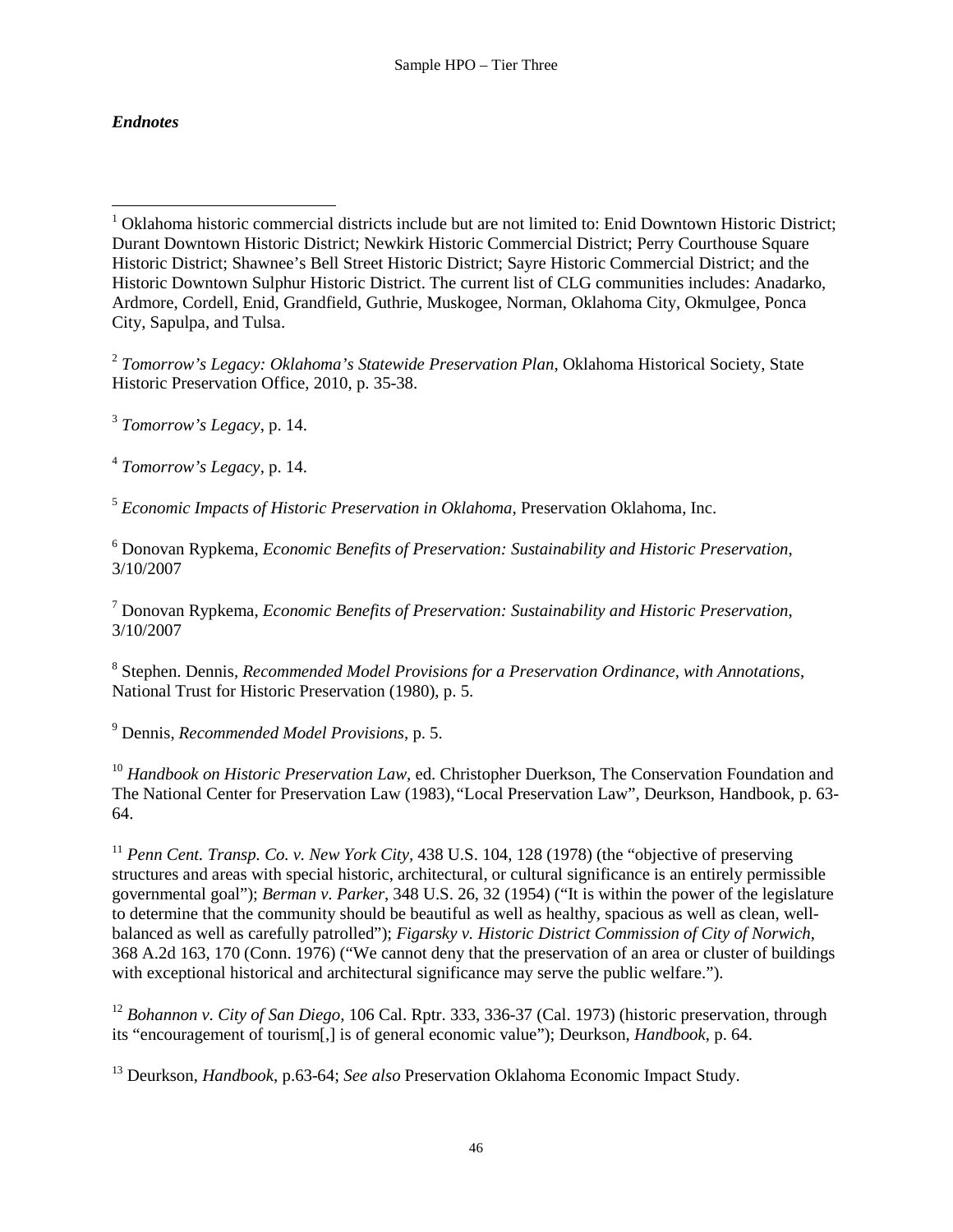<span id="page-47-0"></span> 14 Deurkson, *Handbook*, p. 64; *Bohannon v. City of San Diego,* 106 Cal. Rptr. 333, 336-37 (Cal. 1973) (historic preservation "contributes to the general welfare" and provides "educational and cultural advantages").

<span id="page-47-1"></span><sup>15</sup> *Id.*; *Hall v. Village of Franklin* (No. 69-52580), Oakland County Cir. Ct., Mich., Feb. 10, 1972), at 3 (historic preservation "is essential to a full and adequate education of the people").

<span id="page-47-2"></span><sup>16</sup> Deurkson, *Handbook*, p. 64; *Lafayette Park Baptist Church v. Scott*, 553 S.W.2d 856, 861 (Mo. 1977) (historic preservation "serve[s] an important public function in protecting and preserving definable neighborhoods", thereby "provid[ing] viability and strength to the urban community as a whole."

<span id="page-47-3"></span><sup>17</sup> Deurkson, *Handbook*, p. 64. The United States Supreme Court and the majority of states uphold a state's ability to legitimately exercise its police powers for "aesthetic" regulation, including HP designation. *Agins v. City of Tiburon*, 47 U.S. 255 (1980); *City of New Orleans v. Dukes*, 427 U.S. 297 (1976); *Village of Belle Terre v. Boraas*, 416 U.S. 1, 9-10 (1974); *City of Santa Fe v. Gamble-Skogmo, Inc., 380 P.2d 13, 17 (N.M. 1964); A-S-P Associates v. City of Raleigh*, 258 S.E.2d 444, 450 (N.C. 1979); *John Donnelly & Sons, Inc. v. Outdoor Advertising Board*, 339 N.E.2d 709 (Mass. 1975). Further, Oklahoma appears to have recognized aesthetic zoning as a legitimate exercise of the police power. *Mid-Continent Life Ins. Co. v. City of Oklahoma City*, 701 P.2d 412, 415 (Okla., 1985).

<span id="page-47-4"></span><sup>18</sup> Deurkson, *Handbook*, p. 64.

<span id="page-47-5"></span><sup>19</sup> Deurkson, *Handbook*, p. 64; *Groch v. City of Berkeley*, 173 Cal. Rptr. 534 (1981) (purpose clause provided sufficient guidance for historic preservation commission's actions, even in the absence of sufficient design guidelines or other Commission limitations).

<span id="page-47-6"></span><sup>20</sup> Dennis, *Recommended Model Provisions*, p. 42

<span id="page-47-7"></span><sup>21</sup> Dennis, *Recommended Model Provisions*, p. 42. The California Supreme Court held that "the city council is authorized to determine the boundaries of the [historic district], and the court should not interfere with its determination absent a clear showing of abuse of its authority." *Bohannan v. City of San Diego*, 106 Cal.Rptr. 333, 336 (Cal. 1973).

<span id="page-47-8"></span><sup>22</sup> Dennis, *Recommended Model Provisions*, p. 21-22.

<span id="page-47-9"></span><sup>23</sup> H.R. Rep. No. 96-1457, 96th Cong., 2d Sess. 26 (1980).

<span id="page-47-10"></span><sup>24</sup> Dennis, *Recommended Model Provisions*, p. 18.

<span id="page-47-11"></span><sup>25</sup> Dennis, *Recommended Model Provisions*, p. 18.

<span id="page-47-12"></span><sup>26</sup> Deurkson, *Handbook*, p. 69.

<span id="page-47-13"></span><sup>27</sup> *Penn Central,* at 110.

<span id="page-47-14"></span><sup>28</sup> *Maher v. New Orleans,* 516 F.2d 1051, 1062 (5th Cir. La. 1975).

<span id="page-47-15"></span><sup>29</sup> *South of Second Associates v. Georgetown, CO*, 580 P.2d 807, 808-9, n. 1 (Colo. 1978).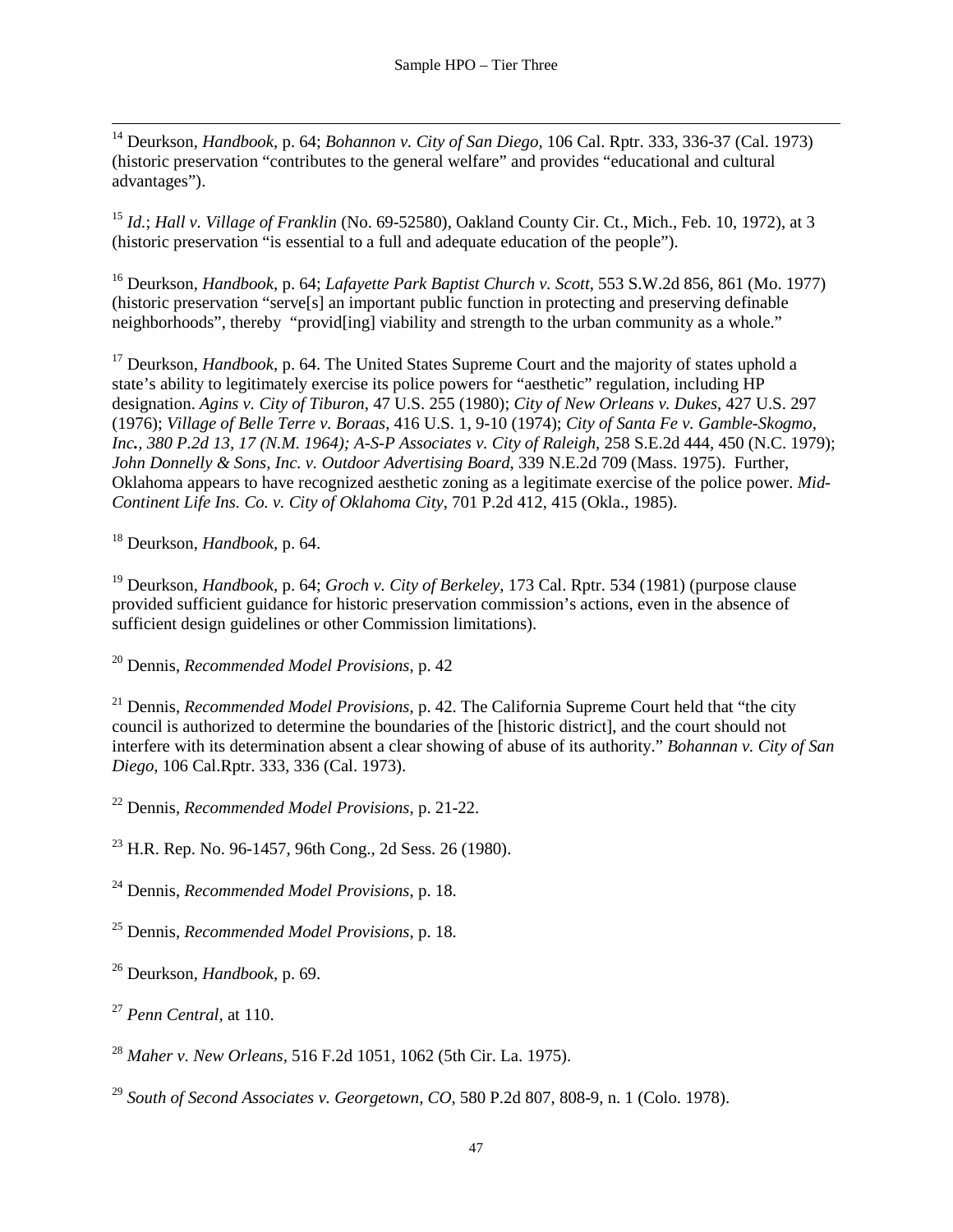<span id="page-48-0"></span>Dennis, *Recommended Model Provisions*, p. 21-22.

<span id="page-48-1"></span>Dennis, *Recommended Model Provisions*, p. 17.

<span id="page-48-2"></span>Dennis, *Recommended Model Provisions*, p. 19.

<span id="page-48-3"></span>Dennis, *Recommended Model Provisions*, p. 18-19.

<span id="page-48-4"></span>Dennis, *Recommended Model Provisions*, p. 18-19.

<span id="page-48-5"></span>Dennis, *Recommended Model Provisions*, p. 25.

<span id="page-48-6"></span> *City of New Orleans v. Pergament*, 5 So.2d 129, 131 (La. 1941) (City of New Orleans was empowered to confer upon a local preservation commission "all such powers and duties as the municipal council might deem fit and necessary to carry out the main purpose of preserving the architectural and historical value of the buildings" within the historic district).

<span id="page-48-7"></span>Deurkson, *Handbook*, p. 70

<span id="page-48-8"></span>*Penn Central*, 438 U.S. at 136-37.

<span id="page-48-9"></span> *A-S-P Associates v. City of Raleigh*, 258 S.E.2d 444, 451 (N.C. 1979) ("It is widely recognized that preservation of the historic aspects of a district requires more than simply the preservation of those buildings of historical and architectural significance within the district . . . This 'tout ensemble' doctrine, as it is now often termed, is an integral and reasonable part of effective historic district preservation.").

<span id="page-48-10"></span>*Maher*, 516 F.2d at 1067.

<span id="page-48-11"></span>Deurkson, *Handbook*, p. 71.

<span id="page-48-12"></span>Deurkson, *Handbook*, p. 71.

<span id="page-48-13"></span>Deurkson, *Handbook*, p. 72.

<span id="page-48-14"></span>Dennis, *Recommended Model Provisions*, p. 29-30.

<span id="page-48-15"></span>Dennis, *Recommended Model Provisions*, p. 20.

<span id="page-48-16"></span> *Penn Central*, 438 U.S., at 110 (1978) (the "function . . . of identifying properties and areas" with architectural or historical significance is "critical to any landmark preservation effort").

<span id="page-48-17"></span>Dennis, *Recommended Model Provisions*, p. 33.

<span id="page-48-18"></span>Dennis, *Recommended Model Provisions*, p. 35.

<span id="page-48-19"></span>Dennis, *Recommended Model Provisions*, p. 33-35.

<span id="page-48-20"></span>Dennis, *Recommended Model Provisions*, p. 35.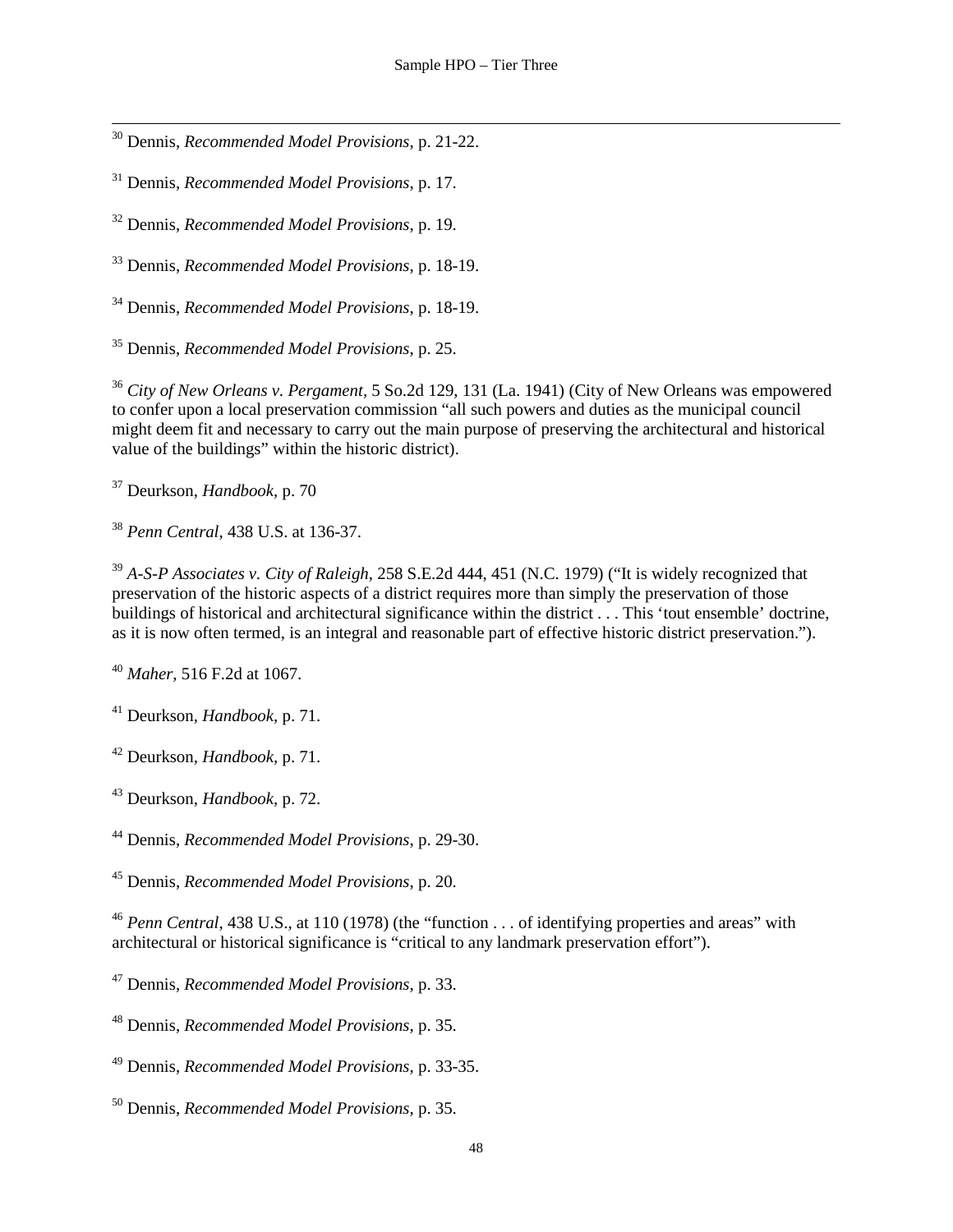<span id="page-49-0"></span>51 Dennis, *Recommended Model Provisions*, p. 35.

<span id="page-49-1"></span><sup>52</sup> Assuming there was not a clear abuse of discretion, and "the architectural, historical and aesthetic value of the improvement was fully established, . . . the court may not substitute its judgment for that of the administrative agency." *Manhattan Club v. New York City Landmarks Preservation Commission*, 273 N.Y.S.2d 848, 851 (1966).

<span id="page-49-2"></span><sup>53</sup> Dennis, *Recommended Model Provisions*, p. 29-30.

<span id="page-49-3"></span><sup>54</sup> Dennis, *Recommended Model Provisions*, p. 29-30.

<span id="page-49-4"></span><sup>55</sup> Dennis, *Recommended Model Provisions*, p. 82.

<span id="page-49-5"></span><sup>56</sup> Dennis, *Recommended Model Provisions*, p. 28.

<span id="page-49-6"></span><sup>57</sup> Dennis, *Recommended Model Provisions*, p. 32.

<span id="page-49-7"></span><sup>58</sup> Deurkson, *Handbook*, p. 103. See *Buell v. City of Bremerton*, 495 P.2d 1358 (Wash. 1972).

<span id="page-49-8"></span><sup>59</sup> Deurkson, *Handbook*, p. 103. *See Crall v. Leonmister*, 284 N.E.2d 610 (Mass. 1972); *Olley Valley Estates, Inc. v. Fussell*, 208 S.E.2d 801 (Ga. 1974).

<span id="page-49-9"></span><sup>60</sup> Deurkson, *Handbook*, p. 80.

<span id="page-49-10"></span><sup>61</sup> *Manhattan Club v. New York City Landmarks Preservation Commission*, 273 N.Y.S.2d 848, 851 (1966); Deurkson, *Handbook*, p. 80.

<span id="page-49-11"></span><sup>62</sup> Dennis, *Recommended Model Provisions*, p. 39

<span id="page-49-12"></span> $63$  Professional surveys are not legally required. If a designation decision is challenged, a court will likely uphold the designation if the structure or district was designated according to the criteria of architectural or historic significance as defined in the ordinance. Any sort of survey strengthens the local government's position that its action was objective and reasonable. Deurkson, *Handbook*, p. 81.

<span id="page-49-13"></span> $64$  It is prudent to articulate designation standards before making any designation decisions. Designation standards should provide property owners with a fair indication of what criteria the Commission will apply in making a designation determination. Deurkson, *Handbook*, p. 82-83. Standards and designation criteria have been struck down for vagueness. *Texas Antiquities Commission v. Dallas Country Community College District*, 554 S.W.2d 924 (Tex. 1977) (automatically protecting all state-owned buildings of "historical interest" was too vague); *Historic Green Springs, Inc. v. Bergland*, 497 F.Supp. 839 (E.D. Va. 1980) (absence of any clear formal standards).

<span id="page-49-14"></span> $<sup>65</sup>$  If considered, economic impact should be only one element, not an overriding one, and the inquiry</sup> should be made in the economic impact on the community, not an individual owner.

<span id="page-49-15"></span><sup>66</sup> Deurkson, *Handbook*, p. 85.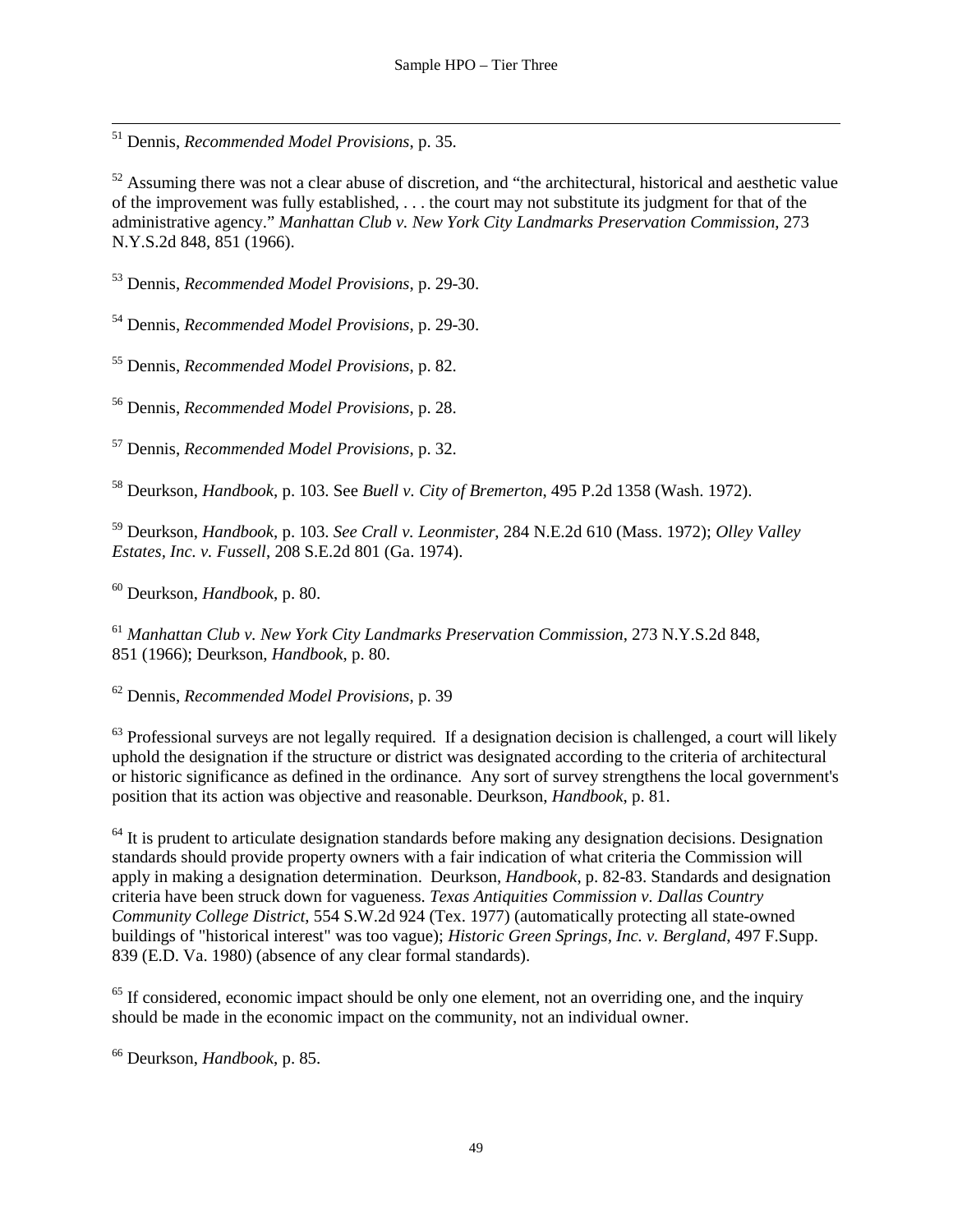<span id="page-50-0"></span> 67 Deurkson, *Handbook*, p. 85; See *Society for Ethical Culture v. Spatt*, 416 N.Y.S.2d 246, 250 (1979), aff'd 415 N.E.2d 922 (N.Y. 1980).

<span id="page-50-1"></span><sup>68</sup> *A-S-P*, at 451; *Figarsky v. Historic District Commission of City of Norwich*, 368 A.2d 163 (Conn. 1976); *Faulkner v. Town of Chesterton*, 428 A.2d 879 (Md. 1981).

<span id="page-50-2"></span> $69$  The "fact that in this respect an established [Historic Preservation District boundary] line is somewhat arbitrary does not render a zoning ordinance invalid." *Mid-Continent*, at 415 (quoting *Bevridge v. Harper & Turner Oil Trust*, 168 Okla. at 609, 35 P.2d 435).

<span id="page-50-3"></span><sup>70</sup> *Kruse v. Town of Castle Rock*, 192 P.3d 591 (Colo. App., 2008).

<span id="page-50-4"></span><sup>71</sup> Dennis, *Recommended Model Provisions*, p. 52-53.

<span id="page-50-5"></span><sup>72</sup> *Kruse v. Town of Castle Rock*, 192 P.3d 591 (Colo. App., 2008).

<span id="page-50-6"></span><sup>73</sup> Dennis, *Recommended Model Provisions*, p. 50.

<span id="page-50-7"></span><sup>74</sup> Deurkson, *Handbook*, p. 120. Six months to two years has generally been considered reasonable. *City of Dallas v. Crownrich*, 506 S.W.2d 654 (Tex. Civ. App. 1974) (six-month moratorium was essential to protecting landmarks while the city was developing a preservation plan). But see *Southern National Bank of Houston v. City of Austin*, 558 S.W.2d 229 (Tex. Civ. App. 1979) (open-ended ban on demolition during designation hearings was invalidated).

<span id="page-50-8"></span><sup>75</sup> *Crownrich v. City of Dallas*, 506 S.W.2d 654 (1974).

<span id="page-50-9"></span><sup>76</sup> Deurkson, *Handbook*, p. 118. However, a governmental body may take temporary emergency action so long as affected persons will be provided sufficient process before such action becomes final. *Ewing v. Mytinger & Casselberry, Inc.*, 339 U.S. 594, 599 (1950) ("It is sufficient, where only property rights are concerned, that there is at some stage an opportunity for a hearing and a judicial determination."); *New Motor Vehicle Board v. Orrin W. Fox Co.*, 434 U.S. 1345 (1977). Deurkson, *Handbook*, p. 118. A property owner should be afforded an opportunity to be heard and contest the freeze (demolition or alteration ban) as soon as possible. Deurkson, *Handbook*, p. 119.

<span id="page-50-10"></span> $77$  "Although there is no such thing as a "vested right" under the U.S. Constitution, most state courts recognize it in some form." (Deukson, *Handbook*, p. 119.) e.g.: This issue arises when a developer, relying on existing law, spends money in anticipation of demolition a building of landmark quality—it may be difficult to enforce an emergency demolition ban while the designation process is pending. If a developer has signed a contract with a demolition company and has spent funds to plan for a new development prior to the emergency demolition ban, "vested rights" may be present. If the developer has already started construction (or demolition) the chances of stopping the demolition are slim. A majority of jurisdictions hold that until actual construction of a project has begun, developers have no vested right to continue, despite the fact that they may have obtained the required permits and spent money in reliance thereon. Other states are more liberal in the developer's favor. The ordinance should "establish an administrative proceeding that places the burden on developers to produce evidence that they should be allowed to proceed" —much like an economic hardship proceeding. Deurkson, *Handbook*, p. 119.

<span id="page-50-11"></span><sup>78</sup> Dennis, *Recommended Model Provisions*, p. 117.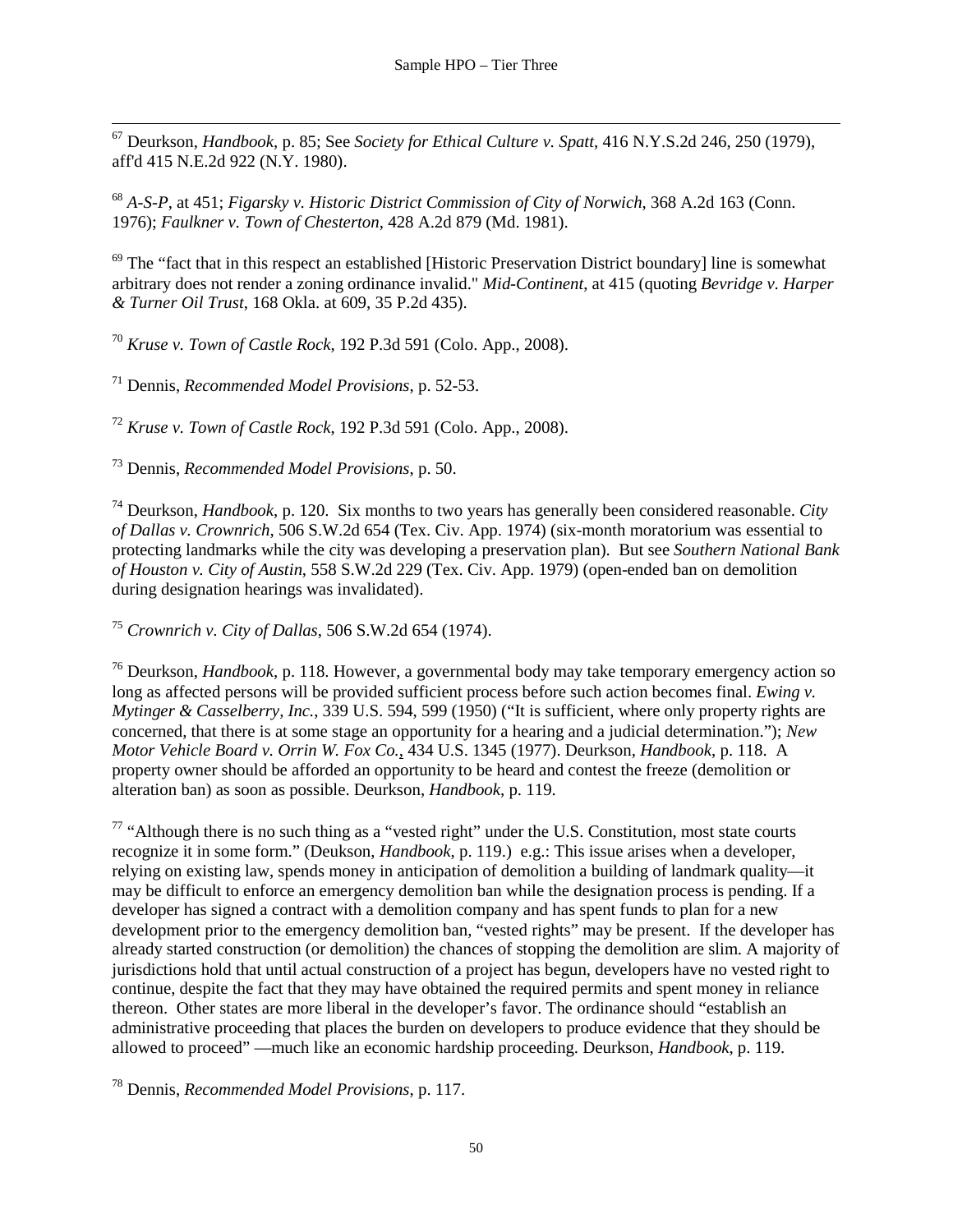<span id="page-51-0"></span>79 Dennis, *Recommended Model Provisions*, p. 118.

<span id="page-51-1"></span><sup>80</sup> Dennis, *Recommended Model Provisions*, p. 66.

<span id="page-51-2"></span><sup>81</sup> Dennis, *Recommended Model Provisions*, p. 66

<span id="page-51-3"></span><sup>82</sup> Dennis, *Recommended Model Provisions*, p. 66

<span id="page-51-4"></span><sup>83</sup> Dennis, *Recommended Model Provisions*, p. 66.

<span id="page-51-5"></span><sup>84</sup> The "purpose of the ordinance is not only to preserve the old buildings themselves, but to preserve the antiquity of the whole [historic district], the tout ensemble, so to speak . . . Preventing or prohibiting eye sores in such a locality is within the police power and within the scope of this municipal ordinance." *City of New Orleans v. Pergament*, 5 So.2d 129, 131 (La. 1941).

<span id="page-51-6"></span><sup>85</sup> Dennis, *Recommended Model Provisions*, p. 77.

<span id="page-51-7"></span><sup>86</sup> Dennis, *Recommended Model Provisions*, p. 78.

<span id="page-51-8"></span><sup>87</sup> Dennis, *Recommended Model Provisions*, p. 79.

<span id="page-51-9"></span><sup>88</sup> See A*-S-P Associates* (finding that the standard of "incongruity", a "contextual standard", is sufficient if the "conditions and characteristics of the Historic District's physical environment [are] sufficiently distinctive and identifiable to provide reasonable guidance" to the Commission); *Town of Deering v. Tibbetts*, 105 N.H. 481, 202 A.2d 232 (1964) (finding that facially broad standards can "[take] clear meaning from the observable character of the district to which it applies"); *Gamble-Skogmo*; *Groch v. City of Berkeley*, 173 Cal. Rptr. 534 (1981).

<span id="page-51-10"></span><sup>89</sup> Dennis, *Recommended Model Provisions*, p. 78.

<span id="page-51-11"></span><sup>90</sup> Deurkson, *Handbook*, p. 103. *See Crall v. Leonmister*, 284 N.E.2d 610 (Mass. 1972); *Olley Valley Estates, Inc. v. Fussell*, 208 S.E.2d 801 (Ga. 1974).

<span id="page-51-12"></span><sup>91</sup> Deurkson, *Handbook*, p. 103. *See Tuxedo Conservation and Taxpayers Association v. Town Board of Tuxedo*, 418 N.Y.S.2d 638 (App. Div. 1979) ("Like Caesar's wife, a public official [serving in a quasijudicial capacity] must be above suspicion").

<span id="page-51-13"></span><sup>92</sup> Deurkson, *Handbook*, p. 103. *See Buell v. City of Bremerton*, 495 P.2d 1358 (Wash. 1972).

<span id="page-51-14"></span><sup>93</sup> Deurkson, *Handbook*, p. 104. *See Ohio Bell Telephone Co. v. Public Utilities Commission*, 301 U.S. 292 (1937); *Russo v. Stevens*, 7 App. Div. 2d 575, 184 N.Y.S.2d 981 (1959)

<span id="page-51-15"></span><sup>94</sup> See *Figarsky; Historic Green Springs*, 497 F.Supp. 839, 851 (E.D. Va. 1980).

<span id="page-51-16"></span><sup>95</sup> *Gumley v. Board of Selectmen of Nantucket*, 358 N.E.2d 1011 (Mass. 1977) (HPC decision overturned because it was based upon open space considerations rather than on "external architectural features" as specified in the HPO); *Dempsey v. Boys' Club of the City of St. Louis*, 558 S.W.2d 262 (Mo. 1977) (HPC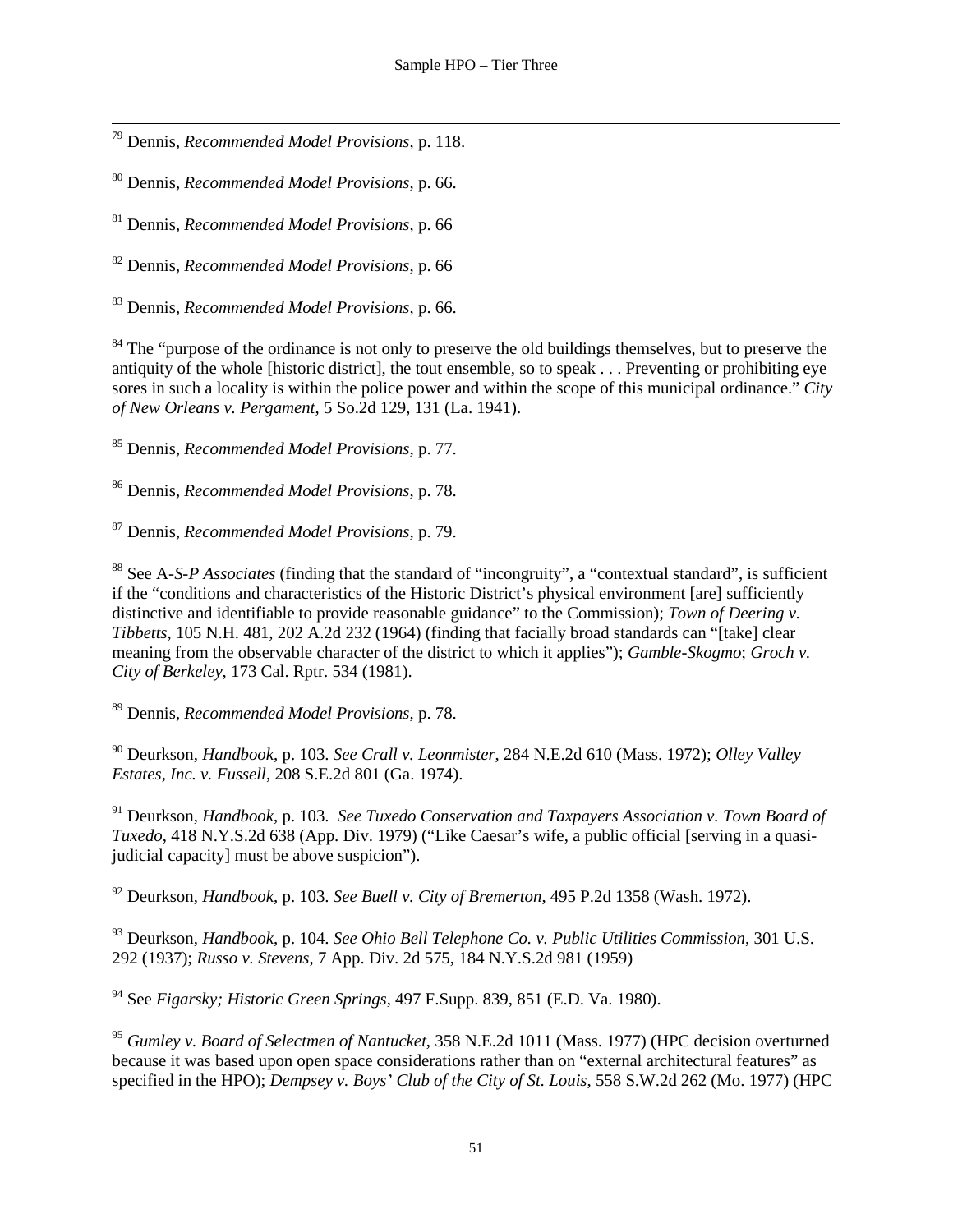$\overline{a}$ decision overturned because of a lack of evidence to make a finding regarding the practicability of rehabilitation as required by the HPO).

<span id="page-52-0"></span><sup>96</sup> Dennis, *Recommended Model Provisions*, p. 95.

<span id="page-52-1"></span><sup>97</sup> Dennis, *Recommended Model Provisions*, p. 71.

<span id="page-52-2"></span><sup>98</sup> Deurkson, *Handbook*, p. 92-94. *See South of Second Associates v. Georgetown***,** 580 P.2d 807, 811 (Colo. 1978) (design guidelines should contain "sufficient standards to advise ordinary and reasonable mend as to the type of construction permitted, permits reasonable application by the commission, and limits the commission's discretionary powers"); *A-S-P Associates v. City of Raleigh*, 258 S.E.2d 444 (N.C., 1979) (the ordinance's "incongruity" standard was a sufficient limitation); *Faulkner v. Town of Chesterton,* 428 A.2d 879 (Md. 1981).

<span id="page-52-3"></span><sup>99</sup> *Bittenbender v. Tibbetts*, 202 A.2d 232, 235-36; see *City of Santa Fe v. Gamble-Skogmo, Inc.*, 389 P.2d 13, 19 ("it would be impossible to rigidly and literally set forth every detail without impairing the underlying purpose . . . [commission should have discretion to allow/approve] some variances consistent with the public interest and the purpose of the overall zone plan").

<span id="page-52-4"></span> $100$  A city's over-willingness to demolish is a chief problem posed by the International Property Maintenance Code. In contrast, a minimum maintenance requirement enforced by the Commission is built upon the guiding purpose of safeguarding the historical character of the landmark or district. The Commission will be willing to work with property owners to achieve the best possible solution for the landmark. The city, on the other hand, may be motivated by finding a quick, easy fix to a structural, health or aesthetic problem—from that potential dangerous view, demolition can be an attractive (even if ultimately catastrophic) option.

<span id="page-52-5"></span><sup>101</sup> Deurkson, *Handbook*, p. 107-08.

<span id="page-52-6"></span><sup>102</sup> Deurkson, *Handbook*, p. 108.

<span id="page-52-7"></span><sup>103</sup> Deurkson, *Handbook*, p. 108.

<span id="page-52-8"></span><sup>104</sup> Deurkson, *Handbook*, p. 109. The principle case upholding a affirmative maintenance requirement is *Maher*, 516 F.2d at 1066-67. (Note: *Maher* held that an affirmative maintenance requirement, on its face, is valid. But it left open the possibility that certain requirements may be so overly burdensome as to invalidate it the provision. *Maher*, 516 F.2d at 1067.)

<span id="page-52-9"></span><sup>105</sup> See, e.g., *Kaukus v. City of Chicago*, 27 Ill. 2d 197, 188 N.E.2d 694 (1963); *City of Chicago v. Kutil*, 43 Ill. App.3d 826, 357 N.E.2d 200 (1976); *State v. Larsen Transfer and Storage, Inc*., 246 N.W.2d 176 (Minn. 1976); *Maher*, 516 F.2d at 1067.

<span id="page-52-10"></span><sup>106</sup> Duerkson, *Handbook*, p. 110; *Camara ..*

<span id="page-52-11"></span><sup>107</sup> *Camara v. Municipal Court*, 387 U.S. 523, 538-39 (1967) ("administrative probable cause" required for an issuance of a warrant); *See v. City of Seattle* ?